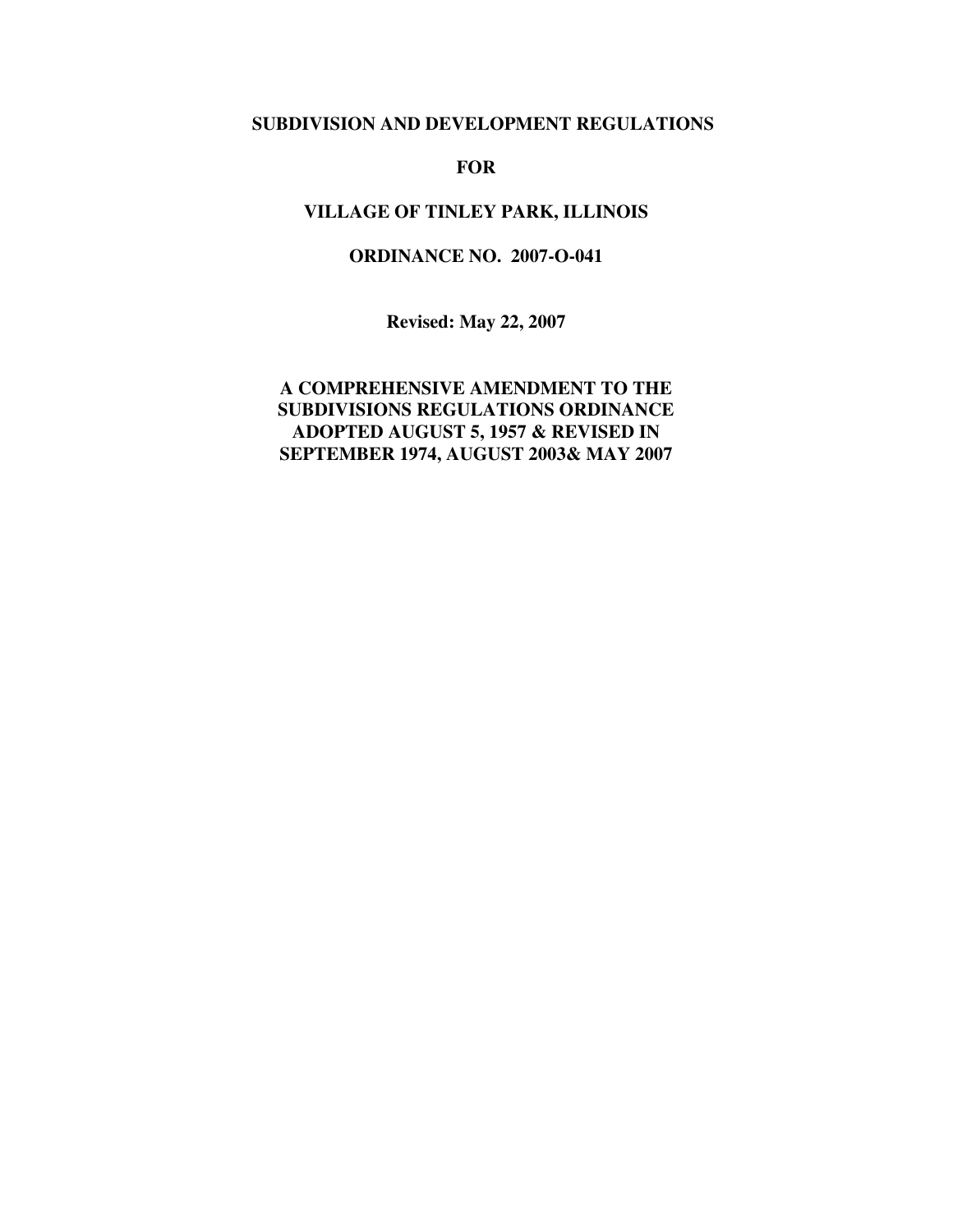# **VILLAGE OF TINLEY PARK, ILLINOIS**

Edward J. Zabrocki, Mayor Frank W. German, Jr., Clerk

#### **VILLAGE BOARD**

Michael H. Bettenhausen Gregory J. Hannon Brian S. Maher Patrick E. Rea David G. Seaman Thomas J. Staunton

## **VILLAGE MANAGER**

Scott R. Niehaus

Published in pamphlet form by authority of the President and Board of Trustees of the Village of Tinley Park, Cook and Will Counties, Illinois, this 22nd day of May, 2007.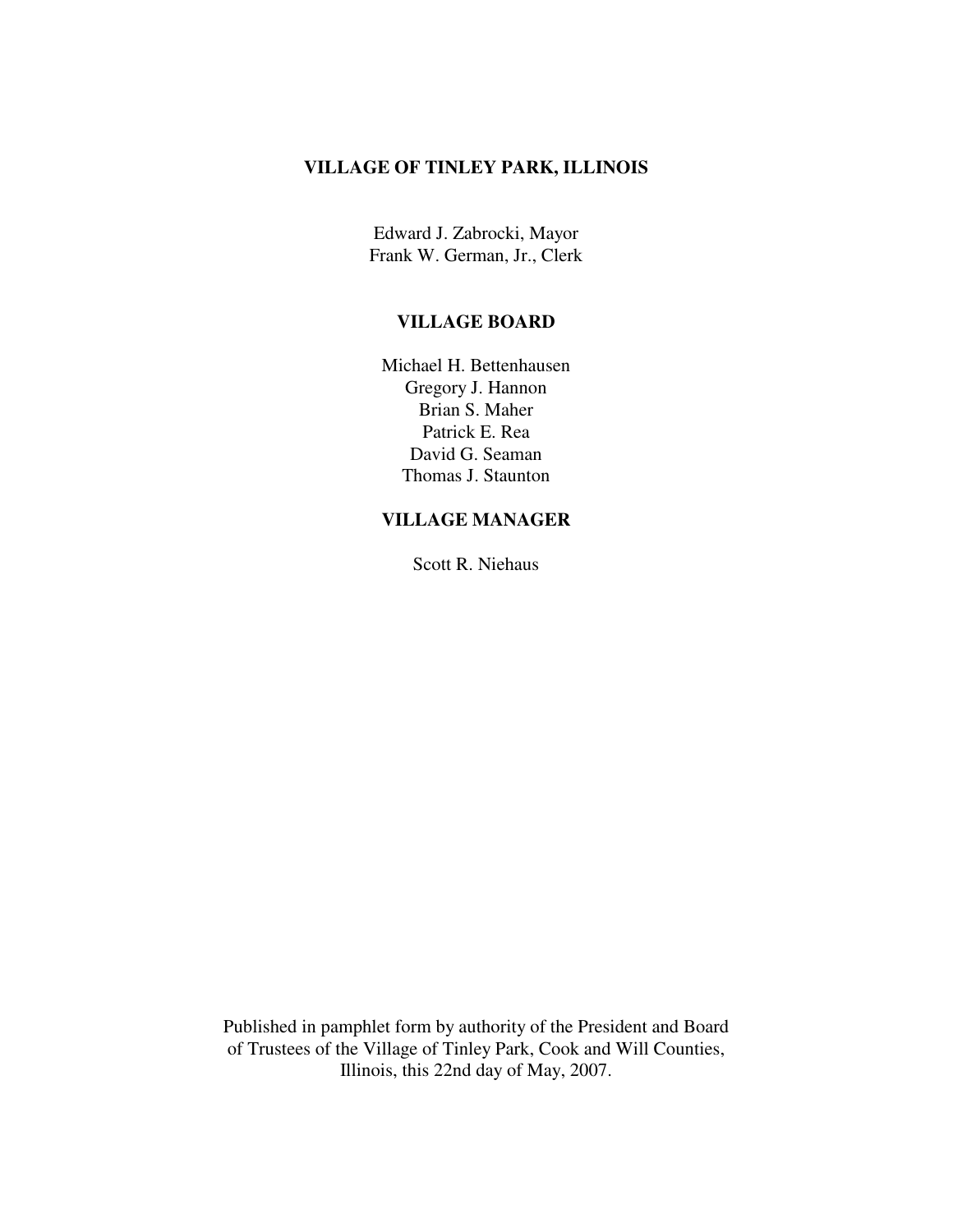# **TABLE OF CONTENTS**

| <b>Section</b> | Page                                               |
|----------------|----------------------------------------------------|
| <b>I.</b>      |                                                    |
| II.            |                                                    |
| Ш.             |                                                    |
| IV.            | APPROVALS, INTERPRETATION AND EXCEPTIONS  2        |
|                |                                                    |
|                |                                                    |
|                |                                                    |
| V.             |                                                    |
|                |                                                    |
|                |                                                    |
| VI.            |                                                    |
|                |                                                    |
|                |                                                    |
|                |                                                    |
|                | Procedure for Preliminary Development Approval 11  |
|                | Procedure for Final Development Approval  12       |
|                |                                                    |
| VII.           |                                                    |
| VIII.          |                                                    |
|                | Plats and Data for Approval of Preliminary Plat 15 |
|                | Plats and Data for Approval of Final Plat  18      |
|                | Surveys Required for Lot Development 20            |
|                |                                                    |
| IX.            |                                                    |
|                |                                                    |
|                | Alleys, Pedestrian Ways, and Bicycle Paths  25     |
|                |                                                    |
|                |                                                    |
|                |                                                    |
|                |                                                    |
| X.             |                                                    |
|                |                                                    |
|                |                                                    |
|                |                                                    |
|                |                                                    |
|                |                                                    |
|                |                                                    |
|                |                                                    |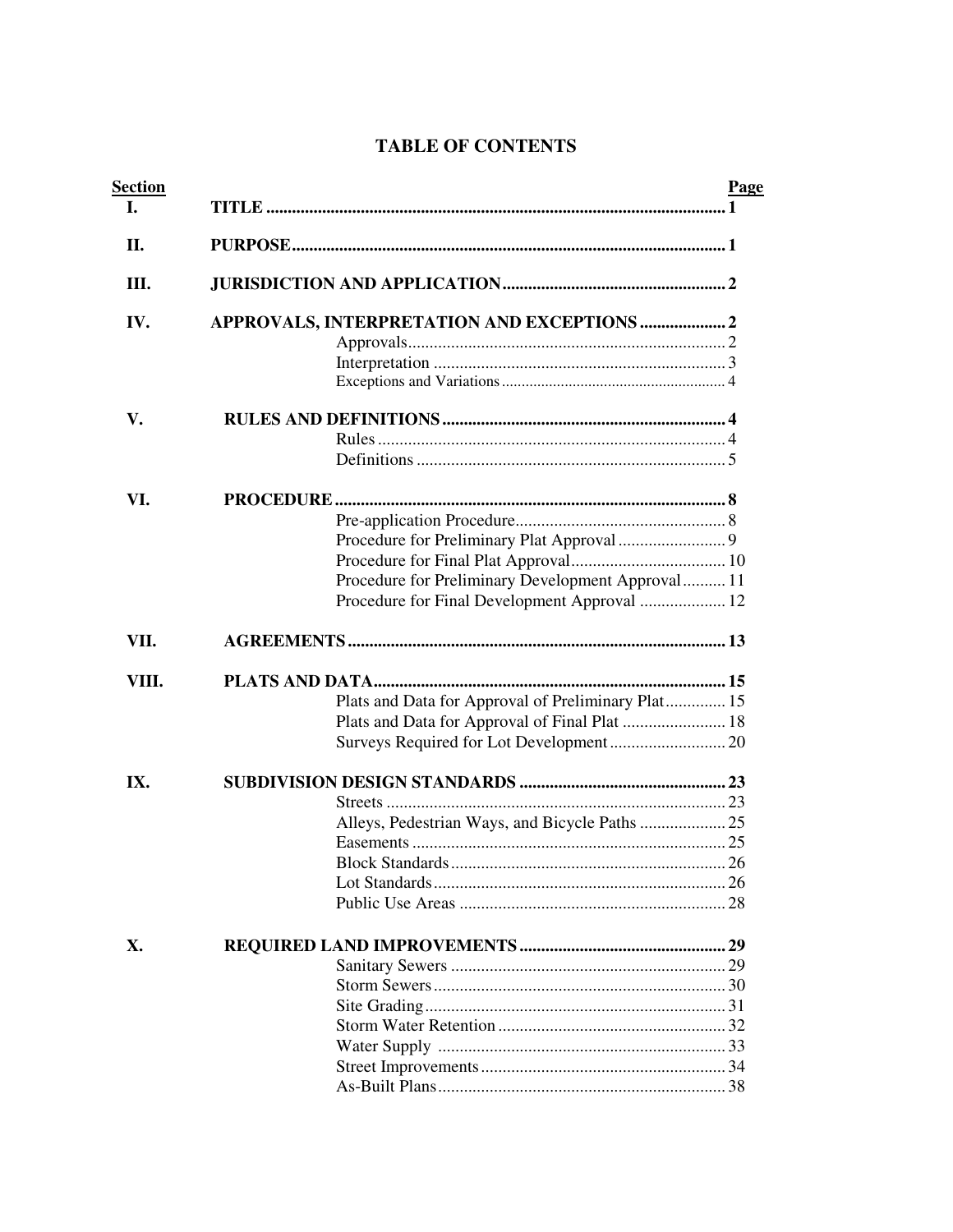| <b>Section</b> |                                                  | Page |
|----------------|--------------------------------------------------|------|
| XI.            |                                                  |      |
|                |                                                  |      |
|                | Manholes and Drainage Appurtenances 40           |      |
|                |                                                  |      |
|                |                                                  |      |
|                |                                                  |      |
|                |                                                  |      |
|                |                                                  |      |
|                |                                                  |      |
|                |                                                  |      |
|                | Other Construction Standards and Requirements 51 |      |
| XII.           |                                                  |      |
|                |                                                  |      |
|                |                                                  |      |
|                |                                                  |      |
|                |                                                  |      |
|                |                                                  |      |
| XIII.          |                                                  |      |
|                |                                                  |      |
|                | Conceptual Plan Engineering Review Fees56        |      |
|                |                                                  |      |
|                |                                                  |      |
|                | Development Not Including Public Improvement and |      |
|                |                                                  |      |
|                |                                                  |      |
|                |                                                  |      |
| XIV.           |                                                  |      |
| XV.            |                                                  |      |
| XVI.           |                                                  |      |
| XVII.          |                                                  |      |
| XVIII.         |                                                  |      |
| XIX.           |                                                  |      |
|                |                                                  |      |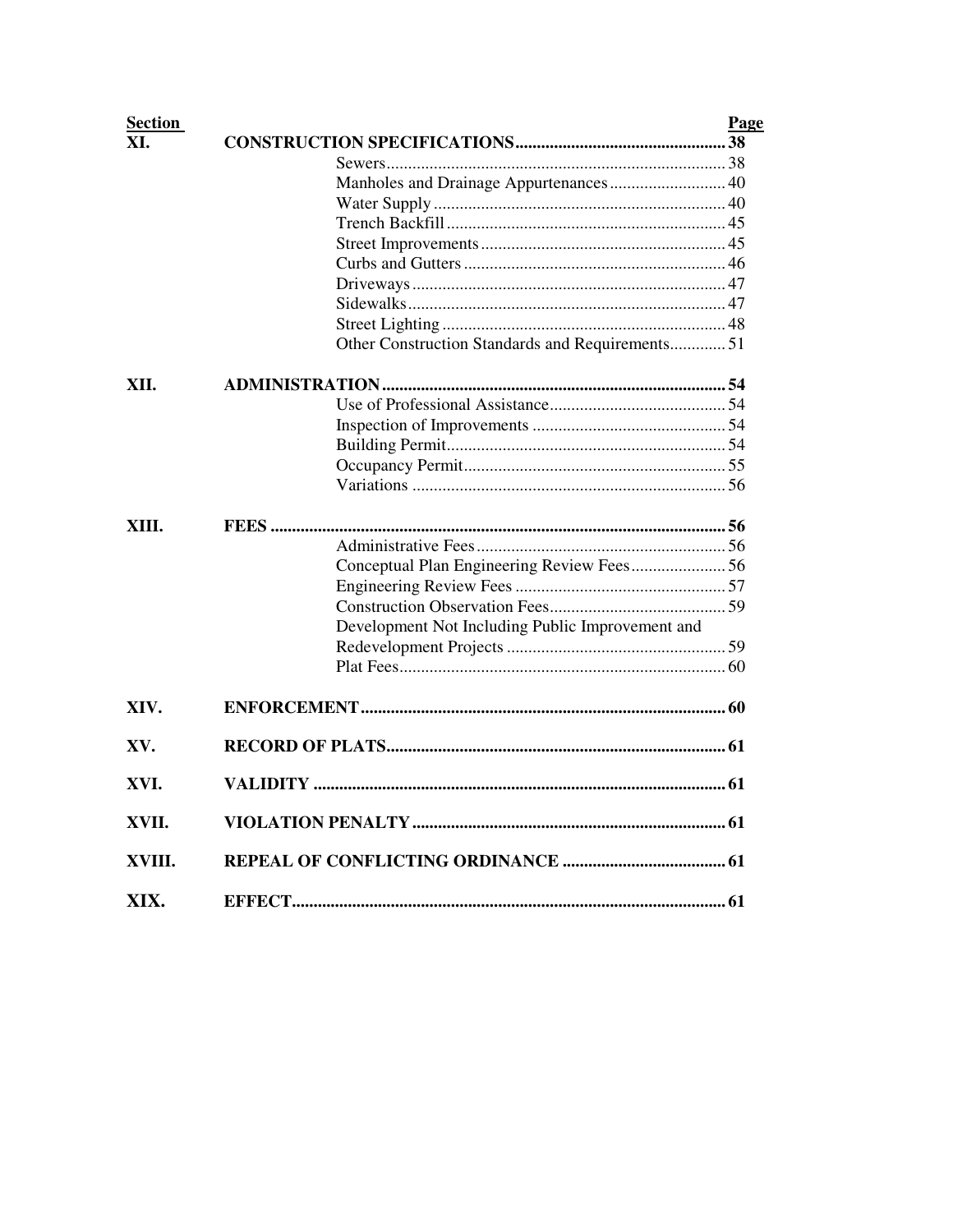### **AN ORDINANCE**

# **REGULATING THE DIVISION AND PLATTING OF LAND, ALONG WITH THE DEVELOPMENT OF EXISTING PLATTED LOTS AND SUBDIVISIONS**

BE IT ORDAINED by the President and Board of Trustees of the Village of Tinley Park, Cook and Will Counties, Illinois, that the Ordinance Adopting Subdivision and Development Regulations adopted August 5, 1957, by the Village Board of Trustees of the Village of Tinley Park, Illinois, as amended be and is hereby comprehensively amended to read in its entirety as follows:

# **SECTION I - TITLE**

This ordinance shall be known and may be cited and referred to as the SUBDIVISION AND DEVELOPMENT REGULATIONS ORDINANCE of the Village of Tinley Park, Cook and Will Counties, Illinois.

### **SECTION II - PURPOSE**

The purpose of this Ordinance is to establish regulations governing "Subdivisions and Developments" as defined below:

**Subdivision:** The division of a lot, tract or parcel of land into two (2) or more lots, parcels or other divisions of land, any of which is less than five (5) acres, for the purpose, whether immediate or future, of transfer of ownership or building development, including all changes in street or lot lines. All planned unit developments granted under the provisions of the Tinley Park Zoning Ordinance shall also be considered and deemed to be subdivisions for all the purposes of this Subdivision and Development Regulations Ordinance, except where the context clearly indicates otherwise, and all required public improvements provided for in this Ordinance shall be required in said planned unit developments except as may otherwise be provided for in the Village ordinance granting the special use for any such planned unit developments.

All planned unit developments in unincorporated Cook and Will Counties, Illinois, shall also be considered and deemed to be subdivisions for all the purposes of this Subdivision and Development Regulations Ordinance and shall be under the jurisdiction of this Subdivision and Development Regulations Ordinance if any portion of any such planned unit development is within  $1<sup>1</sup>/2$  miles of the Village's boundaries.

**Development:** Any existing platted land or lot that is proposed to be developed, redeveloped, made into a planned unit development, or improved such that a material difference in the general nature of the property occurs shall be considered a Development and shall be subject to the Village's Subdivision and Development Regulations contained herein.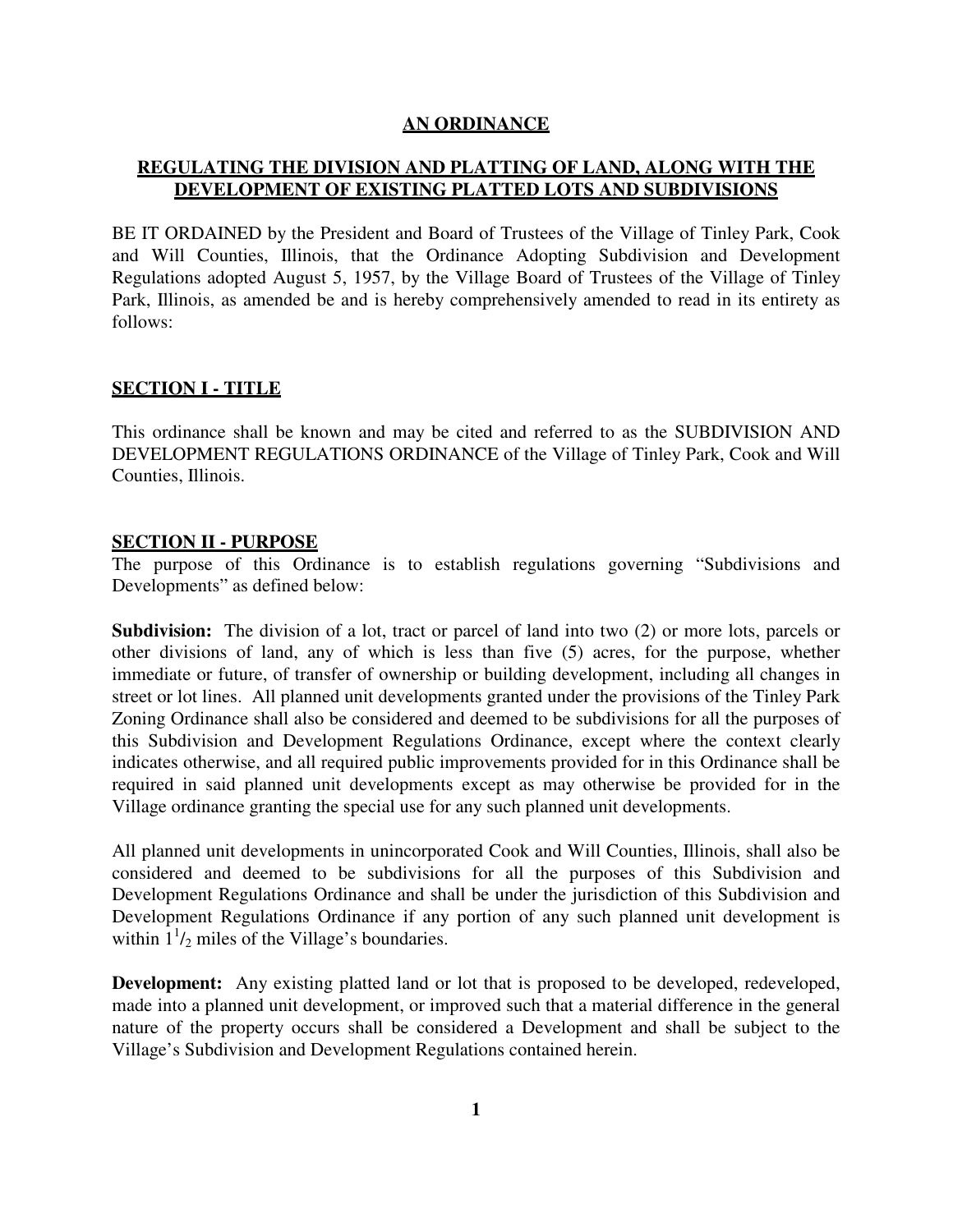#### **SECTION III - JURISDICTION AND APPLICATION**

**Subdivision**: No person shall subdivide any tract of land which is located within the Village of Tinley Park, or in any unincorporated area which is located within one and one-half (1-1/2) miles of the nearest limits of the Village, except in conformity with the provisions of this Ordinance.

The subdivision plans and plats, proposed improvements to be installed, and all procedures relating thereto shall in all respects be in full compliance with the regulations herein.

Where overlapping jurisdiction occurs within the one and one-half  $(1-1/2)$  mile area, the extent of jurisdiction herein under shall be as determined and agreed upon between municipalities.

**Development:** Any existing platted land or lot that is proposed to be developed, redeveloped, made into a planned unit development, or improved such that a material difference in the general nature of the property occurs shall be subject to the Village's Subdivision and Development Regulations contained herein. A material difference is generally defined as follows:

- 1. The property's use changes in zoning classification;
- 2. The amount of imperviousness of the property increases by more than 25 percent;

or

3. A substantial improvement is made to the property. A substantial improvement is any repair, reconstruction, rehabilitation, addition or improvement of a structure, the cost of which equals or exceeds 50 percent of the market value of the structure either, (a) before the improvement or repair is started, or (b) if the structure is damaged from any source and is being restored, before the damage occurred. This term includes structures which were damaged whereby the cost of restoring the structure to its pre-damaged condition would equal or exceed 50 percent of the market value before damage occurred, regardless of the actual repair work performed. This term does not, however, include either (1) any project for improvement of a structure to comply with existing state or local health, sanitary, or safety code requirements which are necessary solely to assure safe living conditions or (2) any alteration of a structure listed on the National Register of Historic Places or State Inventory of Historic Places.

### **SECTION IV - APPROVALS, INTERPRETATION AND EXCEPTIONS**

## **A. APPROVALS**

1. No land shall, after the adoption of these regulations, be subdivided or filed for record, nor any street laid out, nor any improvements made to the land, until the plan or plans of the subdivision, development, streets or improvements shall have been submitted to the Plan Commission for recommendation and approved by the Board of Trustees of the Village of Tinley Park. This recommendation and approval must be in writing and placed on the preliminary plan and on the original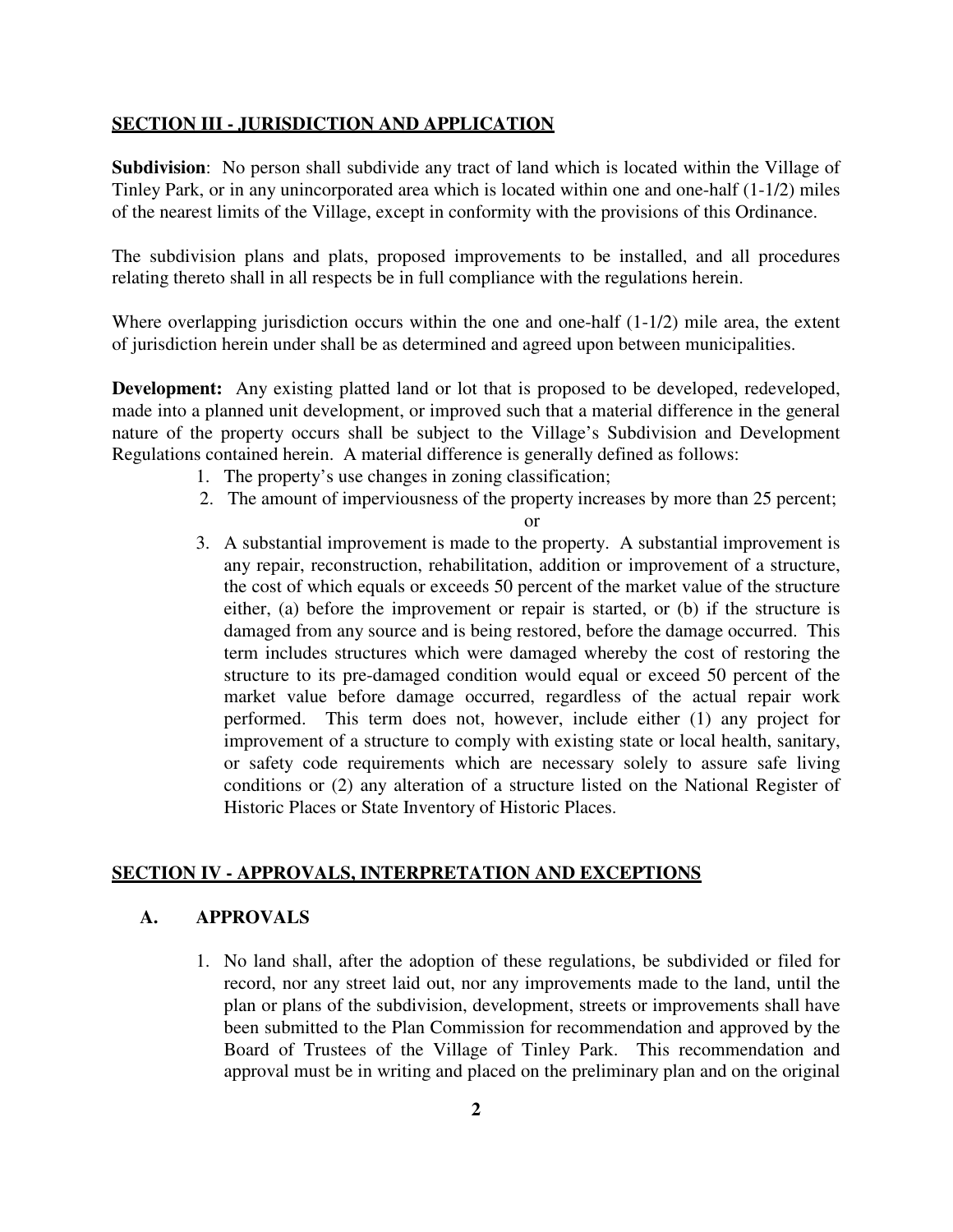tracing of the final plans, according to the procedure outlined below in Section VI.

- 2. No lot, tract or parcel of land within any such subdivision shall be offered for sale, nor shall any sale, contract for sale, or option, be made or given until such subdivision plans have been properly reviewed by the Tinley Park Plan Commission, and officially approved by the Board of Trustees of the Village of Tinley Park.
- 3. No improvements, such as sidewalks, water supply, storm water drainage, sewerage facilities, gas service, electric service or lighting, or grading, paving or surfacing of streets or parking lots, shall hereafter be made within any such subdivision or development by any owner or owners, or his or their agent, or by any public service corporation at the request of such owner or owners, or his or their agent, until the plans for the subdivision or development, and also the plans for improvements thereto, have been formally recommended by the Plan Commission and approved by the Board of Trustees of the Village of Tinley Park.
- 4. No plat will be approved for a subdivision or development which is subject to periodic flooding, or which contains poor drainage facilities, and which would make adequate drainage of the lots and streets impossible. However, if the owner, subdivider or developer agrees in writing and submits such an agreement to make such improvements which will, in the opinion of the Village Engineer, make the area completely safe for occupancy and provide adequate lot and street drainage, the plat of the subdivision may then be approved. All land to be developed shall meet the requirements of the Village's Flood Plain Ordinance #73-0-003, and the Sewer Permit Ordinance of the Metropolitan Water Reclamation District of Greater Chicago (MWRDGC), the latest revisions.
- 5. Wherein a tract or parcel of land proposed for subdivision or development is a part of a larger parcel of land to be subdivided at a later date, the owner, subdivider or developer(s) shall submit, in addition to the preliminary plat, a plan for the future development of the remaining land to the Plan Commission to be used as an aid in judging the proposed plat.

# **B. INTERPRETATION**

- 1. In the interpretation and application of these regulations, the provisions of this Ordinance shall be held to be the minimum requirements.
- 2. Where the condition imposed by any provision of this Ordinance upon the use of land area is either more or less restrictive than comparable conditions imposed by any provision or any other Ordinance of any law, resolution, rule or regulation of any kind, the regulations which are more restrictive or which impose higher standards or requirements shall govern.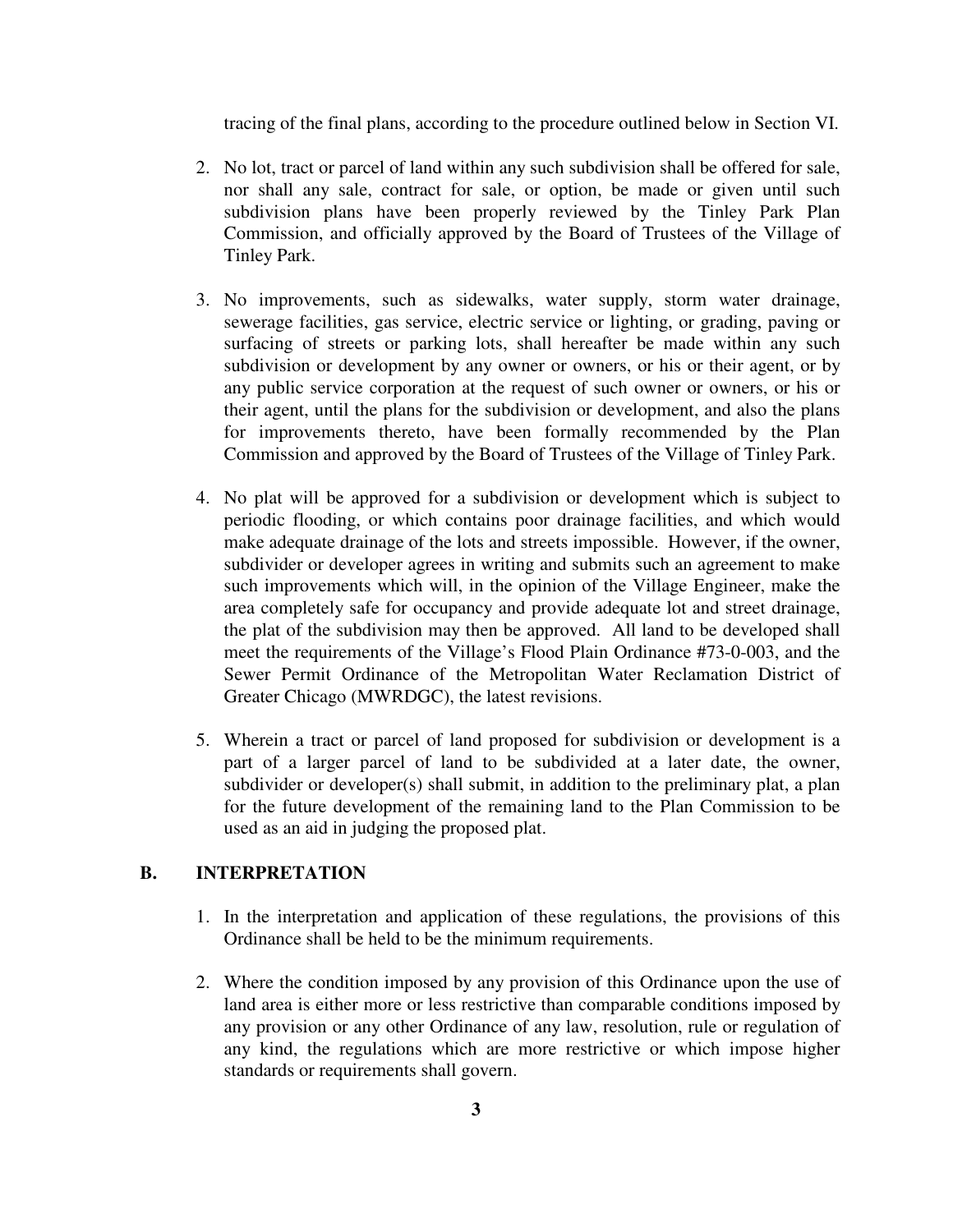- 3. This Ordinance is not intended to abrogate any easement, covenant, or any other private agreement, provided that where the regulations of this Ordinance are made restrictive or impose higher standards or requirements than such easements, covenants or other private agreements, the requirements of this Ordinance shall govern.
- 4. All administrative interpretations of these rules and regulations are reserved by and to the Village Board.

### **C. EXCEPTIONS AND VARIATIONS**

In specific cases where the owner, subdivider or developer can show that a provision of these regulations, if strictly adhered to, would cause unnecessary hardship because of topographical or other conditions peculiar to the site, and that a departure may be made without destroying the intent of such provision, the Plan Commission may recommend a variation or modification of the required standard or regulation. Such recommendation shall be communicated to the Board of Trustees or governing county authorities in writing with the reasons therefore. The Board of Trustees may approve variations from the requirements of this Ordinance when, in its opinion, such variations will not adversely affect the intent of this Ordinance.

### **SECTION V - RULES AND DEFINITIONS**

In the interpretation of this Ordinance, the rules and definitions contained in this Section shall be observed and applied in the interpretation of all other sections herein, except when the context clearly indicates otherwise.

### **A. RULES**

- 1. Words used in the present tense shall include the future; words used in the singular number shall include the plural number, and the plural the singular.
- 2. The word "shall" is mandatory and not discretionary, while the word "may" is permissive.
- 3. The word "lot" shall include the words "plot", "piece", and "parcel".
- 4. The following words and terms, wherever they occur in this Ordinance, shall be construed as herein defined.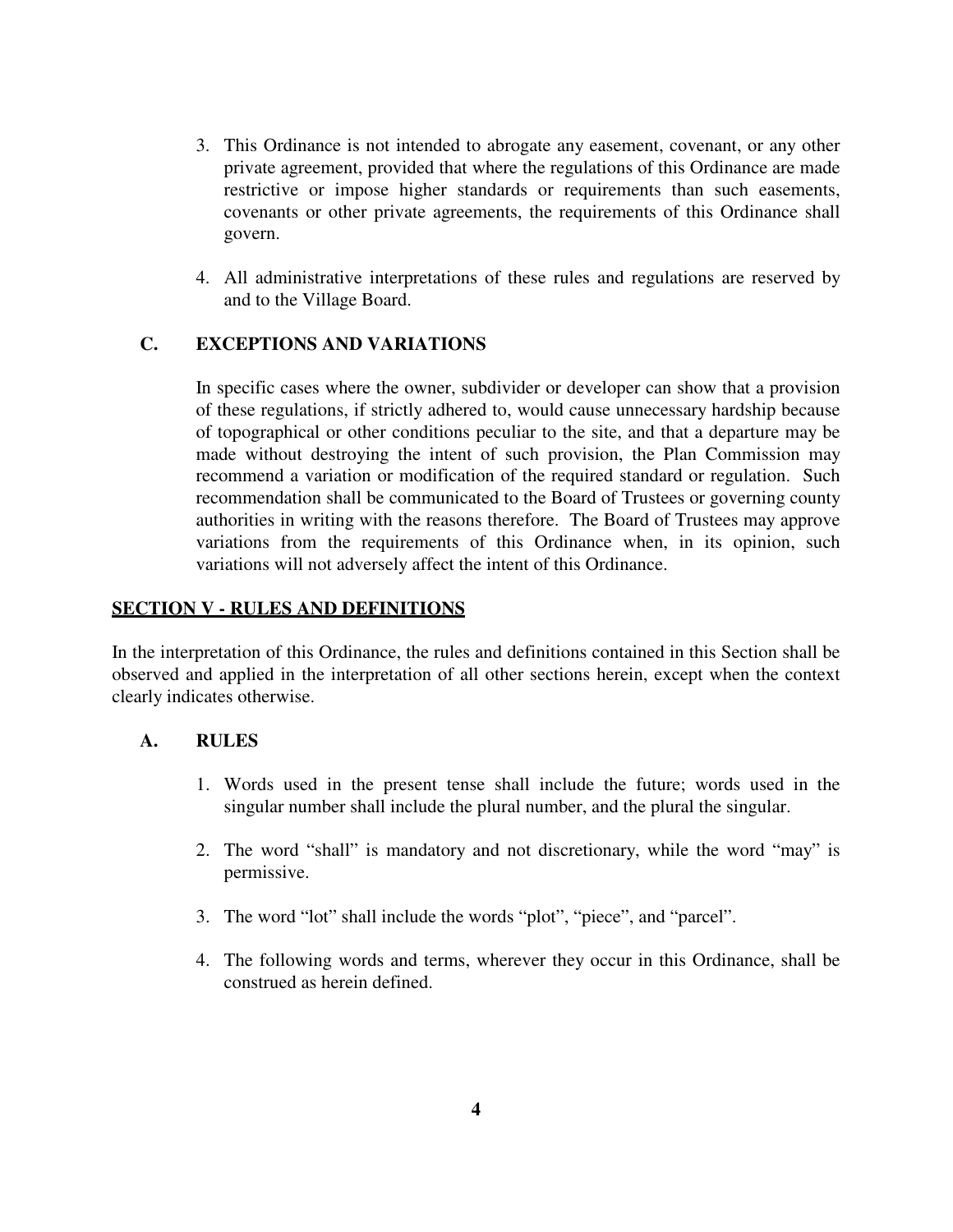#### **B. DEFINITIONS**

**Alley:** A public right-of-way primarily for vehicular traffic along the side or in the rear of properties which affords only a secondary means of access to abutting properties.

**Bicycle Path:** A path within a designated right-of-way or easement provided for the exclusive use of persons riding a bicycle.

**Block:** A tract of land bounded by streets, or by a combination of streets and public parks, railroad right-of-way, or similar natural boundaries.

**Board of Trustees:** The President and Board of Trustees of the Village of Tinley Park, Illinois.

**Building:** Any structure designed, built or intended for the shelter, enclosure or protection of persons, animals, chattels, or movable property of any kind.

**Building Commissioner:** The Building Commissioner of the Village of Tinley Park, Illinois, or his duly authorized representative.

**Building Setback Line:** A line within a lot or other parcel of land, which denotes the area between such line and the adjacent street right-of-way where a building and other obstructions are prohibited, except those obstructions that are otherwise permitted by Zoning Ordinance regulations.

**Crosswalk and Pedestrian Way:** A strip of land dedicated to public use, which is reserved across a block to provide pedestrian access to adjacent areas.

**Collector Street:** A street which carries traffic from minor streets to arterial streets, including the principal entrance streets of residential developments and the principal streets for circulation within such a development.

**Cul-de-sac:** A minor street having one open end and being permanently terminated by a vehicular turnaround.

**Comprehensive Plan:** The words "Comprehensive Plan" as used in this Ordinance refer to the Comprehensive Plan of the Village of Tinley Park, Illinois.

**Developer:** Any person, firm, association, corporation, trust, or any other legal entity commencing proceedings under this Ordinance to affect a parcel or tract of land.

**Development:** An action that changes the property's zoning classification or increases the amount of imperviousness of the property by more than 25 percent, or a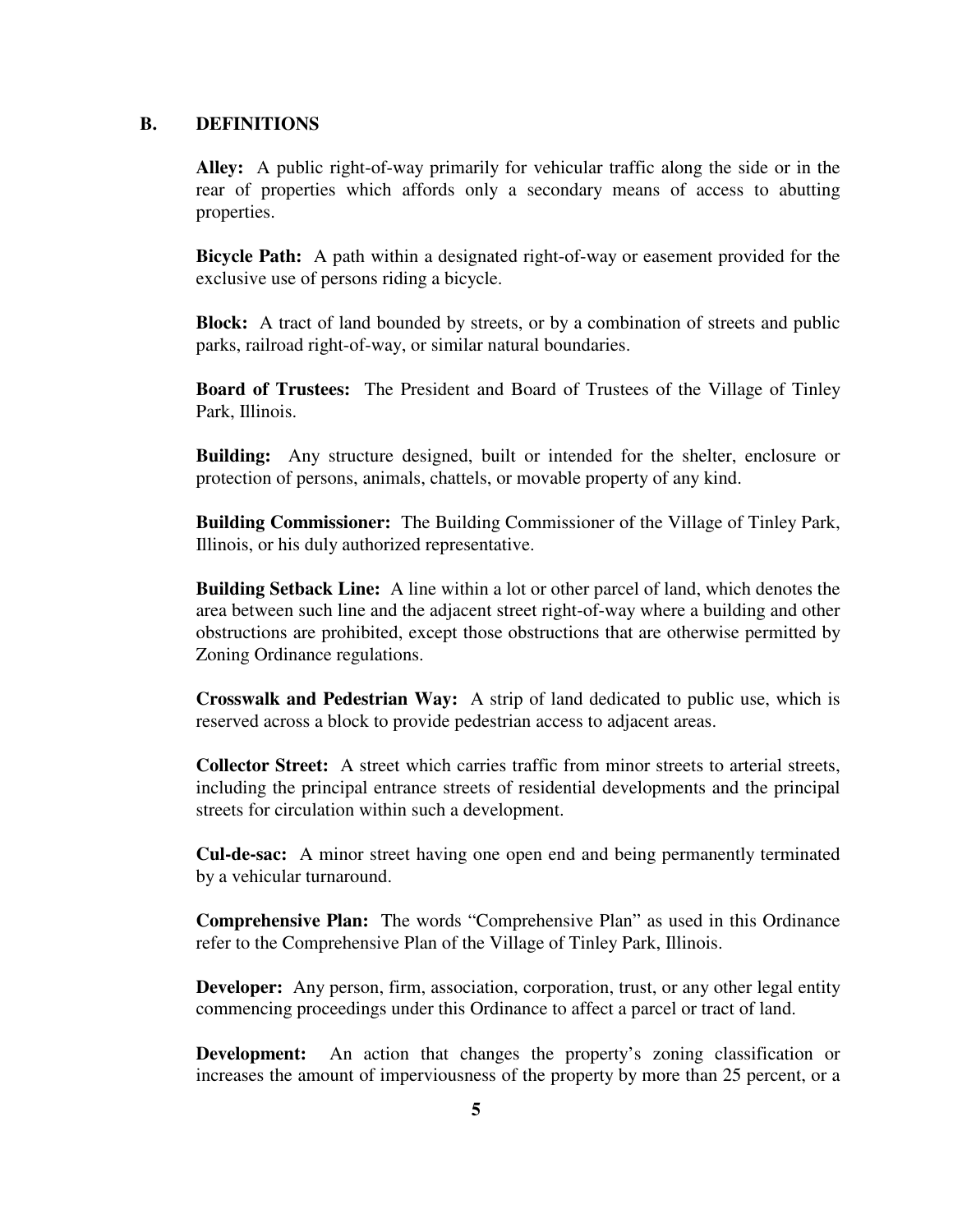substantial improvement is made to the property. A substantial improvement is any repair, reconstruction, rehabilitation, addition or improvement of a structure, the cost of which equals or exceeds 50 percent of the market value of the structure either, (a) before the improvement or repair is started, or (b) if the structure is damaged from any source and is being restored, before the damage occurred. This term includes structures which were damaged whereby the cost of restoring the structure to its predamaged condition would equal or exceed 50 percent of the market value before damage occurred, regardless of the actual repair work performed. This term does not, however, include either (1) any project for improvement of a structure to comply with existing state or local health, sanitary, or safety code requirements which are necessary solely to assure safe living conditions or (2) any alteration of a structure listed on the National Register of Historic Places or State Inventory of Historic Places.

**Easement:** A grant by the property owner for the use of a strip of land by the general public, a corporation, or a certain person or persons, for a specific purpose or purposes.

Final Plat: A map or plan of a subdivision and any accompanying documents described in Section VIII.

Lot: A portion of a subdivision or other parcel of land intended for transfer of ownership or for building development.

**Major Street:** A street designed with the function of providing major traffic movement between communities and serves as a major traffic artery connecting various sections of Tinley Park.

**Minor Street:** A street of limited continuity and which is used primarily for access to abutting residential properties.

**Official Map:** The map showing the major thoroughfare system, schools, parks and other public lands theretofore delineated, adopted and established by law and any amendments or additions thereto approved by the Village Board of Trustees.

**Owner, subdivider or developer:** Any person, firm, association, corporation, trust, or any other legal entity commencing proceedings under this Ordinance to affect a subdivision or development of land.

**Plan Commission:** Whenever the words "Plan Commission" are used in this Ordinance, it shall be deemed to refer to the Long Range Plan Commission of the Village of Tinley Park, Illinois.

**Plat:** A plan, map, drawing or chart on which the owner, subdivider or developer's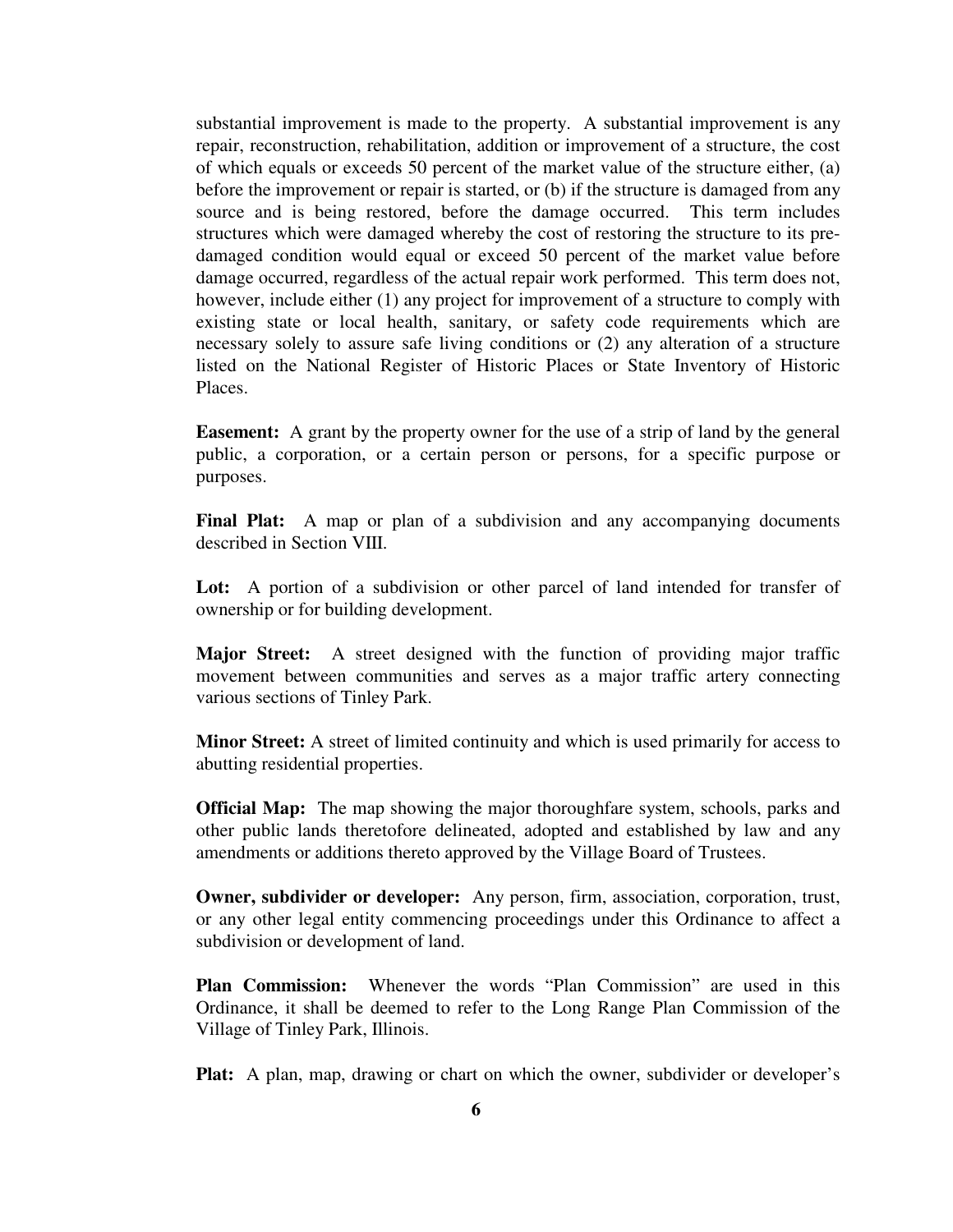plat for the subdivision or development of land is presented and which he submits for approval and intends to record in final form.

**Preliminary Plat:** The plan and documents presented for tentative approval as described in Section VIII.

**Roadway:** The paved area within a street right-of-way intended for vehicular traffic, including all curb and gutter improvements.

**Street:** An area which primarily serves or is intended to serve as a vehicular and pedestrian access to abutting lands or to other streets. The word "street" as used herein refers to the right-of-way or easement and not to the roadway or paving or other improvements within the street right-of-way.

**Street Width:** The shortest distance between the right-of-way lines of a given street.

**Subdivision:** The division of a lot, tract or parcel of land into two (2) or more lots, parcels or other divisions of land, any of which is less than five (5) acres, for the purpose, whether immediate or future, of transfer of ownership or building development, including all changes in street or lot lines, provided, however, that the following shall not be considered a subdivision and shall be exempt from the requirements of this Ordinance:

- 1. The division or subdivision of land into parcels or tracts of five (5) acres or more in size which does not involve any new streets or easements of access and for which no building permits will be sought;
- 2. The division of lots or blocks in any recorded subdivision which does not involve any new streets or easements or access and for which no building permits shall be sought;
- 3. The sale or exchange of parcels of land between owners of adjoining and contiguous land;
- 4. The conveyance of parcels of land or interests therein for use as right-of-way for railroads or other public utility facilities;
- 5. The conveyance of land owned by a railroad or other public utility which does not involve any new streets or easements of access;
- 6. The conveyance of land for highway or other public purposes or grants or conveyances relating to the dedication of land for public use or instruments relating to the vacation of land impressed with a public use;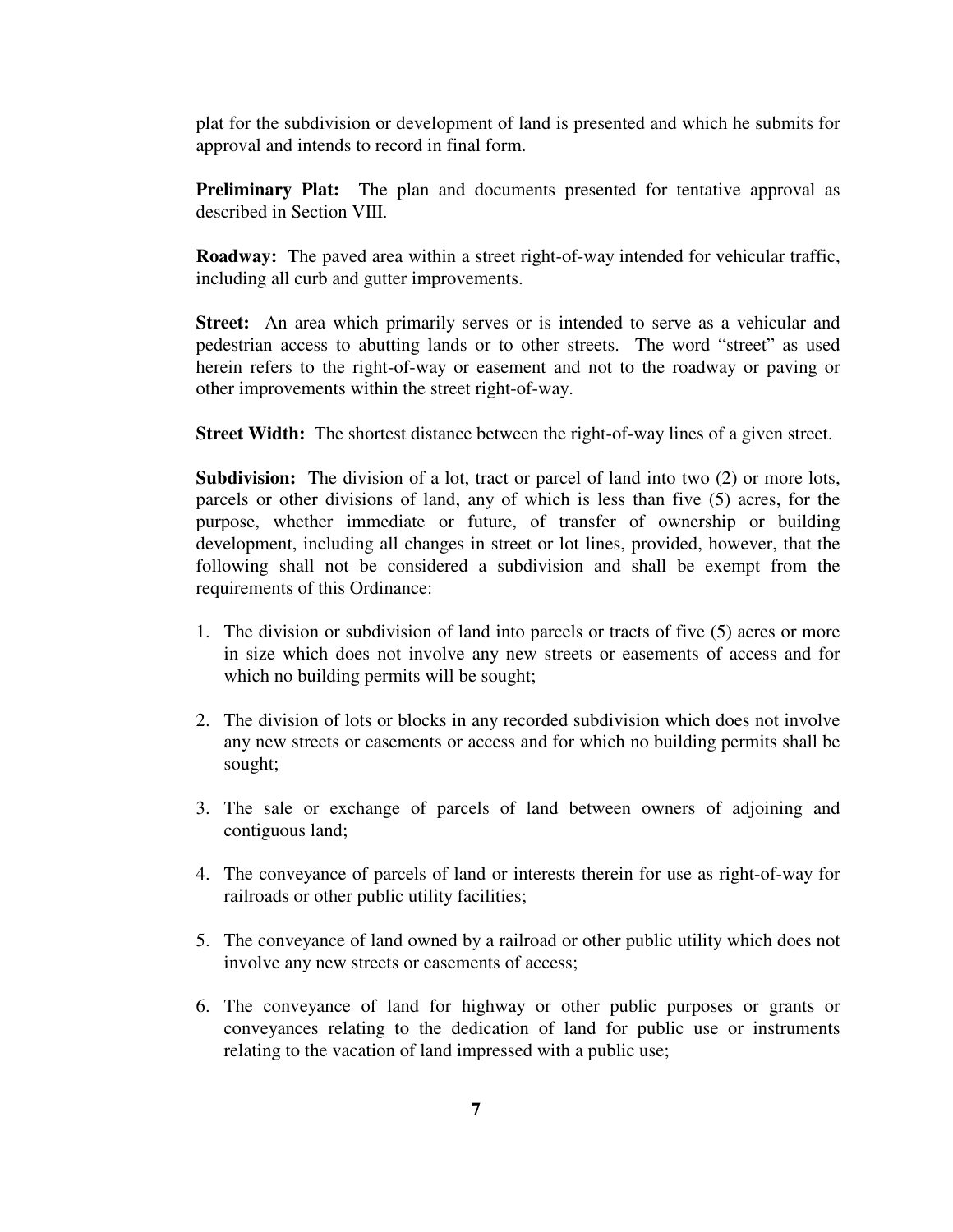- 7. Conveyances made to correct descriptions in prior conveyances; and
- 8. The sale or exchange of parcels or tracts of land following the division into no more than two parts of a particular parcel or tract of land existing on the effective date of this Ordinance which do not involve any new streets or easements of access.

**Substantial Improvement:** A substantial improvement is any repair, reconstruction, rehabilitation, addition or improvement of a structure, the cost of which equals or exceeds 50 percent of the market value of the structure either, (a) before the improvement or repair is started, or (b) if the structure is damaged from any source and is being restored, before the damage occurred. This term includes structures which were damaged whereby the cost of restoring the structure to its pre-damaged condition would equal or exceed 50 percent of the market value before damage occurred, regardless of the actual repair work performed. This term does not, however, include either (1) any project for improvement of a structure to comply with existing state or local health, sanitary, or safety code requirements which are necessary solely to assure safe living conditions or (2) any alteration of a structure listed on the National Register of Historic Places or State Inventory of Historic Places.

**Village:** Whenever the word "Village" is used in this Ordinance, it shall be deemed to refer to the Village of Tinley Park, Illinois.

**Village Clerk:** The Village Clerk of the Village of Tinley Park, Illinois.

**Village Engineer:** The Village Engineer is a professional engineer, registered in the State of Illinois, who has been duly appointed as the Village Engineer of the Village of Tinley Park, Illinois.

# **SECTION VI - PROCEDURE**

Before subdividing or developing any tract or parcel of land or prior to any redevelopment, within the corporate limits of the Village of Tinley Park or, as to subdivisions, within the unincorporated areas within one and one-half (1-1/2) miles beyond the Village limits, an owner, subdivider or developer shall submit a preliminary plan and a final plat to be acted upon by the Village authorities in accordance with the procedures and requirements of this Ordinance.

### **A. PRE-APPLICATION PROCEDURE**

Prior to the filing of an application for approval of the Preliminary Plan, it is recommended that the owner, subdivider or developer consult with the Planning Department and other Village officials to secure information relative to land use and Zoning requirements, subdivision regulations, and other applicable Village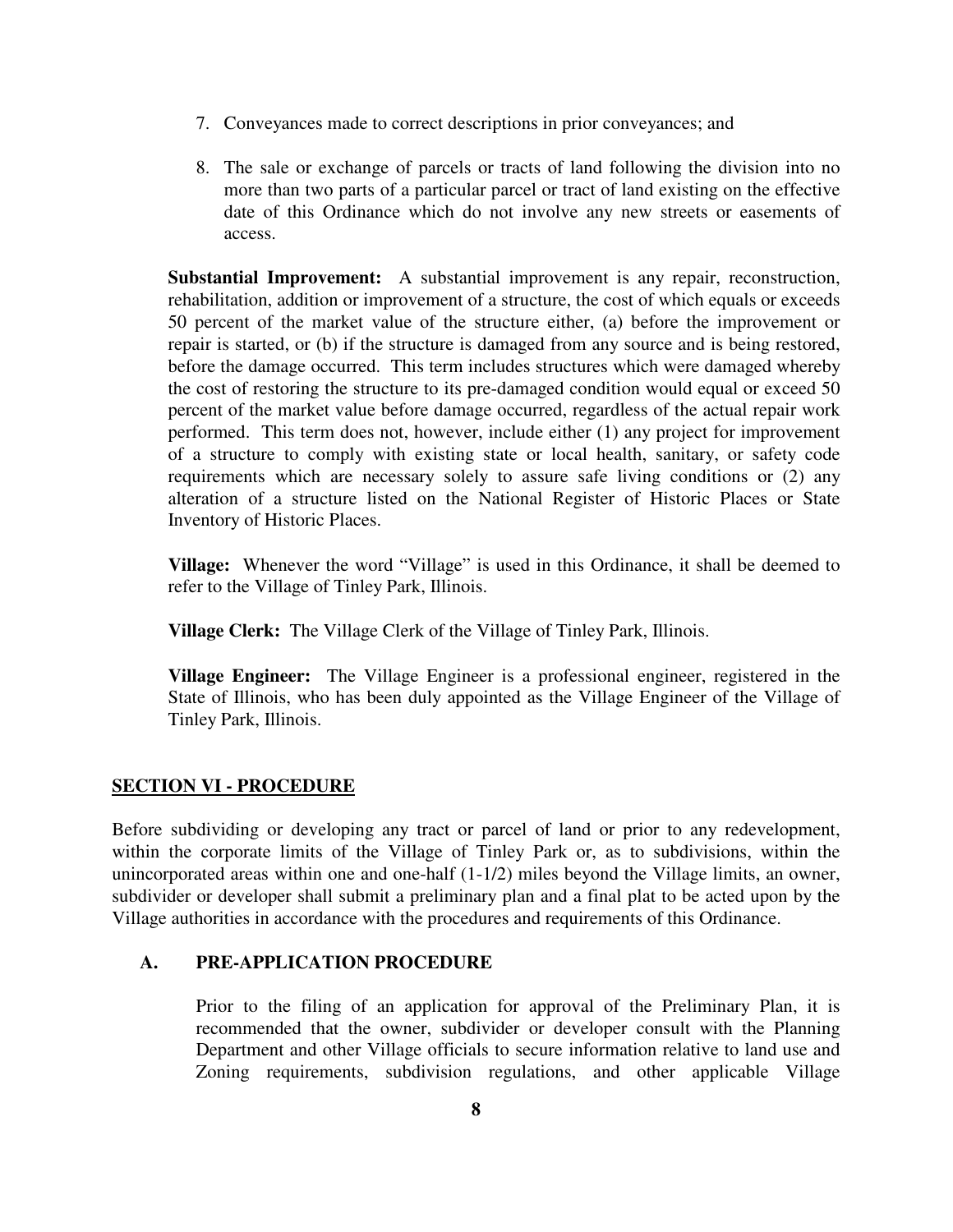Ordinances. The purpose of the Pre-Application stage is to afford the owner, subdivider or developer the opportunity to obtain the advice and assistance of the Planning Department and to discuss the proposed development informally with members of said Planning Department, prior to preparation of the preliminary plat, in order to save time and money and to make the most of his opportunities.

Before the meeting with the Planning Department, it is suggested that the owner, subdivider or developer prepare a sketch plan of the proposed development on a topographic survey of the area showing the proposed layout of streets, arrangement of lots, and other features in relation to existing conditions. The sketch plan may be a free-hand pencil sketch made directly on a print of the topographic survey.

### **B. PROCEDURE FOR PRELIMINARY PLAT APPROVAL**

- 1. The owner, subdivider or developer shall cause to be prepared by a Registered Professional Engineer in the State of Illinois, a Preliminary Plat, together with improvement plans and other supplementary material as specified in Section VIII hereof. The Plat shall include all of the property owned or controlled by the applicant which is adjacent to or considered to be contiguous to the proposed subdivision or development.
- 2. Fifteen (15) copies of the Preliminary Plat and supplementary material specified shall be submitted to the Secretary of the Plan Commission with written application for approval.
- 3. The Plan Commission shall transmit copies of the Preliminary Plat and supplementary material for review and comment to the Village's Planner, Village Engineer, Director of Public Works, and the Fire and Police Departments.
- 4. Comments and recommendations shall, to the extent feasible, be returned to the Plan Commission within thirty (30) days. The Plan Commission shall promptly thereafter review all the plans and documentation required for Preliminary Plat Approval in accordance with the standards herein set forth.
- 5. The Plan Commission shall approve or disapprove the application for Preliminary Plat Approval within ninety (90) days from the date of filing the application or the filing by the applicant of the last item of required supporting documents, whichever date is later, unless such time is extended by mutual consent, in writing. Approval of a Preliminary Plat by the Plan Commission is strictly tentative, involving merely the general acceptability of the layout and proposals as submitted.
- 6. Following action by the Plan Commission, the Preliminary Plat and the recommendation of the Plan Commission shall be referred to the Village Board of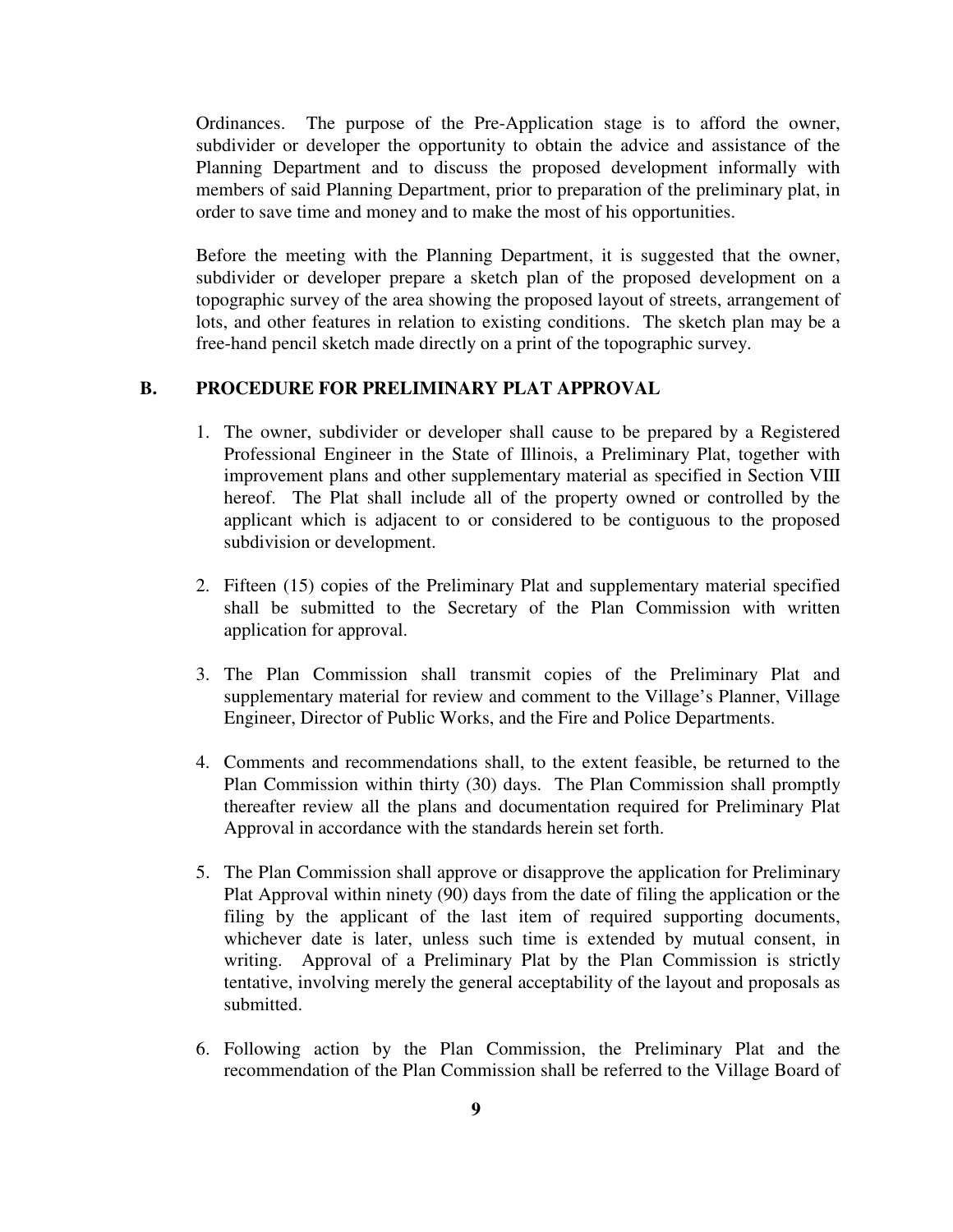Trustees. If the Plan Commission approves the Plat, it shall be so indicated on the Plat; if it disapproves such Plat, it shall furnish the Village Board of Trustees and the applicant a written statement setting forth the reasons for disapproval. The Board of Trustees shall accept or reject said Plat within sixty (60) days after its next regular scheduled meeting following the action of the Plan Commission.

7. Approval of the Preliminary Plat shall be effective for a maximum period of one (1) year, unless upon application of the owner, subdivider or developer, the Village Board of Trustees grants an extension for an additional period not to exceed one year. The application for said extension shall not require an additional filing fee, or the submittal of additional copies of the Preliminary Plat.

# **C. PROCEDURE FOR FINAL PLAT APPROVAL**

- 1. The owner, subdivider or developer shall file an application for approval of the Final Plat with the Village Clerk within one year after approval of the Preliminary Plat. The Final Plat shall conform substantially to the Preliminary Plat as approved and, if desired by the owner, subdivider or developer, it may constitute only that portion of the approved Preliminary Plat which he proposes to record and develop at that time, provided however, that such portion conforms to all requirements of these regulations.
- 2. The application for Final Plat Approval shall include fifteen (15) copies of the engineered drawings and sufficient copies of all supporting maps, plans and other drawings, and all other required documents to cover all Village Agencies and Departments. The application shall be submitted in writing and shall be accompanied by the fee required in these regulations. The Board of Trustees shall refer the application for approval of the Final Plat to the Plan Commission for its review and recommendations and approval or disapproval.
- 3. Upon receipt of these Final Plats, the Plan Commission shall refer copies of said Plat and all supporting documents to the Village Planner, Village Engineer, Director of Public Works, Attorney, and any Agency providing required public facilities that should be consulted prior to approval. All comments and recommendations, to the extent feasible, shall be returned to the Plan Commission within sixty (60) days. When applicable, the Plan Commission may require the owner, subdivider or developer to submit written statements from County, State, or other public officials, as may be concerned, indicating that proposals for storm drainage, sewage disposal and water supply meet the minimum requirements for such installations.
- 4. The Plan Commission shall approve or disapprove the application for Final Plat Approval within sixty (60) days from the date of filing the application or the filing by the applicant of the last item of required supporting documents, whichever date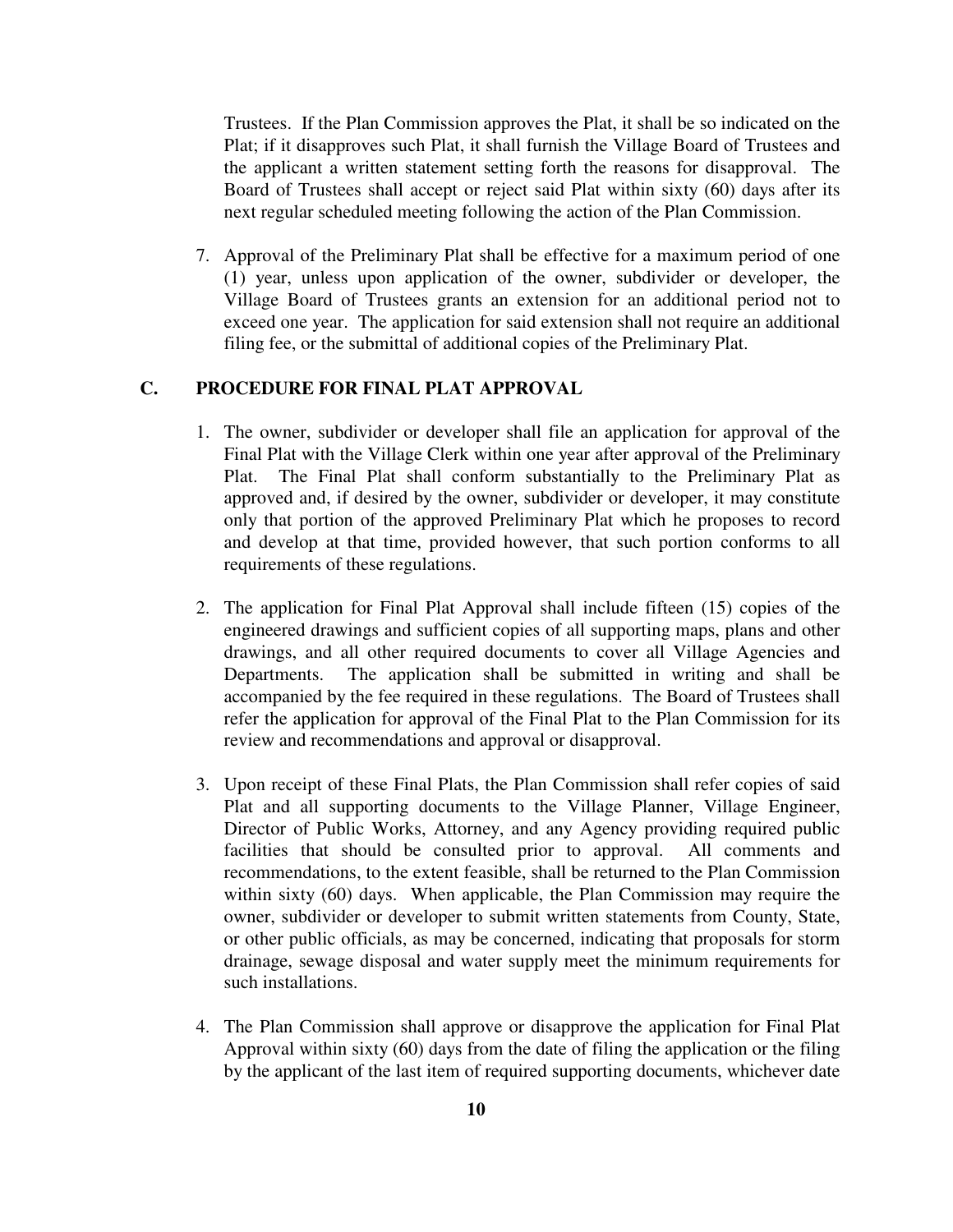is later, unless such time is extended by mutual consent, in writing. If the Plan Commission approves, it shall fix upon the Plat the certifying signatures of its Chairman. If it disapproves, it shall set forth its reason in its own records and provide the applicant with a copy.

- 5. After approval of the Final Plat by the Plan Commission, it shall be submitted to the Village Board of Trustees for approval. The Village Board must take action on the Final Plat within sixty (60) days, unless this time period is extended by mutual consent of the applicant and the Board of Trustees, in writing.
- 6. Upon approval by the Village Board of Trustees, the Village Clerk shall, within thirty (30) days thereafter, record the Final Plat of Subdivision with the County Recorder. The owner, subdivider or developer shall furnish the Village Clerk with ten (10) additional copies, one to be retained by the Village Clerk and the others to be distributed as follows: one copy each to the Plan Commission, the Village Engineer, Zoning Administrator, Building Department, Fire Department, Police Department, and three (3) copies to the Public Works Department.

## **D. PROCEDURE FOR PRELIMINARY DEVELOPMENT APPROVAL**

- 1. The owner, subdivider or developer shall cause to be prepared by a Registered Professional Engineer in the State of Illinois, a Preliminary Development Plan, together with improvement plans and other supplementary material as specified in Section VIII. The Development Plan shall include all of the property owned or controlled by the applicant which is adjacent to or considered to be contiguous to the proposed development.
- 2. Fifteen (15) copies of the Preliminary Development Plan and supplementary material specified shall be submitted to the Secretary of the Plan Commission with written application for approval. The Plan Commission shall transmit copies of the Preliminary Development Plan and supplementary material for review and comment to the Village Planner, Village Engineer, Director of Public Works, and the Fire and Police Departments.
- 3. Comments and recommendations, to the extent feasible, shall be returned to the Plan Commission within thirty (30) days. The Plan Commission shall promptly thereafter review all the plans and documentation required for Preliminary Development Plan Approval in accordance with the standards herein set forth.
- 4. The Plan Commission shall approve or disapprove the application for Preliminary Development Plan Approval within ninety (90) days from the date of filing the application or the filing by the applicant of the last item of required supporting documents, whichever date is later, unless such time is extended by mutual consent, in writing. Approval of a Preliminary Development Plan by the Plan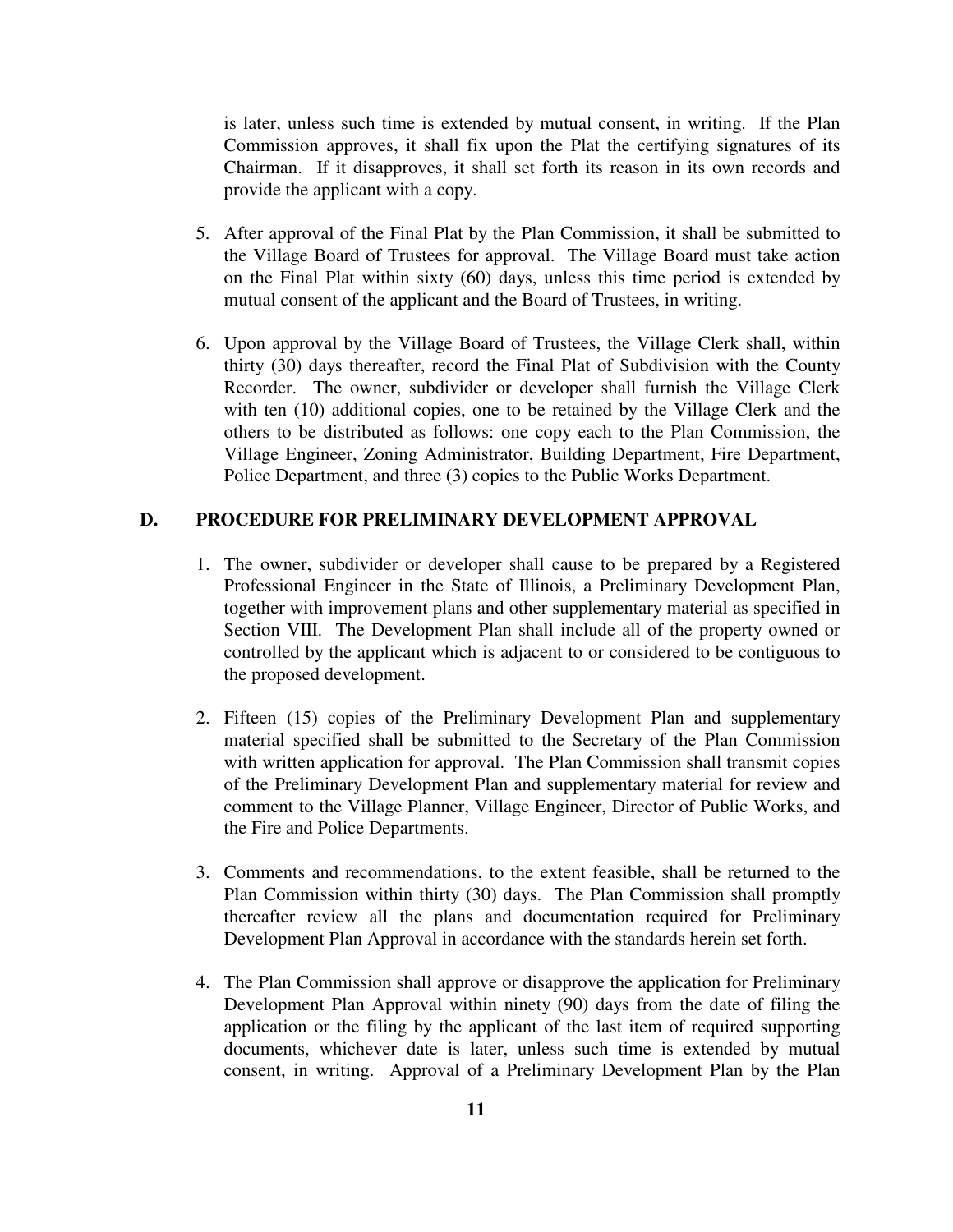Commission is strictly tentative, involving merely the general acceptability of the layout and proposals as submitted.

- 5. Following action by the Plan Commission, the Preliminary Development Plan and the recommendation of the Plan Commission shall be referred to the Village Board of Trustees. If the Plan Commission approves the Preliminary Development Plan, it shall be so indicated on the Preliminary Development Plan; if it disapproves such Preliminary Development Plan, it shall furnish the Village Board of Trustees and the applicant a written statement setting forth the reasons for disapproval. The Board of Trustees shall accept or reject said Preliminary Development Plan within sixty (60) days after its next regular scheduled meeting following the action of the Plan Commission.
- 6. Approval of the Preliminary Development Plan shall be effective for a maximum period of one (1) year, unless upon application of the owner, subdivider or developer, the Village Board of Trustees grants an extension for the additional one year. The application for said extension shall not require an additional filing fee, or the submittal of additional copies of the Preliminary Development Plan.

# **E. PROCEDURE FOR FINAL DEVELOPMENT APPROVAL**

- 1. The owner, subdivider or developer shall file an application for approval of the Final Development Plan with the Village Clerk within one year after approval of the Preliminary Development Plan. The Final Development Plan shall conform substantially to the Preliminary Development Plan as approved.
- 2. The application for Final Development Plan Approval shall include fifteen (15) copies of the engineered drawings and sufficient copies of all supporting maps, plans and other drawings, and all other required documents to cover all Village Agencies and Departments. The application shall be submitted in writing and shall be accompanied by the fee required in these regulations. The Board of Trustees shall refer the application for approval of the Final Development Plan to the Plan Commission for its review and recommendations and approval or disapproval.
- 3. Upon receipt of these Final Development Plans, the Plan Commission shall refer copies of said Final Development Plan and all supporting documents to the Village Planner, Village Engineer, Director of Public Works, Attorney, and any Agency providing required public facilities that should be consulted prior to approval. All comments and recommendations shall, to the extent feasible, be returned to the Plan Commission within sixty (60) days. When applicable, the Plan Commission may require the owner, subdivider or developer to submit written statements from County, State, or other public officials, as may be concerned, indicating that proposals for storm drainage, sewage disposal and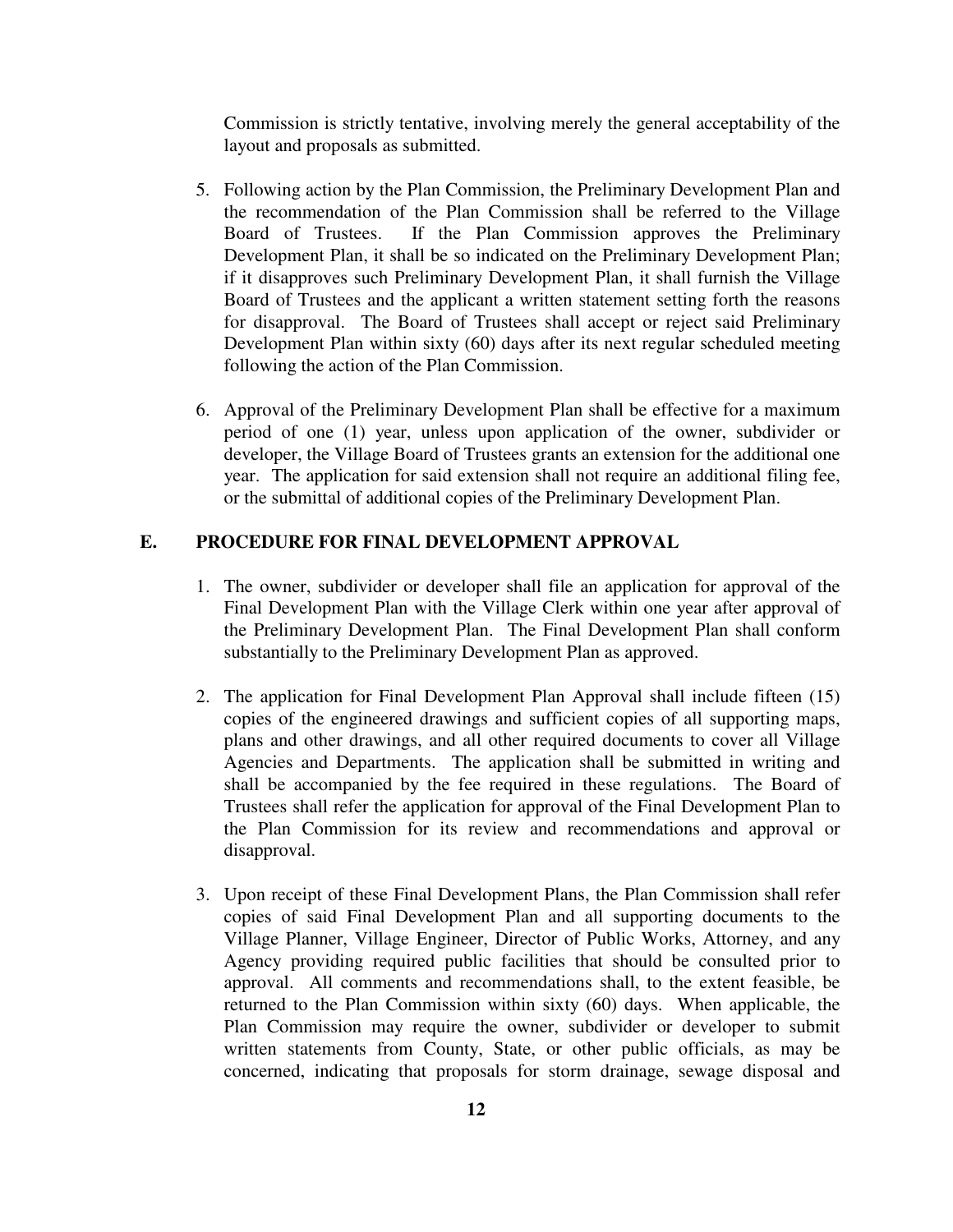water supply meet the minimum requirements for such installations.

- 4. The Plan Commission shall approve or disapprove the application for the Final Development Plan Approval within sixty (60) days from the date of filing the application or the filing by the applicant of the last item of required supporting documents, whichever date is later, unless such time is extended by mutual consent, in writing. If the Plan Commission approves, it shall fix upon the Final Development Plan the certifying signatures of its Chairman. If it disapproves, it shall set forth its reason in its own records and provide the applicant with a copy.
- 5. After approval of the Final Development Plan by the Plan Commission, it shall be submitted to the Village Board of Trustees for approval. The Village Board must take action on the Final Development Plan within sixty (60) days, unless this time period is extended by mutual consent of the applicant and the Board of Trustees, in writing.

#### **SECTION VII - AGREEMENTS**

- **A.** Any owner, subdivider or developer filing an application for approval of a Final Plat for either a subdivision or a development, shall submit to the Plan Commission and the Village Board the Final Plat, in the form in which it is to be recorded, and a statement of agreement that:
	- 1. The land improvements required in Section X hereof shall be completed by the owner, subdivider or developer in accordance with the plans and specifications approved by the Director of Public Works, the Village Engineer, and the Board of Trustees, and, that within two years following the approval of the Final Plat, the owner, subdivider or developer will file with the Village Clerk a complete set of plans and specifications showing such improvements as installed.
	- 2. The owner, subdivider or developer shall, in all cases, be responsible for the maintenance of all improvements for one (1) year following their acceptance by the Village, and shall guarantee such maintenance by posting with the Village either cash or negotiable securities in the amount of ten (10) percent of the original cost of the improvements (as determined in accordance with Paragraph B of this Section), or, at its discretion, a Letter of Credit in the same amount covering the maintenance of the improvements. The fulfillment of this requirement is a condition to approval of the Final Plat, and is in addition to the requirements of Paragraph B of this Section.
	- 3. The owner, subdivider or developer shall reimburse the Village for all engineering, planning and legal costs incurred by the Village in connection with preparing or checking preliminary and final cost estimates, working drawings,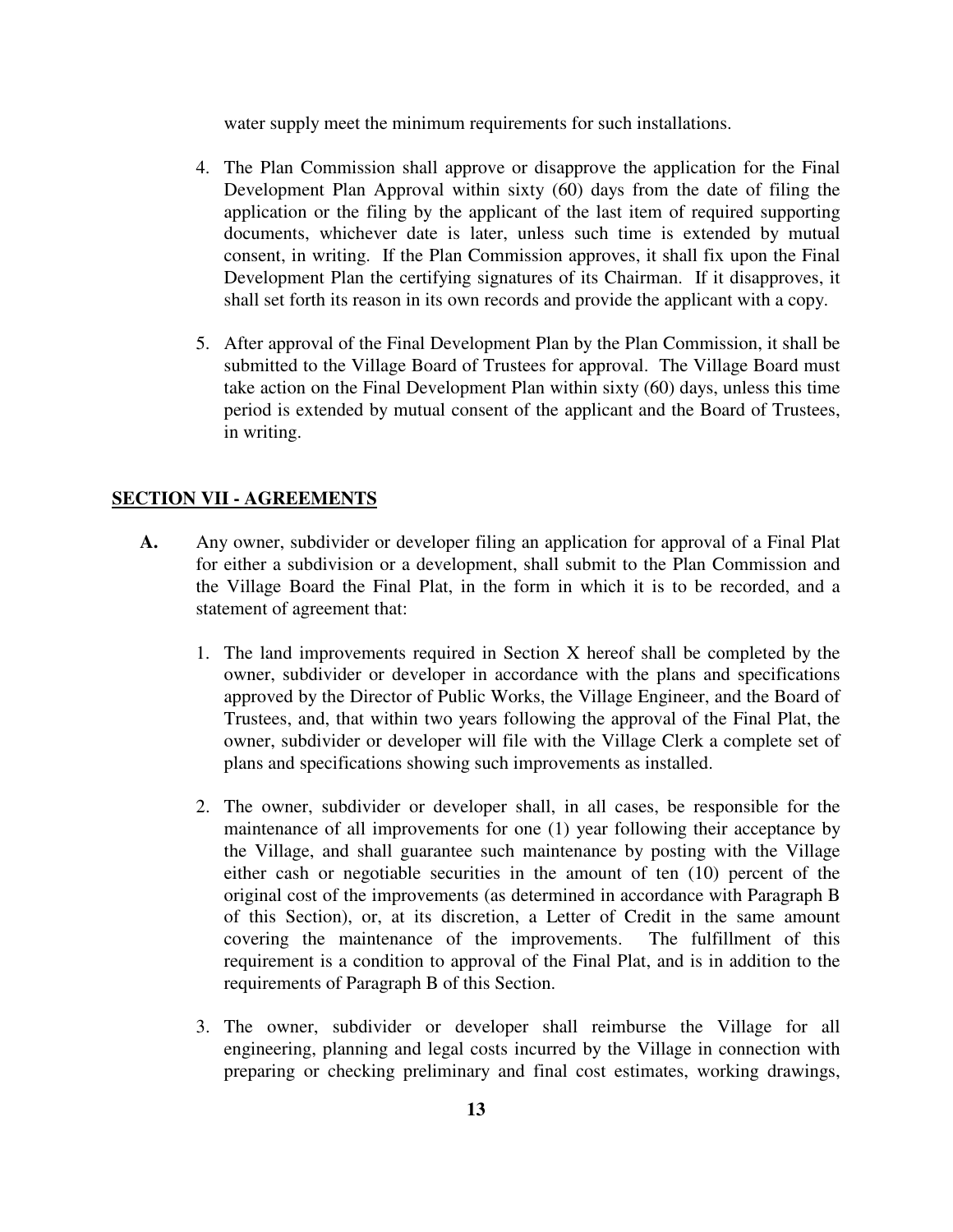specifications and agreements and in executing inspections responsibilities.

- **B.** Prior to recording the Final Plat, the owner, subdivider or developer shall guarantee the completion of all public improvements in compliance with approved working drawings and specifications and shall guarantee to maintain said improvements until they are accepted by the Village. This guarantee shall be by one or a combination of one or more of the two following methods. Only one method shall apply to one specified improvement.
	- 1. The owner, subdivider or developer may deposit a cash bond with the Village in accordance with a specific escrow agreement approved by the Village Attorney and the Village Board of Trustees and in an amount not less than one hundred twenty-five percent (125%) of the final estimate of the cost of the improvements, as estimated by the owner, subdivider or developer and approved by the Village Engineer. The deposit shall be held in a special account by the Village, and the agreement may provide for partial payouts as work progresses in amounts recommended by the Village Engineer or the Director of Public Works and approved by the Village Board of Trustees, as corresponding to the original estimate of unit costs and the work completed to date. Partial payouts shall be contingent upon favorable inspections and inspection reports, and the sum of partial payouts for a single improvement is not to exceed eighty percent (80%) of the original deposit for the improvement until and unless the improvement is completed and accepted or approved by the Board of Trustees. The sub-grade, base course and surface course of a street, alley or parking area shall be considered a single improvement from the standpoint of acceptance.
	- 2. The owner, subdivider or developer may deposit a Letter of Credit with the Village, issued by a bank, savings and loan, other financial institution, or person, approved by the President and Board of Trustees of the Village of Tinley Park, guaranteeing that the owner, subdivider or developer will complete within a reasonable time all public improvements in accordance with the working drawings and specifications for such improvements on file with the Village Clerk, and in default thereof, guaranteeing payment for the completion of all such public improvements. The form of the Letter of Credit shall be approved by the Village Attorney and the Village Board of Trustees. The Letter of Credit shall be irrevocable and may be transferred or assigned by the Village to the person completing such public improvements in the event of default by the owner, subdivider or developer. The security required by this Section shall not be required to be filed with the Village until such time as the Village Board has approved the Plat covering the public improvements herein above mentioned and has advised the owner, subdivider or developer or applicant of such approval; however such security must be filed prior to recording any Final Plat.
- **C.** The Village Clerk shall not certify the approval of the Board of Trustees on the Final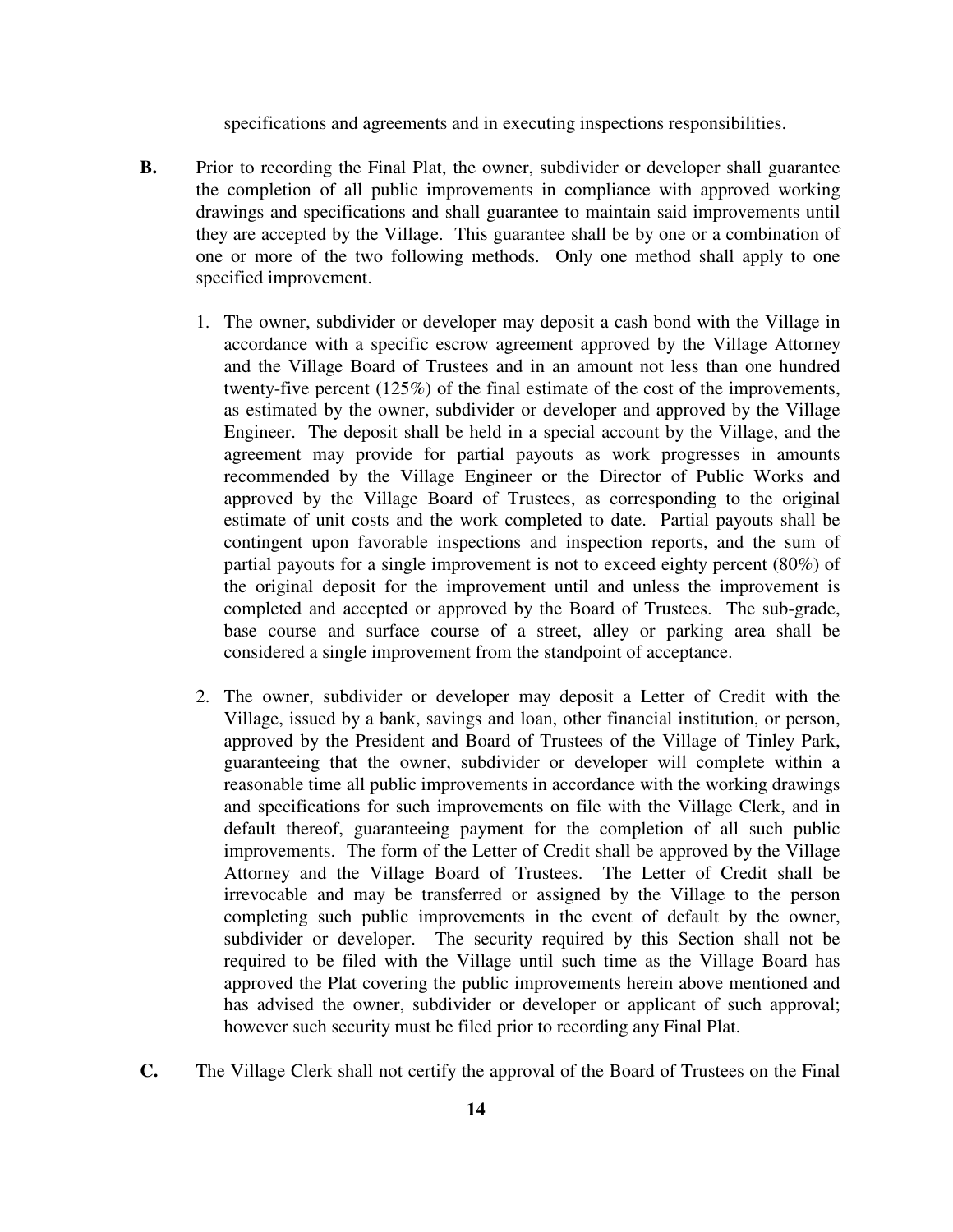Plat until the required letter of credit and/or deposit of cash, has been filed as required by this Section.

# **SECTION VIII - PLATS AND DATA**

### **A. PLATS AND DATA FOR APPROVAL OF PRELIMINARY PLAT**

The Preliminary Plat and required accompanying maps shall be drawn on a material that clear and legible prints can be made and shall show the following:

- 1. Identification and Description
	- a. Proposed name of subdivision or development.
	- b. Location by section, township and range, or by other approved legal description.
	- c. Names and addresses of the owner, subdivider or developer of the proposed subdivision or development and the person or firm who prepared the preliminary design of the proposed Plat.
	- d. Graphic scale not to exceed one inch equals one hundred (100) feet.
	- e. North point.
	- f. Date.
- 2. Delineation of Existing Conditions
	- a. Boundary line survey of proposed subdivision or development, showing bearings and distances, on an accompanying map which is prepared and certified by a registered surveyor. The survey shall also indicate or refer to the location of existing monuments or survey markers used in the preparation of survey - including grade elevation of each monument and marker.
	- b. Topographic data including existing contours at vertical intervals of not more than one (1) foot, except for land that slopes less than one-half percent  $(0.5\%)$ , the ground elevations shall be shown by one-half  $(\frac{1}{2})$  foot contour intervals.
	- c. Location of water courses, flood plains, marshes, wetlands, wooded areas, isolated preservable trees one foot or more in diameter, existing buildings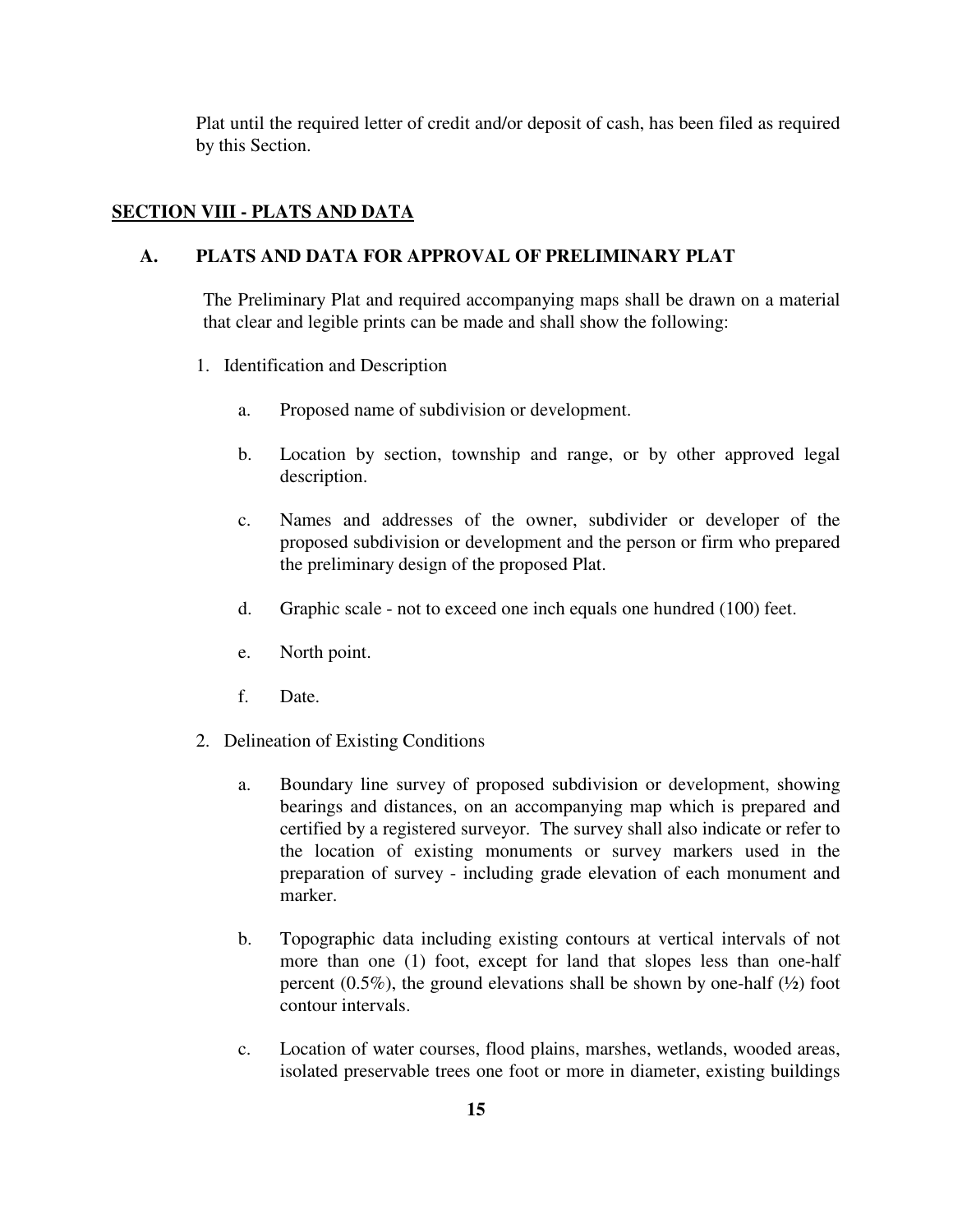and other significant features.

- d. Random soil boring data. Additional soil borings may be required at locations and depths as determined by the Village due to the specific nature of specific site soils.
- e. Location, widths, and names of all existing or previously platted streets or other rights-of-way or easements showing type of improvements (if any), parks and other public open spaces, and section and corporate lines within the tract and to a distance of one hundred (100) feet beyond the tract.
- f. Location, size and invert elevation of sanitary and storm sewers; location and size of water mains. If water mains and sewers are not on or adjacent to the tract, indicate the direction and distance to, and the size of the nearest one.
- g. Zoning on and adjacent to the tract.
- h. Highway or other major public improvements planned for future construction on or near the tract.
- i. Location map drawn at a scale of not smaller than one inch equals one thousand (1000) feet, with the boundaries of the proposed subdivision or development indicated thereon and showing existing streets, boundary lines of adjoining unsubdivided or subdivided land, general land uses and ownership of adjacent land. This map shall cover the area within a onehalf ( $\frac{1}{2}$ ) mile radius of the proposed subdivision or development.
- j. The owner, subdivider or developer shall be prepared to show evidence of title or that he has a valid contract or option to purchase the land for which he proposes to subdivide or develop.
- 3. Delineation of Preliminary Plat
	- a. Layout of streets showing right-of-way widths, street names, approximate grades and gradients, and proposed through streets extended to boundaries of subdivision or development.
	- b. Location and width of alleys (if any), pedestrian ways, fire lanes, drainage and utility easements.
	- c. Lot lines, lot dimensions and lot numbers.
	- d. Proposed building setback lines.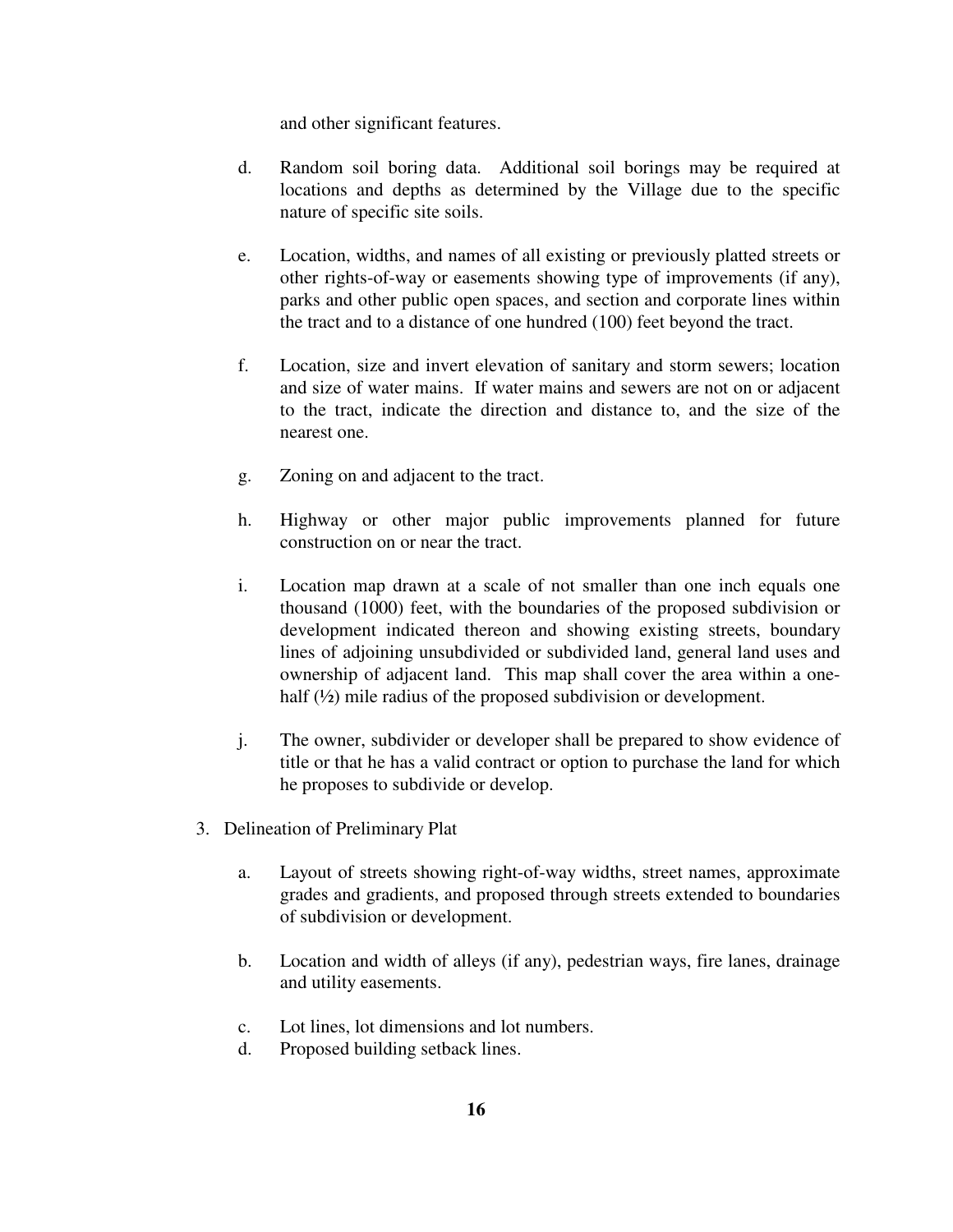- e. Sites, if any, to be reserved or dedicated for schools, parks, playgrounds or other public uses.
- f. Areas, if any, intended to be reserved or used for Multiple-Family dwellings or for non-residential purposes indicating in each the approximate acreage.
- g. Site data, including numbers of residential lots, typical lot size, acres in parks, etc.
- h. The Preliminary Plat shall be accompanied by profiles showing existing ground surface and proposed street grades; typical cross-section of streets and any alleys, together with an indication of the proposed storm-water run-off and water detention; and preliminary plans of proposed sanitary and storm-water sewers with grades and sizes indicated.; and plans to provide roads and utilities.
- i. No land will be approved for subdivision or development which is subject to periodic flooding, or which contains inadequate drainage facilities or other topographic conditions which may increase danger to health, life, or property, or aggravate erosion or flood hazard, unless the owner, subdivider or developer agrees to make improvements which will, in the opinion of the Village Engineer and Board of Trustees, make such land safe for development and occupancy.
- j. The detention of storm water for each subdivision or development will be designed in accordance with the Village's plan for detention of water. The Village has prepared a Comprehensive Long Range Plan for flood control with a series of central detention basins instead of individual on-site detention ponds. It is recognized that this plan will better serve the longrange interests of this Village area and the overall Metropolitan area. Therefore, each new subdivision and development, regardless of size, will be required to participate in the construction cost of these central detention basins as determined by the Village.
- k. If the subdivision or development contains questionable soil and, in the opinion of the Village Engineer and Building Commissioner, soil investigations, borings or other soil tests are necessary to determine the nature and extent of such questionable material, the owner, subdivider or developer shall retain, or cause to be retained, the services of a competent testing laboratory, approved by the Village Engineer, to perform the needed investigations. Copies of the completed reports, prepared by the testing laboratory, shall be filed with the Village Engineer. The Village and Village Engineer shall have no liability for costs connected with the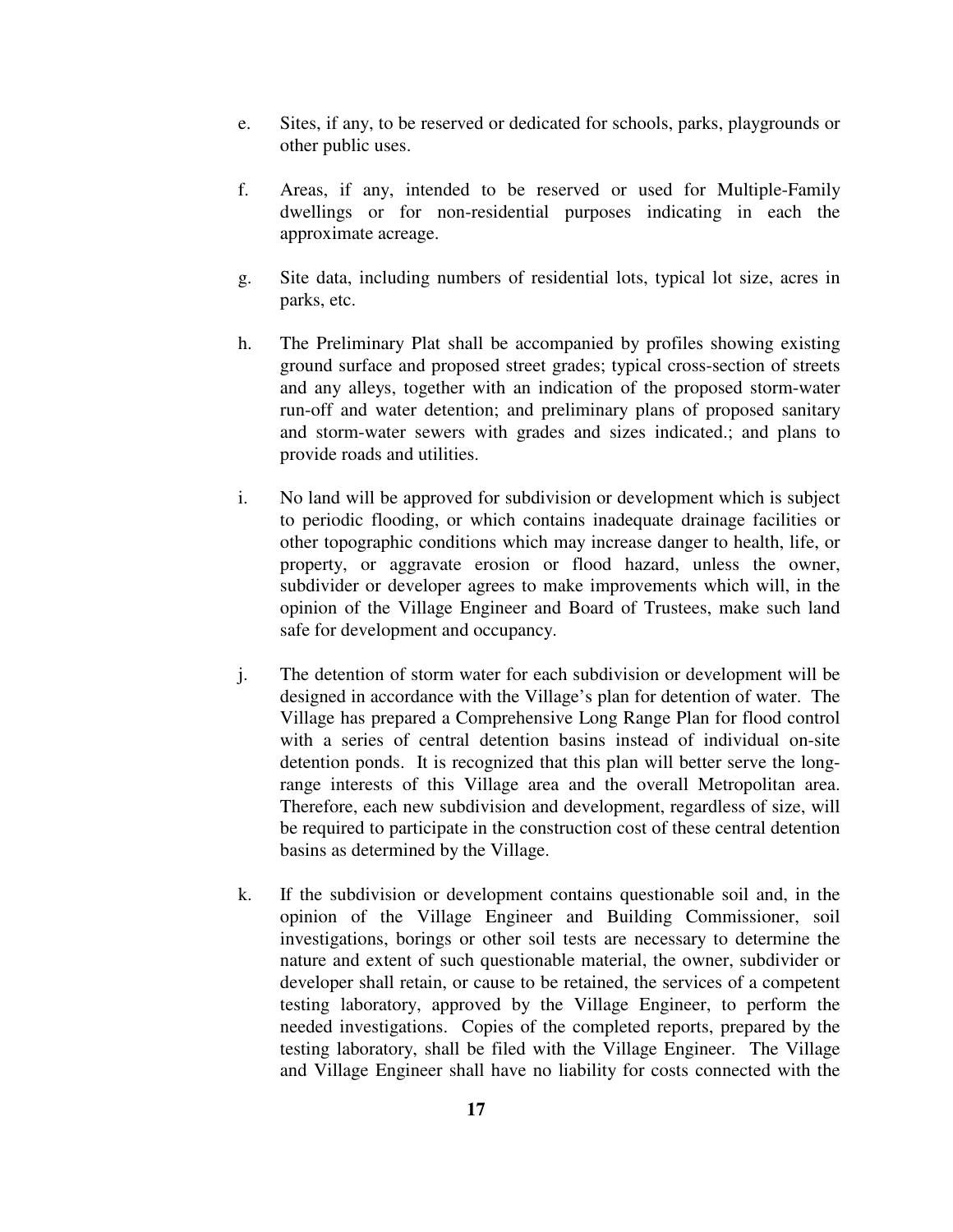tests, borings or interpretations of results of such work.

### **B. PLATS AND DATA FOR APPROVAL OF FINAL PLAT**

The Final Plat shall be accurately drawn in black waterproof drawing ink on sheets not to exceed thirty-six (36) inches wide by forty-eight (48) inches long and shall be at a scale of one-hundred (100) feet equal to one (1) inch. Where necessary, the Plat may be on several sheets accompanied by an index sheet showing the entire subdivision. The Final Plat shall show the following:

- 1. Identification and Description
	- a. Name of subdivision or development.
	- b. Location by section, Township and range, or by other legal description.
	- c. Names and addresses of the owner, subdivider or developer of the subdivision or development and the person or firm who prepared the Plat.
	- d. Graphic scale not to exceed one inch equals one hundred (100) feet.
	- e. North point.
	- f. Date.
- 2. Delineation of Final Plat
	- a. Boundary of Plat, based on an accurate traverse, with angles and lineal dimensions.
	- b. Exact location, width and name of all streets within and adjoining the Plat, and the exact location and widths of all crosswalks easements for right-ofway provided for public services and utilities.
	- c. True angles and distances to the nearest established street lines or official monuments (not less than three), which shall be accurately described in the Plat by location, size and elevation.
	- d. Municipal, Township, County or section lines accurately correlated to the lines of the subdivision or development by distances and angles.
	- e. Radii, internal angles, curvature points, tangent bearings, and lengths of all acres.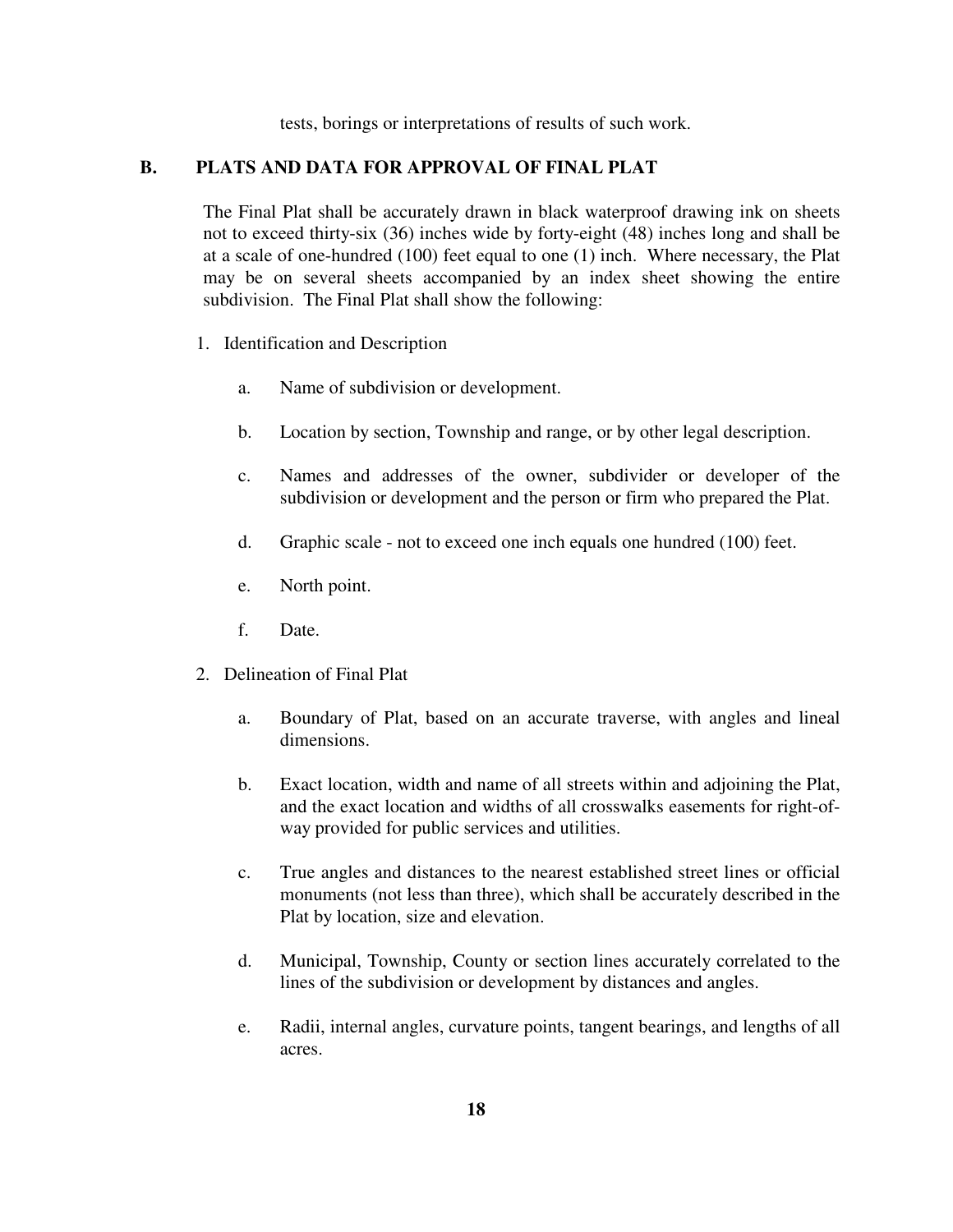- f. All lot lines, with accurate dimensions in feet and hundredths, and identification number of each lot and block.
- g. Accurate location, elevation and description of permanent monuments.
- h. Accurate outlines and legal description of any areas to be dedicated or reserved for public use, with the purposes indicated thereon, and of any area to be reserved by deed covenant for common uses of all property owners.
- i. Proposed building setback lines on all lots and other sites accurately shown with dimension.
- j. Proposed street address numbers, according to Village numbering system for each subdivided lot or parcel.
- 3. Certificates and Accompanying Documents
	- a. Protective covenants which meet the approval of the Village Board shall be lettered on the Final Plat or attached thereto as an accompanying document.
	- b. Certification by a registered Illinois Land Surveyor or Engineer certifying to accuracy of the survey and Plat.
	- c. Certification showing that all taxes and special assessments due on the property to be subdivided have been paid in full.
	- d. Statement by owner dedicating streets, rights-of-way and any sites for public use, plus any conveyances running with the land.
	- e. Certification of approval by the Plan Commission and Village Board of Trustees, with space for signatures.
	- f. Cross-sections and profiles of streets showing grades approved by the Village Engineer. The profiles shall be drawn to Village standard scales and elevations and shall be based on the North American Vertical Datum of 1988.
	- g. Grading Plan indicating the proposed finished elevations at proposed buildings/structures. Plan shall also indicate elevations at high points and low points of all swales to control the proper runoff of all surface water.
	- h. Such other certificates, affidavits, endorsements, or other dedication as may be required by the Plan Commission or Village Board of Trustees or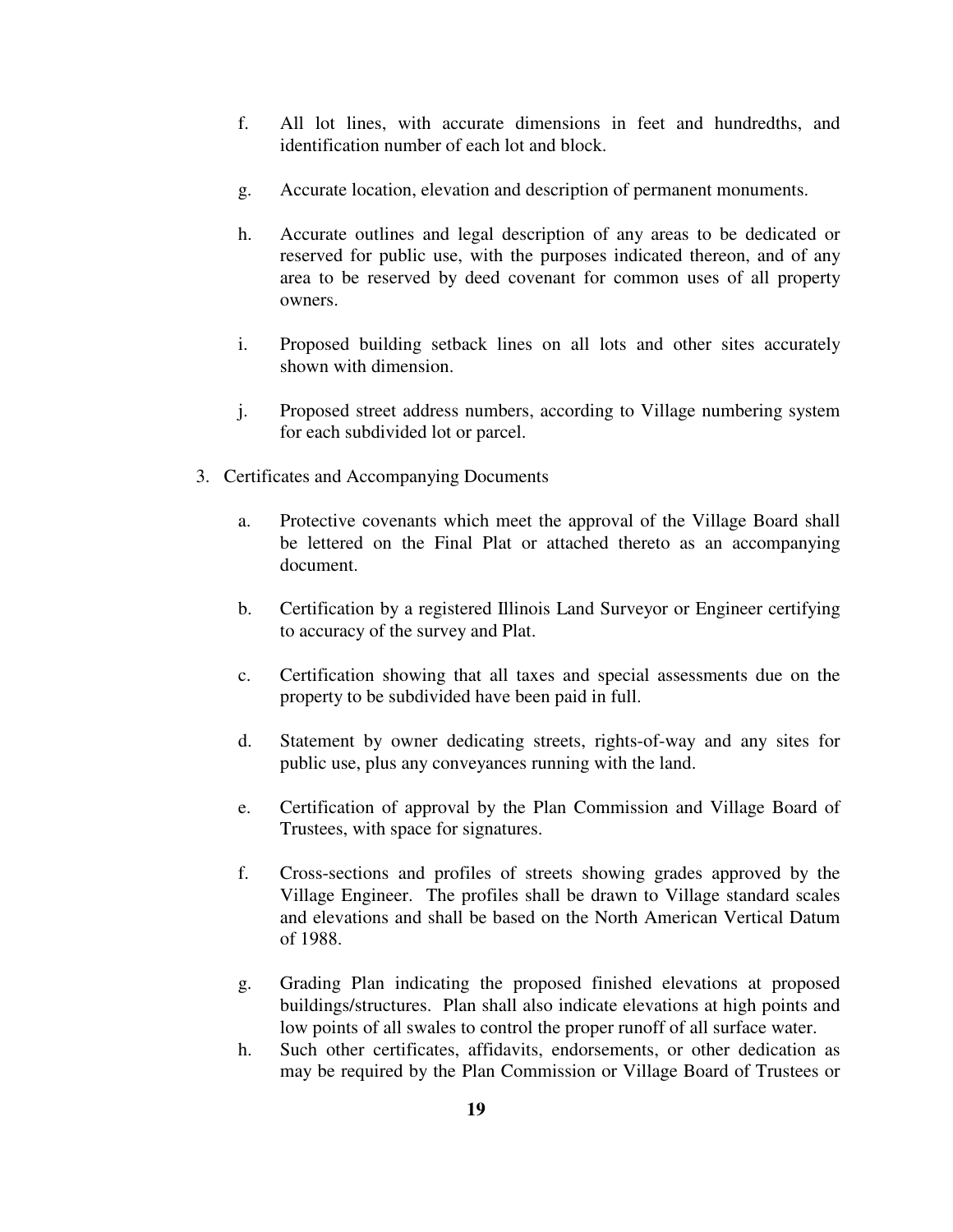otherwise by law in the enforcement of these regulations and recordation of plats.

# **C. SURVEYS REQUIRED FOR LOT DEVELOPMENT**

- 1. **Preliminary Plat Of Survey:** Four (4) copies of a preliminary plat of survey, dated not more than six (6) months from the date of submission, shall be submitted with the application for principal structure permit, containing the following information:
	- a. Legal description of the property.
	- b. Lot number, lot size and building setback line.
	- c. Location of existing utility, drainage or other easements.
	- d. North arrow and scale.
	- e. Bench mark, plainly labeled and within three hundred feet (300') of the proposed developed lot.
	- f. Location and size of the proposed building on the lot, with dimensions to the front, rear and side properly lines indicated.
	- g. Elevations for top of foundation.
	- h. Elevations at all four (4) property corners and any additional spot elevations required to indicate overland drainage patterns.
	- i. Elevations for the top of existing foundations in the adjacent properties.
	- j. Proposed driveway and sidewalk placement, sanitary sewer, storm sewer and water main locations, and soil erosion plan.
	- k. Stamp and signature of a registered land surveyor or a registered professional engineer in the State of Illinois.
- 2. **Top of Foundation Survey:** Four (4) copies of a spotted plat of survey shall be submitted to the Building Commissioner after the foundation walls have been completed and before further construction is undertaken, containing:
	- a. Exact location of the structure in relation to the lot lines.
	- b. Elevation for top of foundation.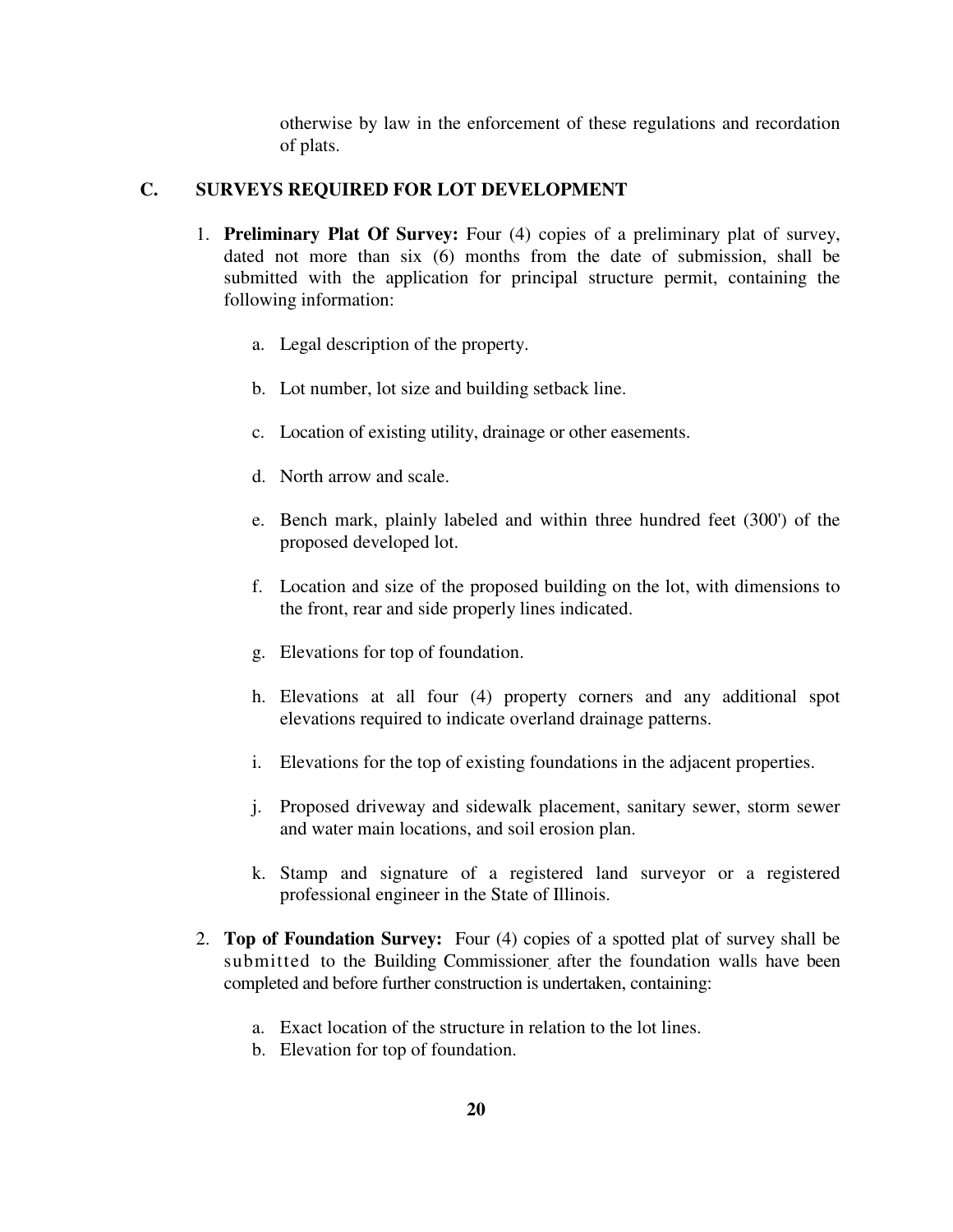- c. Stamp and signature of a registered land surveyor or a registered professional engineer in the State of Illinois including the following statement: *"The top of foundation survey fully complies with the approved engineering plans for the lot."* In the event that the top of foundation of the lot differs from the approved plans, a statement must be made as to the nature of the change. The Village Engineer may approve minor changes discovered during this top of foundation survey preparation, providing that the changes do not adversely affect the drainage on the land in question or other lands.
- 3. **First Lot Grading Survey Before Landscaping:** Prior to issuance of a certificate of occupancy for any building and after installation of topsoil and prior to installation of landscaping, the builder shall be required to submit four (4) copies of the plat for the existing lot to the Building Commissioner indicating the following:
	- a. Legal description.
	- b. Builder's name, unit number, lot number, and street address.
	- c. Existing top of foundation grade.
	- d. Existing garage floor elevation at front of home.
	- e. Indicate existing driveway slope measured along the center line of the driveway in percentage to house side edge of sidewalk, or to curb flowline if there is no sidewalk.
	- f. Existing lot corner elevations and drainage arrows.
	- g. Existing finished grade elevation at the four (4) corners of the home.
	- h. Existing elevation of all drainage break points within the lot.
	- i. Existing location and elevation of utility structures on the lot.
	- j. Location of measurements of any additional accessory or detached building.
	- k. All concrete, masonry or brick flatwork.
	- l. Stamp and signature of a registered land surveyor or a registered professional engineer in the State of Illinois; including the following statement "*The first lot grading of the lot has been completed and fully*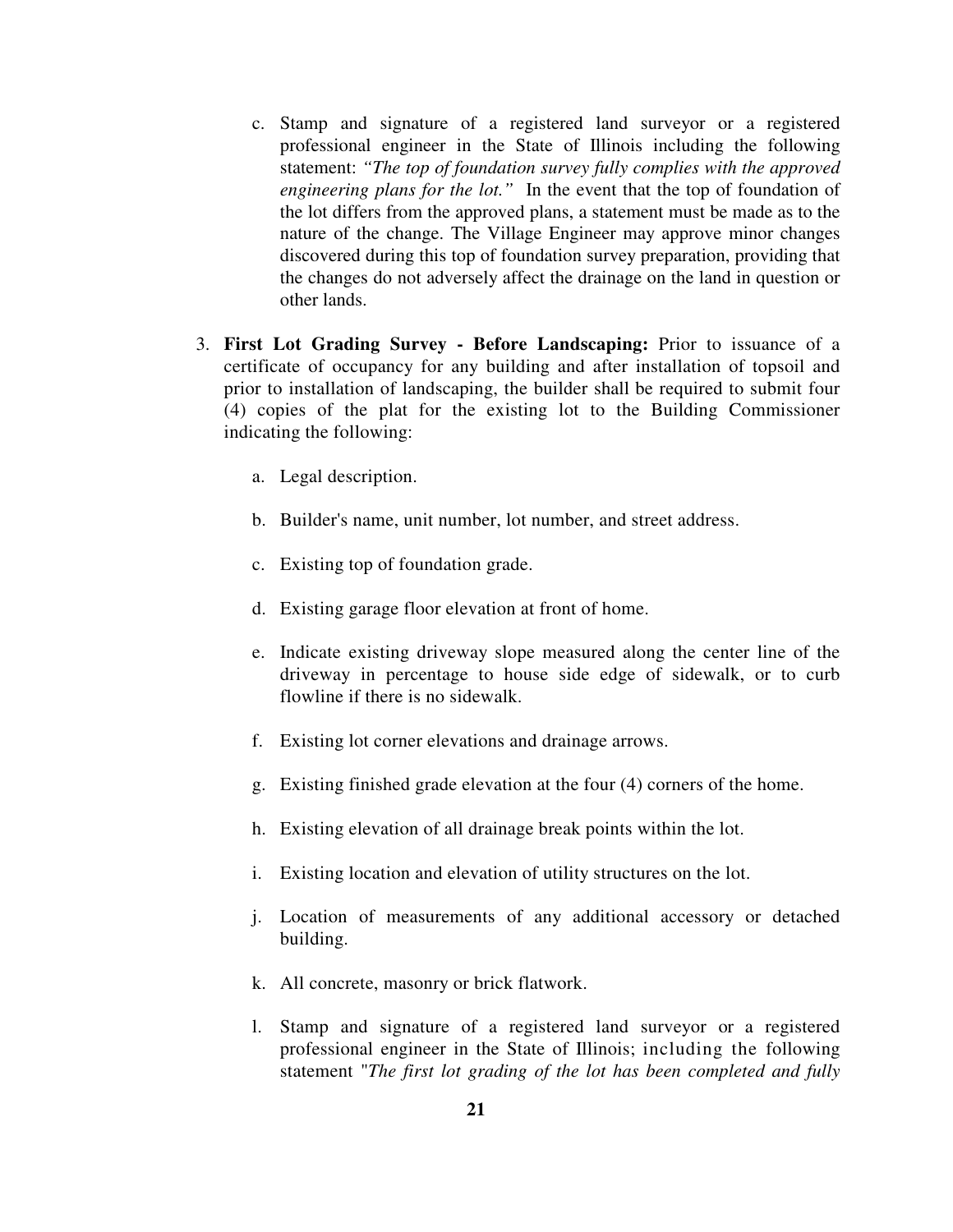*complies with the approved engineering plans for the lot."* In the event that the first lot grading of the lot differs from the approved plans, a statement must be made as to the nature of the change. The Village Engineer may approve minor changes discovered during this first lot grading survey preparation, providing that the changes do not adversely affect the drainage on the land in question or other lands.

- 4. **Seed Lot Grading Survey -After Landscaping:** Prior to release of the landscape guarantee deposit for any residential building, the homeowner shall be required to submit four (4) copies of the plat for the existing lot to the Building Commissioner, indicating the following:
	- a. Legal description.
	- b. Owners name, unit number, lot number and street address.
	- c. Existing top of foundation grade.
	- d. Existing garage floor elevation at front of home.
	- e. Indicate existing driveway slope measure along the center line of the driveway in percentage to house side edge of sidewalk, or to curb flowline if there is no sidewalk.
	- f. Existing lot corner elevations and drainage arrows.
	- g. Existing finished grade elevation at the four (4) comers of the home.
	- h. Existing elevation of all drainage break points within the lot.
	- i. Existing location and elevation of utility structures on the lot
	- j. Location and measurements of any additional accessory or detached building.
	- k. All concrete, masonry or brick flatwork.
	- l. Stamp and signature of a registered land surveyor or a registered professional engineer in the State of Illinois including the following statement *"The final grading of the lot has been completed and fully complies with the approved engineering plans for the lot".* In the event that the final grading of the lot differs from the approved plans, a statement must be made as to the nature of the change. The Village Engineer may approve minor changes discovered during this final grade survey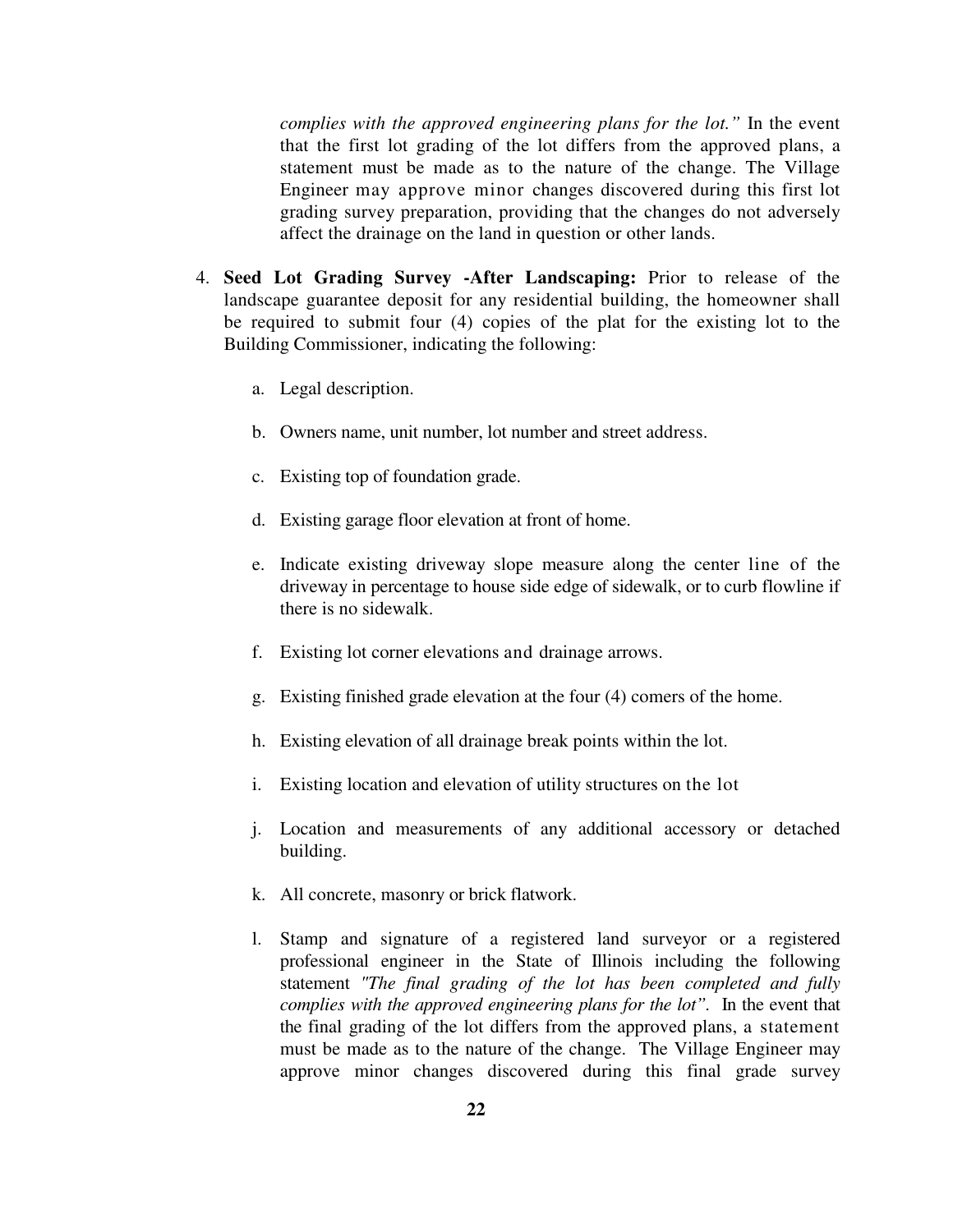preparation, providing that the changes do not adversely affect the drainage on the land in question or other lands.

#### **SECTION IX - SUBDIVISION DESIGN STANDARDS**

The subdivision or development of land - including the arrangement, character, extent, width, grade and location of all highways, streets, alleys, easement, sites for parks, playgrounds and schools, or other land to be dedicated for public use shall conform to the General Development Plan and/or Official Map of the Village of Tinley Park, approved by the Plan Commission and adopted by the Board of Trustees as a part of the Official Plan of the Village of Tinley Park.

#### **A. STREETS**

- 1. All streets shall be considered in their relation to existing and planned streets, to topographical conditions, to public convenience and safety, and in their relation to the proposed uses of the land to be served by such streets.
- 2. The arrangement of minor streets in a subdivision or development shall be so laid out that their use by through traffic will be discouraged; however, the street plan shall provide for the continuation or extension of existing streets in surrounding areas, unless the topography, drainage or other conditions make the continuance or conformance to existing streets impracticable.
- 3. Where a subdivision or development abuts or contains an existing or proposed major street or interstate highway, the Plan Commission may require marginal access streets, reverse-frontage with screen planting contained in a non-access reservation along the rear property line, or such other treatment as may be necessary for adequate protection of residential properties and to afford separation of through and local traffic.
- 4. Reserve strips controlling access to public utilities or streets shall be prohibited.
- 5. Streets shall be laid out so as to intersect as nearly as possible at right angles and no street shall intersect any other street at less than sixty (60) degrees.
- 6. When connecting street lines deflect from each other at any one point by more than ten (10) degrees, they shall be connected by a curve with a radius adequate to insure a sight distance of not less than two hundred (200) feet for minor streets, three hundred (300) feet for collector streets, and of such greater radii as the Plan Commission and Village Engineer shall determine for special cases.
- 7. A tangent at least one hundred (100) feet long shall be introduced between reverse curves on all major arterial and collector streets.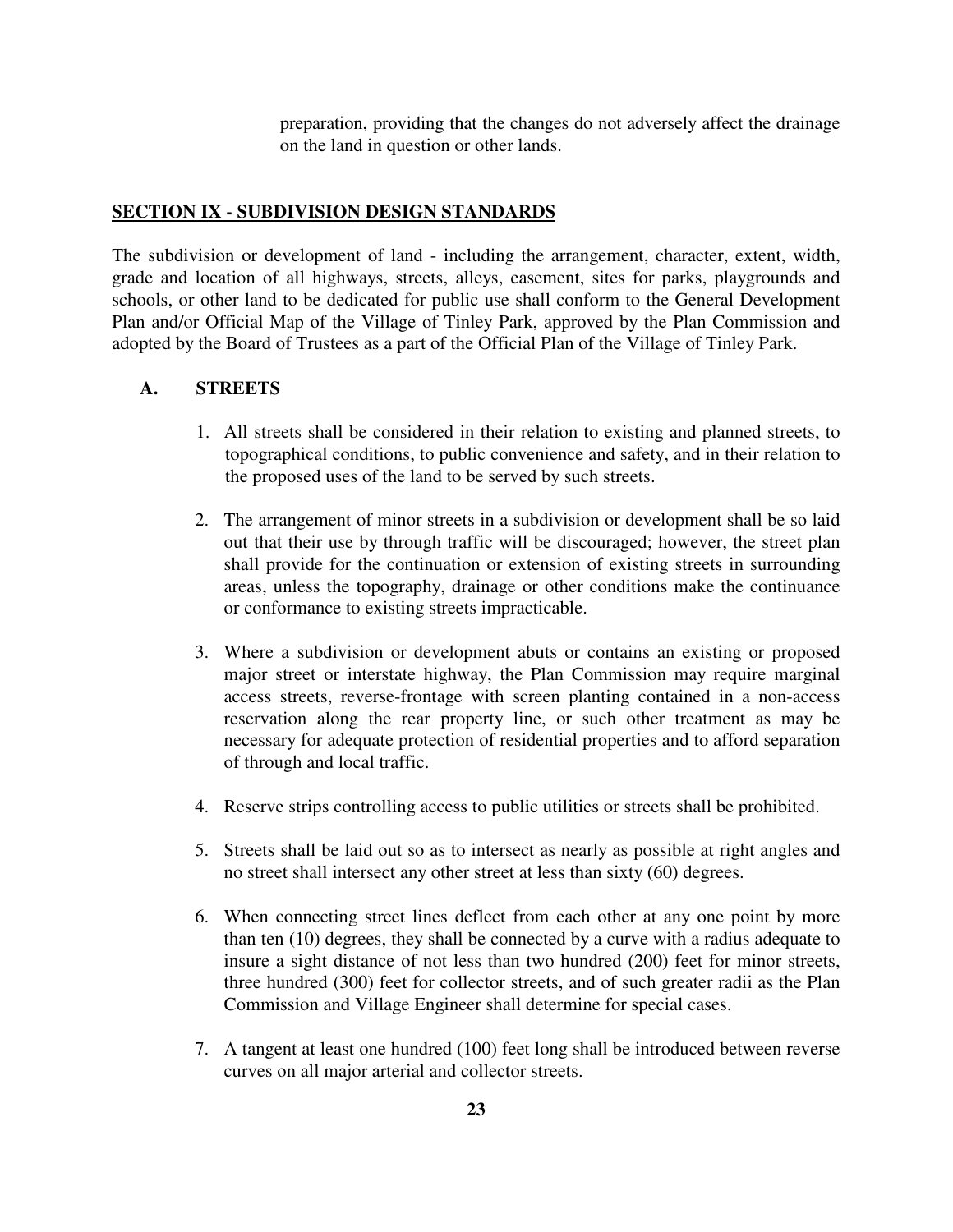- 8. Street jogs with centerline offsets of less than one hundred and twenty-five (125) feet shall be avoided.
- 9. Street right-of-way widths shall be as shown on the Official Map and where not shown therein shall not be less than as follows:

| Street Type             | Right-of-Way |
|-------------------------|--------------|
| Major Arterial          | 100 feet     |
| Secondary Arterial      | 80 feet      |
| <b>Collector Street</b> | 70 feet      |
| <b>Minor Street</b>     | 66 feet      |
| Cul-de-Sac Streets      | 66 feet      |

- 10. Half-streets shall be prohibited, except when recommended by the Plan Commission and approved by the Board of Trustees, and where the Board of Trustees finds it will be practicable to require the dedication of the other half when the adjoining property is subdivided or developed. Wherever an existing dedicated half-street abuts a tract to be subdivided or developed, the other half of the street shall be platted within such a subdivision or development.
- 11. Cul-de-sac streets shall not be more than 500 feet in length, measured along its center line from the street of origin to the end of its right-of-way. Each cul-de-sac street shall have a terminus or nearly circular shape with a minimum diameter of one hundred twenty (120) feet with a paved turn-around having an outside pavement diameter of at least ninety (90) feet. Where an existing street terminates at the boundary line of a proposed subdivision or development, either the street shall be continued in the street pattern of the proposed subdivision or development or a turn-around shall be provided in the proposed subdivision or development.
- 12. Street gradients and vertical curves shall be as specified by the State of Illinois Department of Transportation.
- 13. No street names shall be used which will duplicate or be confused with the names of existing streets. Existing street names shall be projected whenever possible. Street names shall be subject to the approval of the Public Works Committee of the Village Board of Trustees.

### **B. ALLEYS, PEDESTRIAN WAYS, AND BICYCLE PATHS**

1. Alleys shall be prohibited in Residential areas except where special conditions may necessitate their use and only then when recommended by the Plan Commission and approved by the Village Board.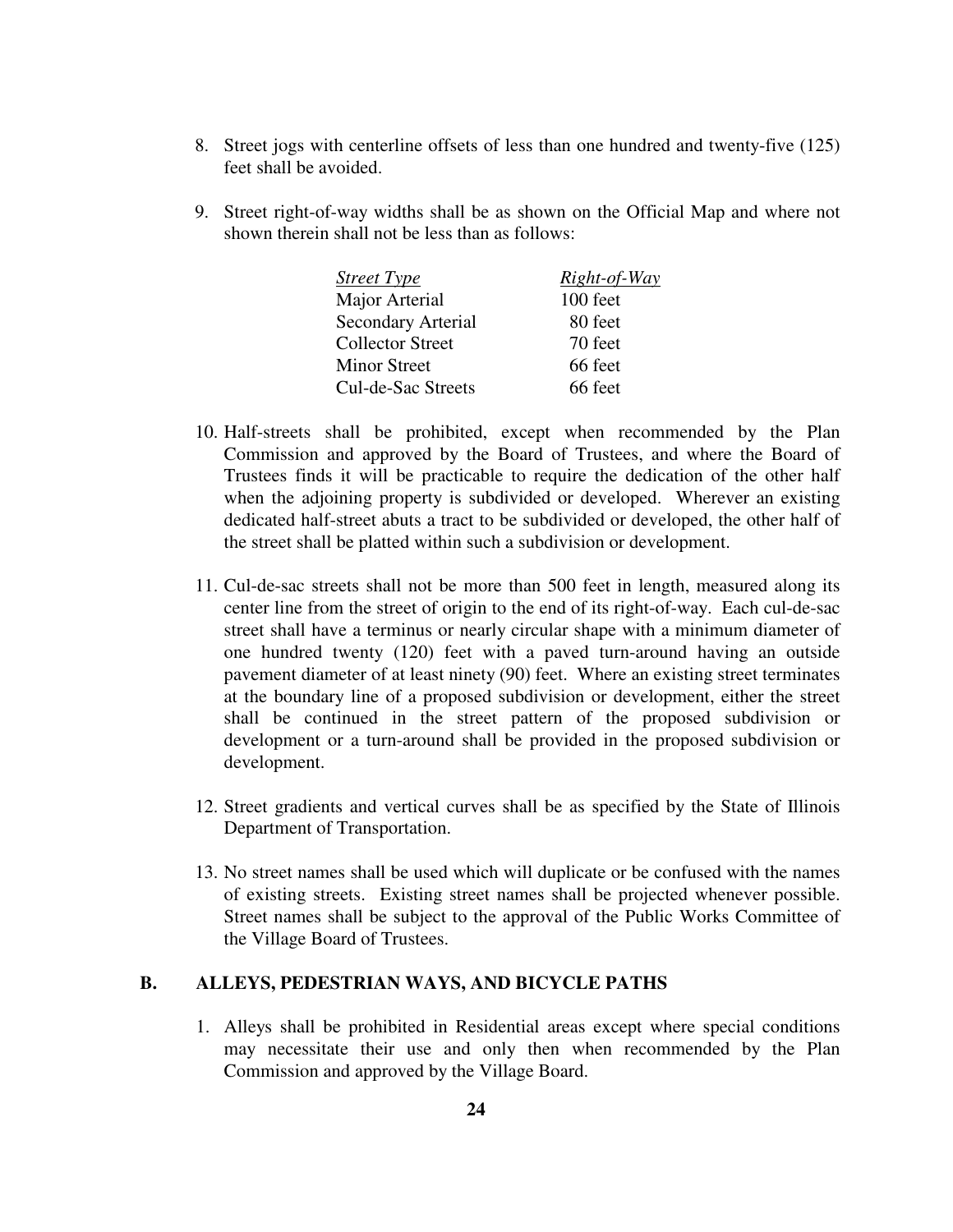- 2. Alleys shall be provided in Commercial and Industrial districts, except that the Plan Commission may waive this requirement where other definite and assured provisions are made for service access, such as off-street loading, unloading and parking, consistent with and adequate for the uses proposed.
- 3. The width of an alley where permitted or required, shall not be less than twenty (20) feet in Residential areas and not less than thirty (30) feet in Commercial and Industrial districts.
- 4. Dead-end alleys shall be avoided where possible, but if unavoidable, they shall be provided with adequate turn-around facilities at the terminus, as determined by the Plan Commission.
- 5. Pedestrian ways and bicycle paths, when recommended by the Plan Commission and approved by the Board of Trustees, shall be not less than fifteen (15) feet in width.
- 6. All alleys must be paved in accordance with the Village of Tinley Park Standard Details.

# **C. EASEMENTS**

- 1. Easements for utilities, and, when required, storm water drainage- ways, shall be designated on the Final Plat of Subdivision or Development. Such easements shall be located along the rear or side lot lines and shall be designed to provide continuity from block to block. They shall be at least ten (10) feet wide, or may be of greater width if recommended by the Village Engineer and Director of Public Works and approved by the Board of Trustees.
- 2. Where a subdivision or development is traversed by a natural drainage-way, channel, or stream, there shall be provided a drainage easement, conforming substantially with the areas bordering such water course that are subject to flooding. The boundaries of such areas subject to flooding shall be as designated on the USGS Flood Plain Map of the Tinley Park Quadrangle, or as otherwise delineated by the Village Engineer.
- 3. Easements for fire lanes shall be designated on the Final Plat of Subdivision or Development when it is determined necessary to ensure adequate fire protection.

# **D. BLOCK STANDARDS**

1. The lengths, widths and shapes of blocks shall be determined with regard to: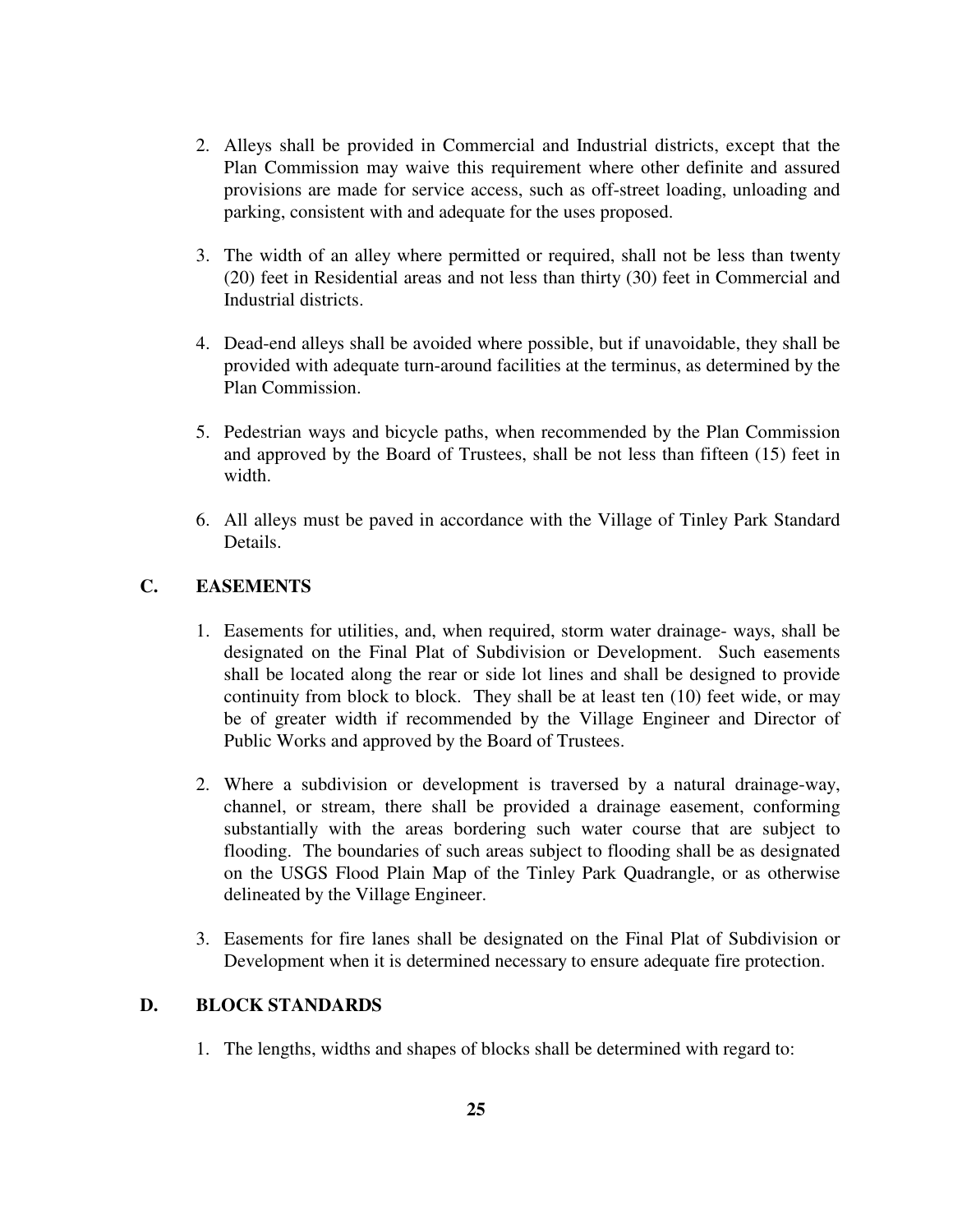- a. Provision of adequate building sites suitable to the special needs of the types of uses contemplated.
- b. Zoning requirements as to lot sizes and dimensions.
- c. Needs for convenient access, circulations, control and safety of street traffic.
- d. Limitations and opportunities of soil conditions and topography.
- 2. Blocks shall not exceed fifteen hundred (1500) feet in length, or be less than six hundred (600) feet. Where deemed necessary by the Plan Commission, it may require a pedestrian cross-walk easement in or near the middle of a block to provide circulation or access to schools, playgrounds, shopping centers, transportation, and other community facilities on blocks exceeding eight hundred (800) feet in length.
- 3. The number of intersecting streets along arterial streets and highways shall be kept to a minimum. Wherever practicable, blocks along such traffic-ways shall be not less than twelve hundred (1200) feet in length.
- 4. Where a subdivision or development borders upon or is traversed by a railroad or highway, the Plan Commission may require a street approximately parallel to and at a distance removed suitable for the appropriate use of the intervening land, such as for park purposes in Residential districts, or for Commercial or Industrial purposes in appropriate districts.

# **E. LOT STANDARDS**

- 1. The lot size, width, depth, shape and orientation, and the minimum building setback lines shall be appropriate for the location of the subdivision or development and for the type of development and use contemplated. Building setback lines shall conform to the front yard provisions of the Tinley Park Zoning Ordinance.
- 2. In general, lots should be as nearly rectangular in shape as practicable.
- 3. Lot dimensions and areas shall conform to the requirements of the Tinley Park Zoning Ordinance or that of Cook County or Will County in the unincorporated areas beyond the Village limits, but in no case shall a lot for Residential purposes in a new subdivision or development be less than sixty (60) feet wide at the building line, nor less than seventy-five hundred (7500) square feet in area.
- 4. All Residential lots shall abut on a publicly dedicated street or on a permanent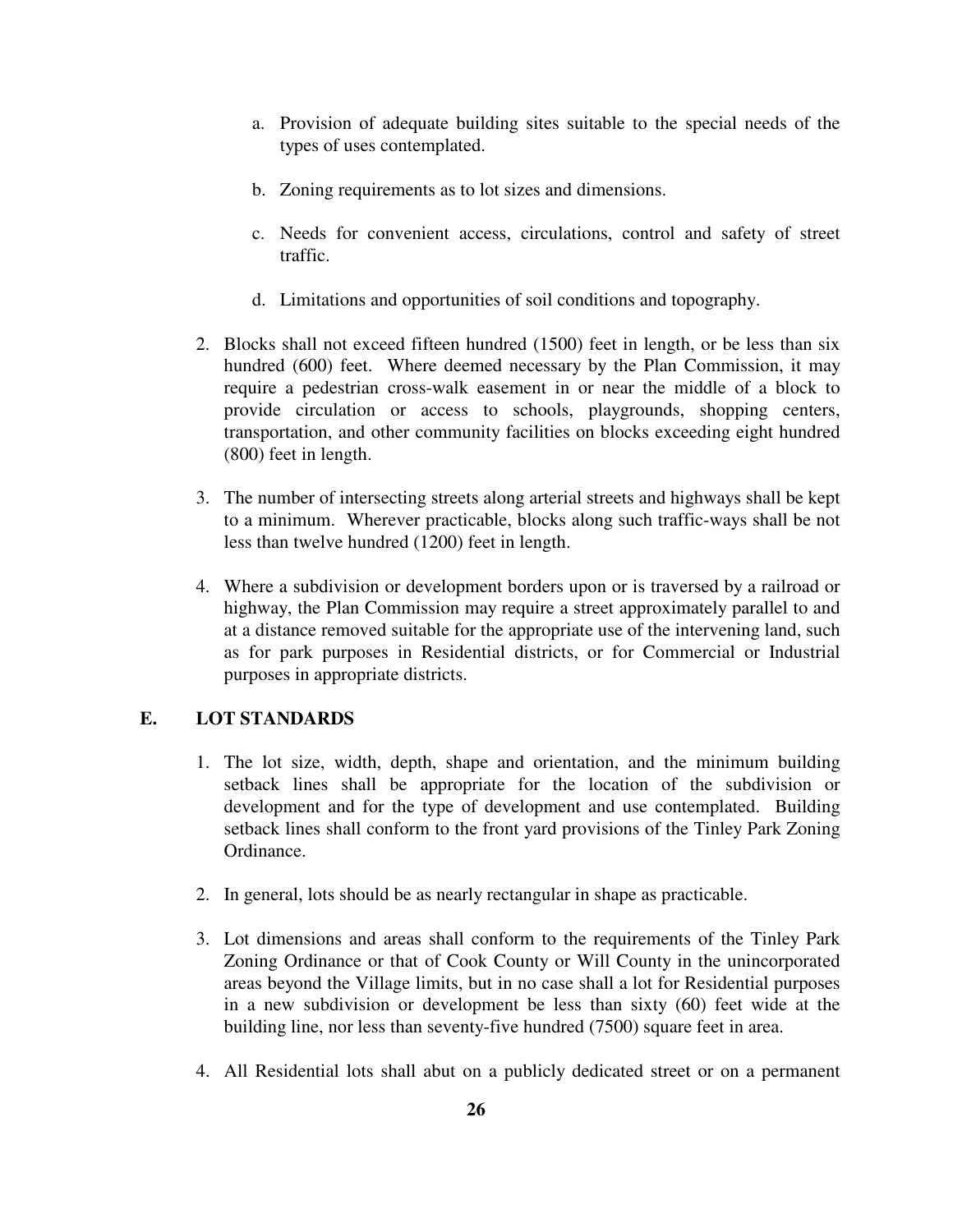easement of access to a public street not less than twenty (20) feet in width.

- 5. Side lot lines of lots shall be at right angles or radial to the street line, unless a Variation to this rule will give a better street or lot plan.
- 6. Double frontage and reverse frontage lots shall be prohibited in Residential districts except where lots back upon a major or secondary arterial thoroughfare, or to overcome specific disadvantages of topography and orientation.
- 7. Corner lots for Residential use shall have extra width to permit appropriate building setback from and orientation to both streets.
- 8. Lots abutting a water course, drainage-way, channel or stream shall have an additional depth or width in order to provide acceptable building sites. Adequate easements for maintenance purposes shall be provided.
- 9. Depths and widths of lots or properties reserved or laid out for Commercial and Industrial purposes shall be adequate to provide for the off-street service and parking facilities required by the type of use and development contemplated.
- 10. In the subdividing or development of any land, due regard shall be given to the preservation of natural features, such as trees, water courses, historical landmarks, and similar community assets, which, if preserved, would add to the attractiveness and value of the subdivisions, development, neighborhood or community as a whole.
- 11. Lots, blocks, Planned Unit Developments, Commercial and Industrial Developments shall be so graded as to eliminate depressions (except as designed detention ponds) that would accumulate storm water. Grades at building sites shall bear such relationships to roadway and curb grades as well as adjacent properties as to prevent flooding of basements or entranceways or adjacent properties. Where deemed necessary, the Building Commissioner shall require the owner, subdivider or developer to submit working drawings showing contours to which the property is to be graded to provide for the requirements of this subparagraph. In such cases, building permits shall not be issued unless the lot plan indicates site and building grades are consistent with the grading drawings.
- 12. Following the final pavement, grading and landscaping of all lots, blocks, Planned Unit Developments, Commercial and Industrial developments, the Village Engineer shall be required to check the grades for proper drainage. Each individual lot and building lot shall be checked and certified as to acceptance. The Building Commissioner shall not issue Occupancy Permits until this certification is made. The cost of this survey work and the certification of same will be charged to the owner, subdivider or developer by the Village.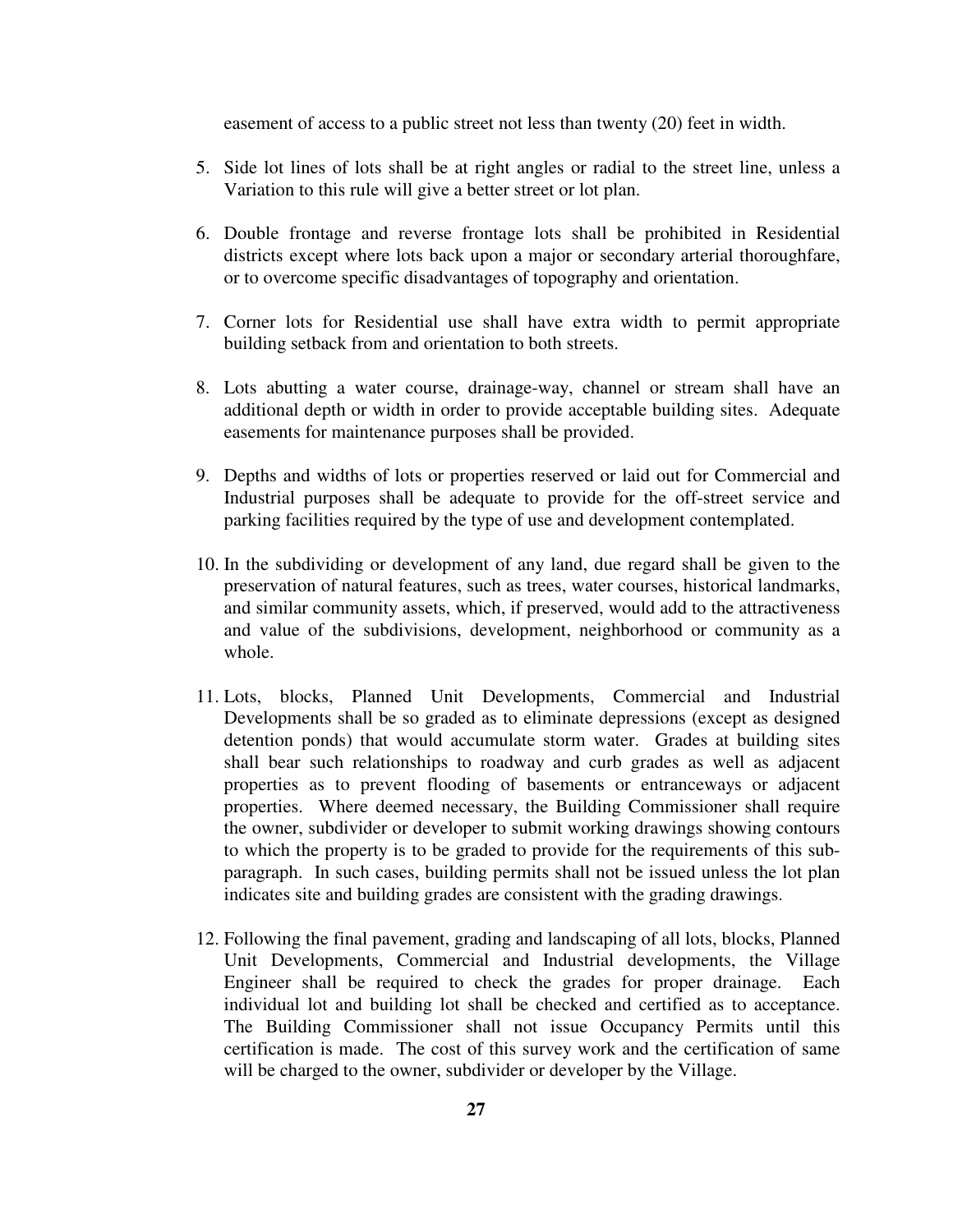## **F. PUBLIC USE AREAS**

When the Comprehensive Plan of the Village indicates the necessity for providing for a school site, park site, or other public lands within any proposed subdivision or development for which approval has been requested, and no such provision has been made therefore, the corporate authorities of the Village may require that land be designated for such public purposes before approving such Plat. Whenever, in the judgment of the Plan Commission and the Village Board, other public use areas should be located in whole or in part in the proposed subdivision or development, the Plan Commission shall request the dedication of those spaces, or shall require their reservation for a period of one (1) year following the date of the Final Approval of the Subdivision or Development Plat. If such land is not acquired or arrangements made for acquisition by the Village, a school board, or other governmental body within the time specified above, such land may thereafter be used by the owners thereof in any other manner consistent with this Ordinance, including the Comprehensive Plan and Zoning Ordinance of the Village.

### **SECTION X - REQUIRED LAND IMPROVEMENTS**

Before a Final Plat of Subdivision or Development is approved by the Board of Trustees, the owner, subdivider or developer shall submit to the Village Engineer completed plans and specifications, prepared by a registered Engineer of the State of Illinois, covering the improvements and utilities described in the owner, subdivider or developer's Plat, and the Village Engineer shall certify in writing to the Board of Trustees that such improvements and utilities meet the minimum requirements of the Village, County, State, and other authorities having jurisdiction, and comply with the most recent addition of the Village of Tinley Park Subdivision and Development Regulations and Standard Details and the following:

#### **A. SANITARY SEWERS**

- 1. Sanitary sewers and sanitary sewer services shall be installed to serve all properties in the subdivision or development, and where possible, all sanitary sewers shall be designed and installed to drain toward a primary interceptor sewer. Sanitary sewers shall be a minimum of 10 feet clear from any water transmission mains or water services. Additionally, all sanitary sewer mainlines shall be located a minimum of 10 feet from any building.
- 2. Sanitary sewer systems shall be designed and constructed in accordance with the requirements of the Village and the standards approved by the Metropolitan Water Reclamation District of Greater Chicago. Sanitary and storm sewer systems shall not be combined.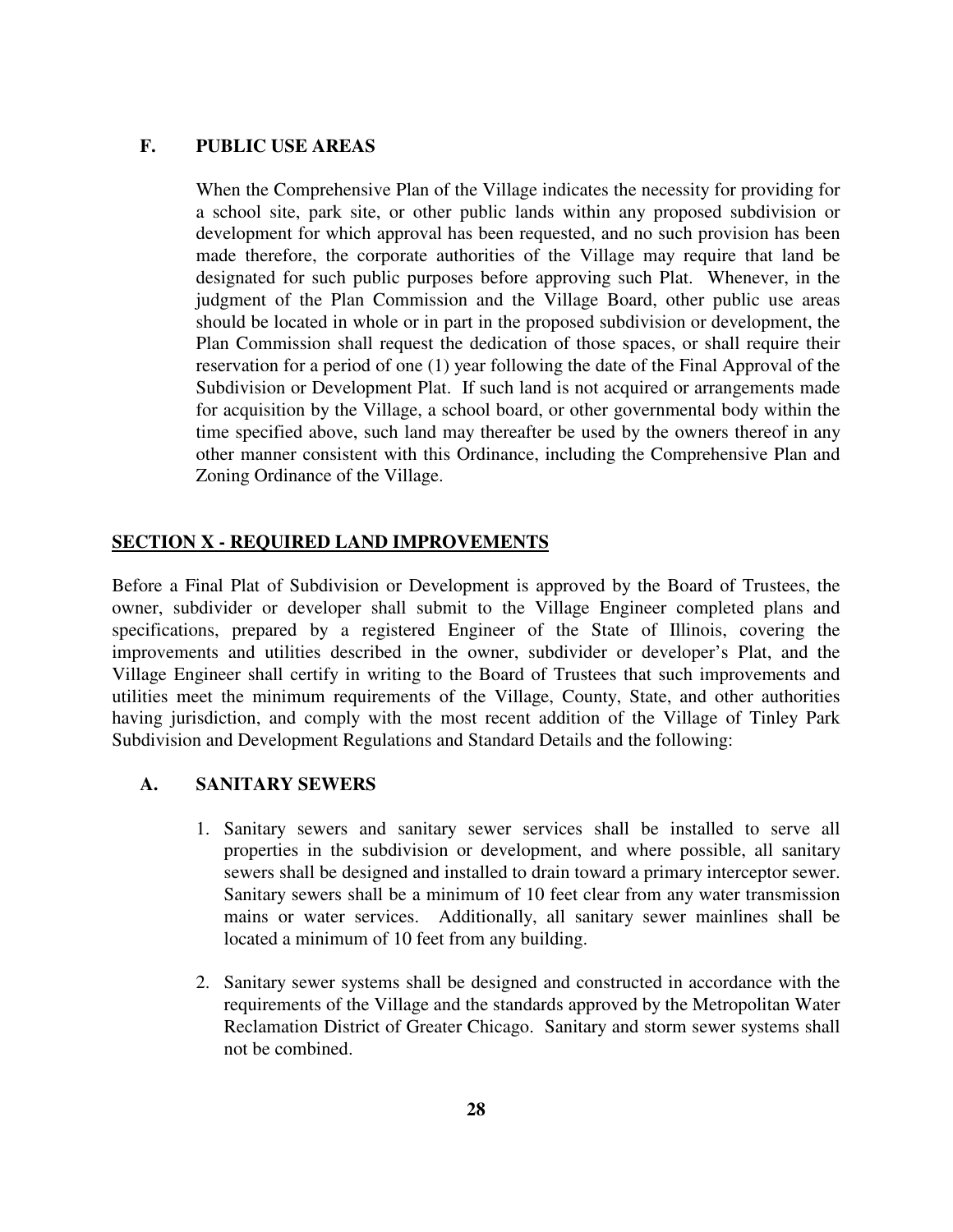- 3. Sanitary sewers may be placed only in public rights-of-way or in easements, including easements in private streets. No sanitary sewers will be allowed to be constructed in rear yard easements.
- 4. Sewer mains, with house service stubs to each lot, shall be constructed prior to the construction of street pavements. Service stubs shall be installed at the center line of each lot and shall extend to within one foot of the front lot line. House stubs shall be six (6) inch minimum and located by dimensioning from nearest downstream manhole on the as-built drawings.
- 5. At all locations that qualify as Development, all individual services must be constructed in accordance with the most current Village Ordinances and Standard Details. All clay tile sanitary services must be replaced and abandoned at the main. Overhead sewers must be constructed and any interconnections between the storm and sanitary systems must be disconnected.
- 6. Where sanitary sewer mains of larger capacity than necessary are required, as directed by the Board of Trustees to serve the subdivision or development as delineated in the Preliminary Plat, the owner, subdivider or developer shall be required to pay for the proportionate benefit of the installation to his subdivision or development, as established by the Board of Trustees. A recapture shall be provided that will allow the owner, subdivider or developer to recoup the additional costs from future developments of other land which benefit from the oversizing upon their development.
- 7. All materials, system arrangements and details of design shall be in conformance with the requirements and specifications, as outlined in Section XI and as approved by the Village Engineer and the Board of Trustees.

### **B. STORM SEWERS**

- 1. Adequate provisions shall be made in all subdivisions and developments for the proper drainage of storm water. The design capacity shall be based upon the Illinois State Water Survey's, Bulletin 70, 10 year frequency storm. The design of the drainage system within the subdivision or development shall anticipate and provide capacity for other drainage from naturally tributary land. Such design shall provide adequate capacity for transmitting such drainage from the other tributary areas on the basis of the ultimate development of such other tributary areas, but such drainage system need not make provision for the retention of other tributary areas, except as may be required by the Board of Trustees to implement Long Range Flood Control programs and as established by the Metropolitan Reclamation District, Sewer Permit Ordinance.
- 2. Open roadside ditches shall be prohibited, except where they may be required in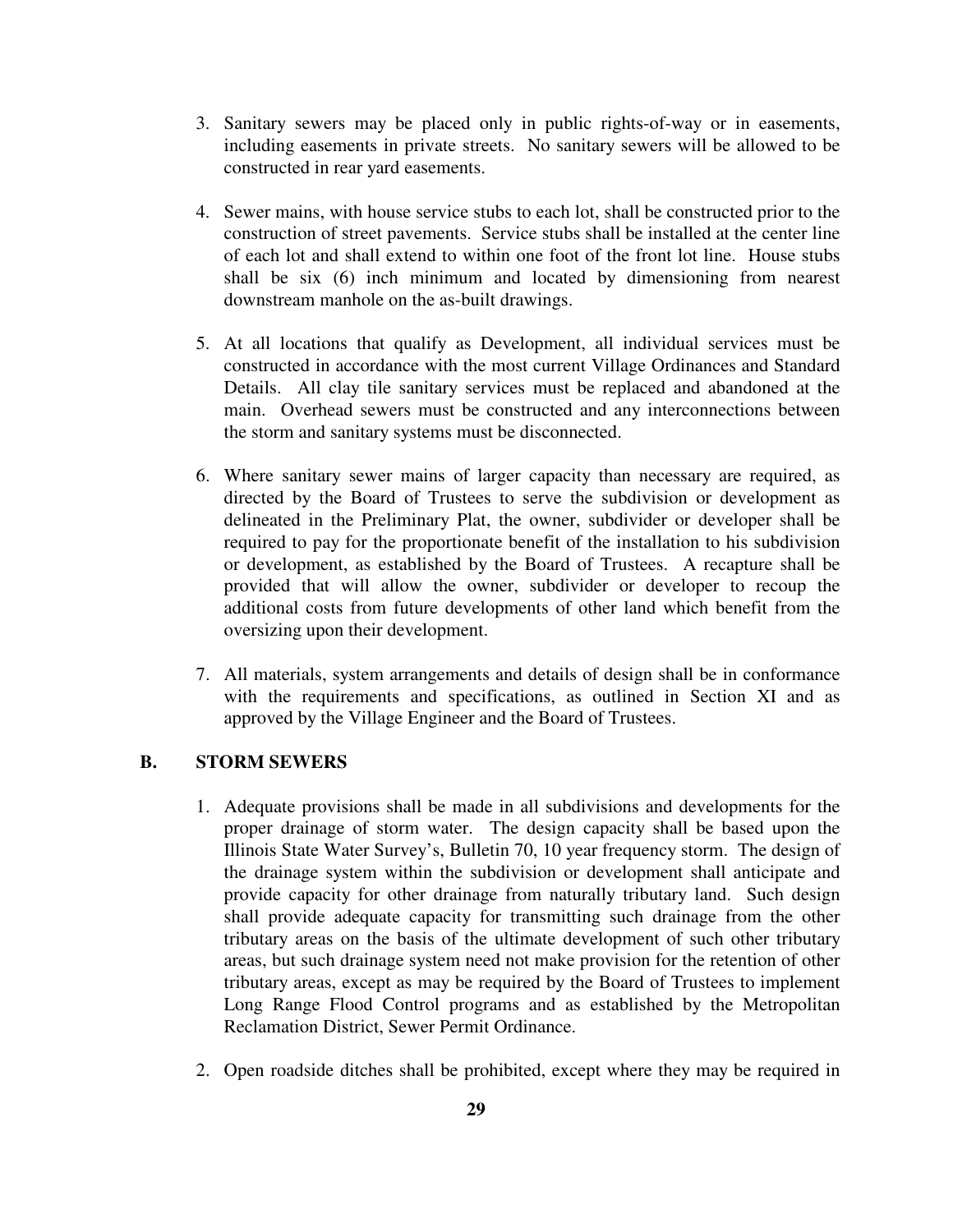State or County rights-of-way, or as may otherwise be approved by the Village Board of Trustees.

- 3. Any outfall storm sewer that drains into an existing open ditch or natural water course shall have a concrete headwall and a concrete apron with riprap installed in accordance with the most current Village Ordinances and Standard Details.
- 4. Drain inlets shall be placed in the street gutters at all intersections and elsewhere as required by the terrain, but shall not be spaced more than three hundred (300) feet apart along the gutter. Storm sewers shall be a minimum of 10 feet clear from any water transmissions mains or water services.
- 5. Storm water shall not be directed into the sanitary sewer system, and no connections between the storm and sanitary sewer systems will be permitted at any time before, during or after construction. At all locations that qualify as Development, all individual services must be constructed in accordance with the most current Village Ordinances and Standard Details. Any interconnections between the storm and sanitary systems must be disconnected.
- 6. For all new subdivisions and developments, a drainage structure (catch basin, inlet or manhole) shall be furnished along the rear lot line or in the corner of each and every lot. The owner, subdivider or developer's engineer shall furnish to the Public Works Department and the Village Engineer for approval an "as-built" drawing showing the rim and invert elevations of all rear lot drainage structures. No building permit shall be issued until these elevations have been approved.
- 7. Storm sewer structures shall be a minimum of 48-inches in diameter, except when located at the end of a line of storm sewer a 24-inch diameter structure may be used.
- 8. Unless otherwise approved by the Village Engineer, storm sewers shall be Reinforced Concrete Pipe (RCP) with a minimum diameter of 12-inches. Storm sewers shall be designed to flow full and have a minimum velocity of three feet per second (3 fps) and shall not exceed ten feet per second (10 fps).
- 9. No storm sewer shall be located beneath any building.
- 10. A minimum of 10 feet separation shall be provided between any storm sewer and building structure.

# **C. SITE GRADING**

1. An overland flow path shall be provided that, in the event of complete storm system failure, will pass the runoff from the 100-year design storm at a stage at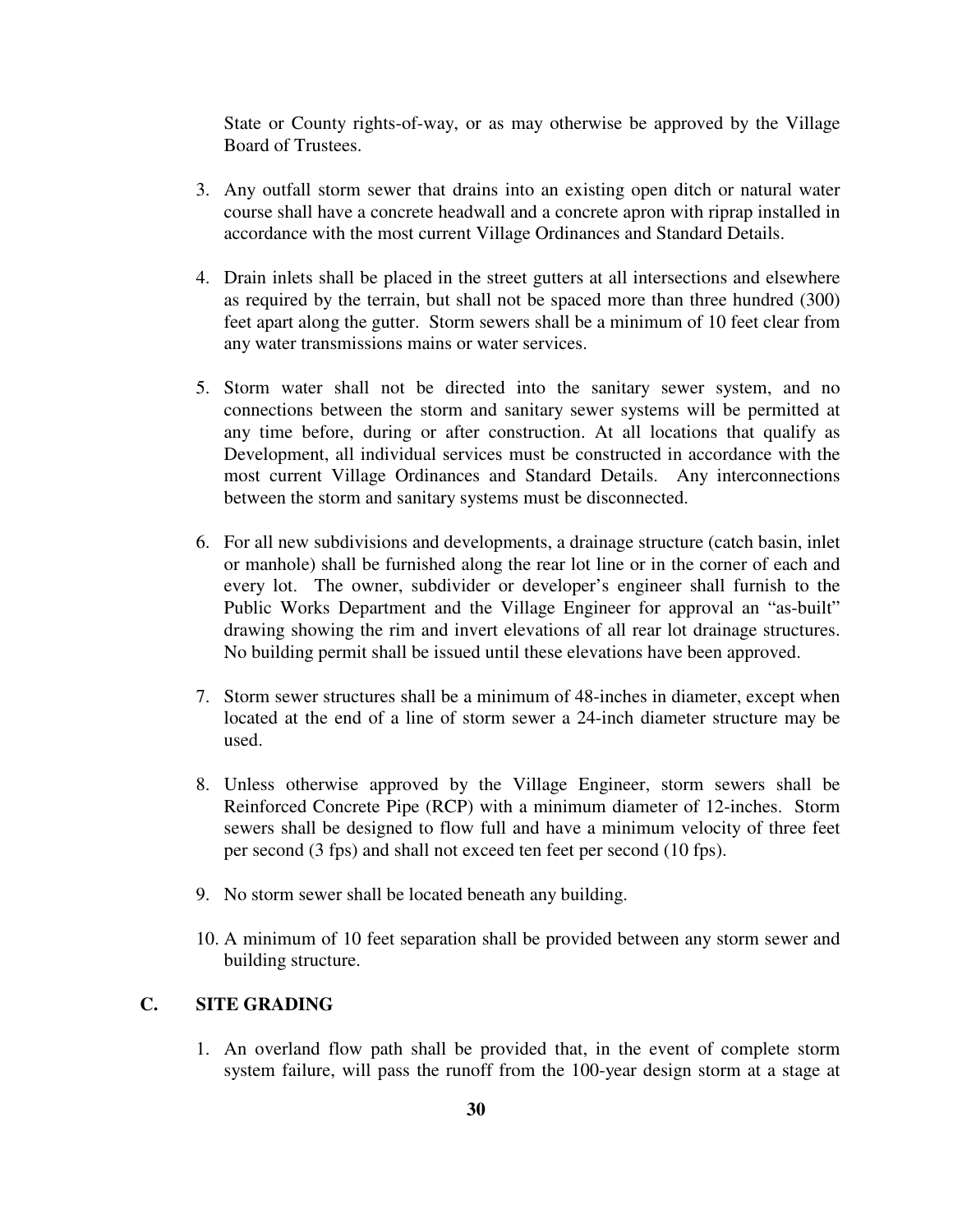least one foot below the foundation grades in the vicinity of the flow path.

- 2. Grassed areas shall have a minimum slope of one percent  $(1\%)$  and a maximum slope of 4 to 1 (25%).
- 3. Ponding depths in paved areas shall not exceed nine inches.
- 4. Paved areas shall have a minimum slope of one percent (1%).

#### **D. STORM WATER RETENTION**

All land to be developed shall conform to the Village of Tinley Park, Flood Plain Ordinance Number 73-0-003 and as provided in Section XI A2, and as outlined in the Village of Tinley Park, Central Water Retention Policy, except for the following:

- 1. The allowable release rate shall not exceed 0.16 cfs/acre.
- 2. The drainage system shall be designed to control the peak runoff from the 100 year critical duration storm event considering the Illinois State Water Survey's Bulletin 70 rainfall.
- 3. Water retention facilities should be sodded rather than seeded unless use of an alternate material is specifically accepted and approved by the Village Engineer and the Village Director of Public Works.
- 4. All stormwater detention and retention facilities shall include an emergency overflow weir capable of passing the 100-year peak inflow rate without damage to adjacent buildings.
- 5. Wet bottomed and wetland bottomed ponds shall be designed to meet the following criteria:
	- a. Shoreline slopes shall not exceed 4 to 1 and side slopes below the Normal Water Level (NWL) not greater than 2 to 1.
	- b. Wet basins shall have a minimum of three feet from the bottom of the basin to the NWL.
	- c. The distance between the inlet and outlet shall be maximized to the extent practicable.
	- d. All wet detention basins shall have a level safety ledge at least twelve feet in width, three feet below the normal water depth.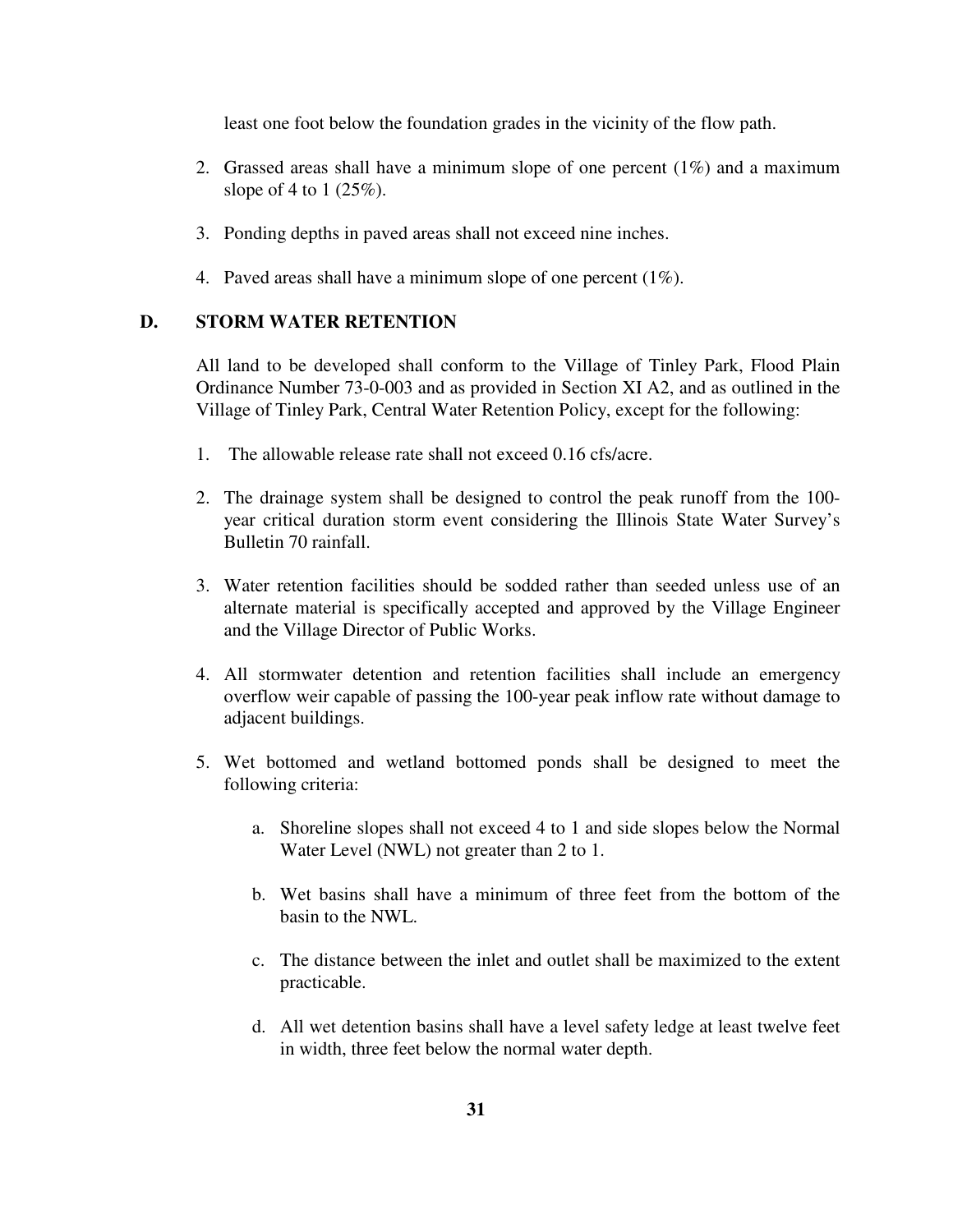- 6. Dry bottomed ponds shall be designed to meet the following criteria:
	- a. Minimum allowable cross slope shall be two percent (2%).
	- b. Side slopes shall not exceed 4 to 1.
	- c. Concrete channels shall not be used. Low flow pipes must be provided between the inlet(s) and outlet $(s)$
	- d. The distance between the inlet and outlet shall be maximized to the extent practicable.
- 7. Detention basin restrictors shall be located within a manhole. Minimum allowable restrictor diameter of four (4) inches shall be used provided there is adequate downstream capacity.
- 8. If underground storage of stormwater is to be used, grate capacity calculations shall be provided demonstrating the proposed storm structure grates have adequate capacity to convey the 100-year peak runoff. Storm sewers also must be sized to convey the 100-year peak runoff.
- 9. Access easements from public right-of-way to the pond must be provided on the plat. This will allow the Village access in order to maintain the pond when necessary (including restrictor).

# **E. WATER SUPPLY**

- 1. The owner, subdivider or developer shall provide the subdivision or development with a complete water main supply system, which shall be connected to the public water supply system, as directed by the Master Water Plan of the Village of Tinley Park, except that when good and sufficient reason can be demonstrated that such connection cannot be made, the owner, subdivider or developer shall provide an individual water supply on each lot in the subdivision or development in accordance with the requirements of the Cook County or Will County Health Department, the State Environmental Protection Agency and the Comprehensive Water Plan of the Village of Tinley Park.
- 2. Water transmission mains shall not be less than eight (8) inches in diameter, and shall be arranged so as to avoid dead ends. Shut-off valves shall be provided at each branch main connection and elsewhere as required to permit adequate sectionalizing for maintenance purposes.
- 3. Fire hydrants shall be installed throughout the entire subdivision when served by a public water supply system. Water mains shall be not less than eight (8) inches in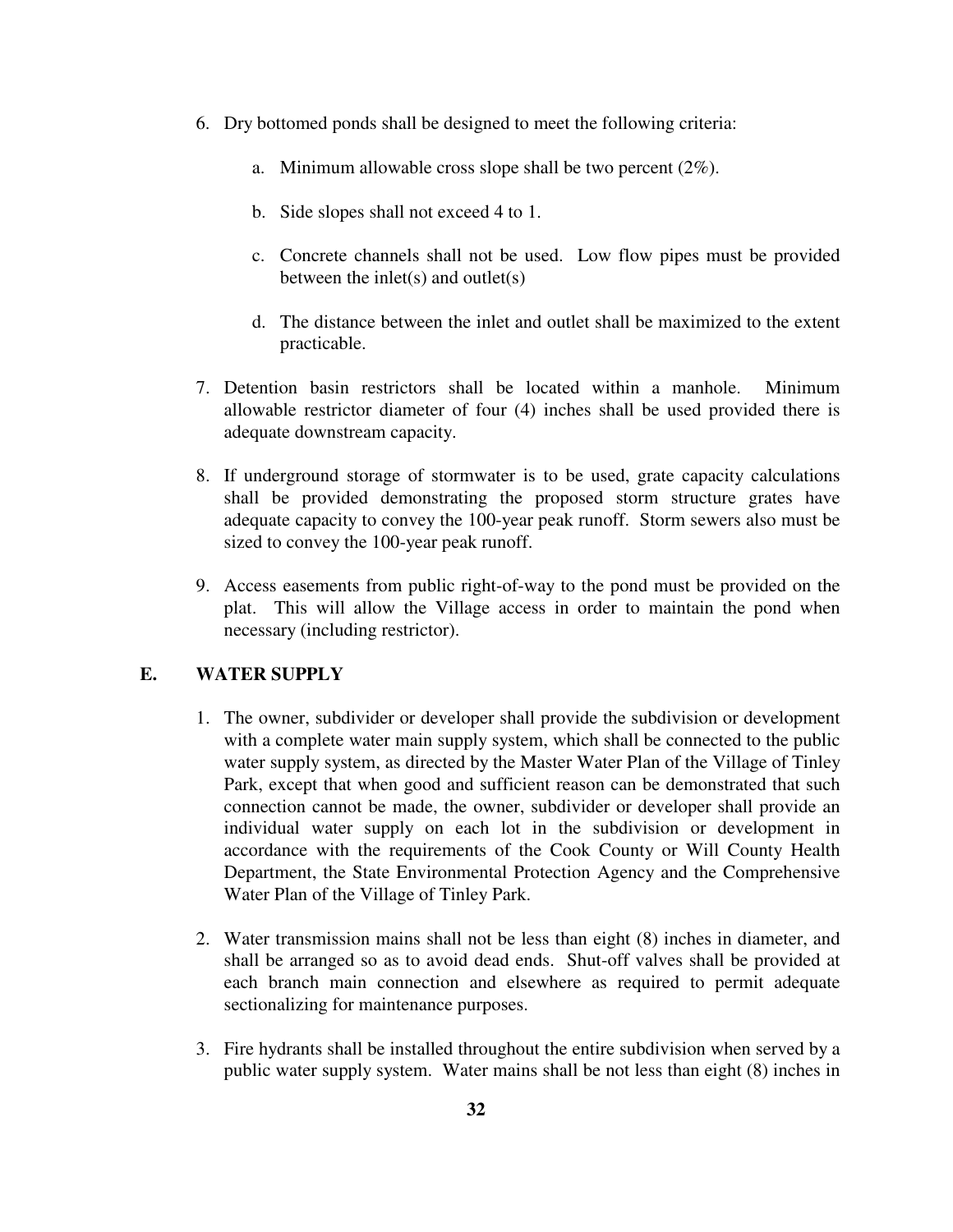diameter, and shall include installation of shutoff valves and fire hydrants. Fire hydrants shall be installed at intervals of not to exceed 300 feet. All spacing is subject to the approval of the Village Engineer and the Village Fire Prevention Bureau. All fire hydrants shall have a seven (7) inch barrel and shall be provided with two  $(2)$ , two and one-half  $(2-1/2)$  inch hose connections and one  $(1)$  steamer connection.

- 4. Where water mains are installed of a larger capacity than required to serve only the subdivision or development as delineated in the Preliminary Plan, the owner, subdivider or developer shall install the larger size main, but shall be required to pay for only the proportionate benefit of the installation that directly serves the subdivision or development, as established by the Board of Trustees. A recapture shall be provided that will allow the owner, subdivider or developer to recoup the additional costs from future developments of other land which benefit from the oversizing upon their development.
- 5. Individual services for sewer and water shall be constructed to connect with the utility service mains constructed within any street to serve each adjoining lot, tract or building site. Such services shall extend from the main to a point of at least eight (8) feet beyond the outside curb lines of the proposed roadway pavement in the street.
- 6. Water services for each Single-Family residence shall be a minimum of one (1) inch, type K copper, or approved equal, and shall be terminated at a shut-off valve and box in accordance with the Village of Tinley Park Standard Details. In no case shall the buffalo box be located in the sidewalk or driveway or be buried underground.
- 7. Water services for each Multi-Family, Commercial or Industrial building shall be of the size and material as specified by the Village Engineer.
- 8. Upon completion of construction of all such individual sewer and water service connections with the utility mains and prior to the final inspection, the owner, subdivider or developer shall prepare and file with the Village Building Commissioner, the Village Public Works Department and the Village Engineer accurate plans showing the exact location of all such sewer and water mains, together with manholes, shut-off valves, and similar facilities being a part thereof.
- 9. At all locations that qualify as Development, all individual services must be constructed in accordance with the most current Village Ordinances and Standard Details. All lead water services must be abandoned at the main and replaced.

#### **F. STREET IMPROVEMENTS**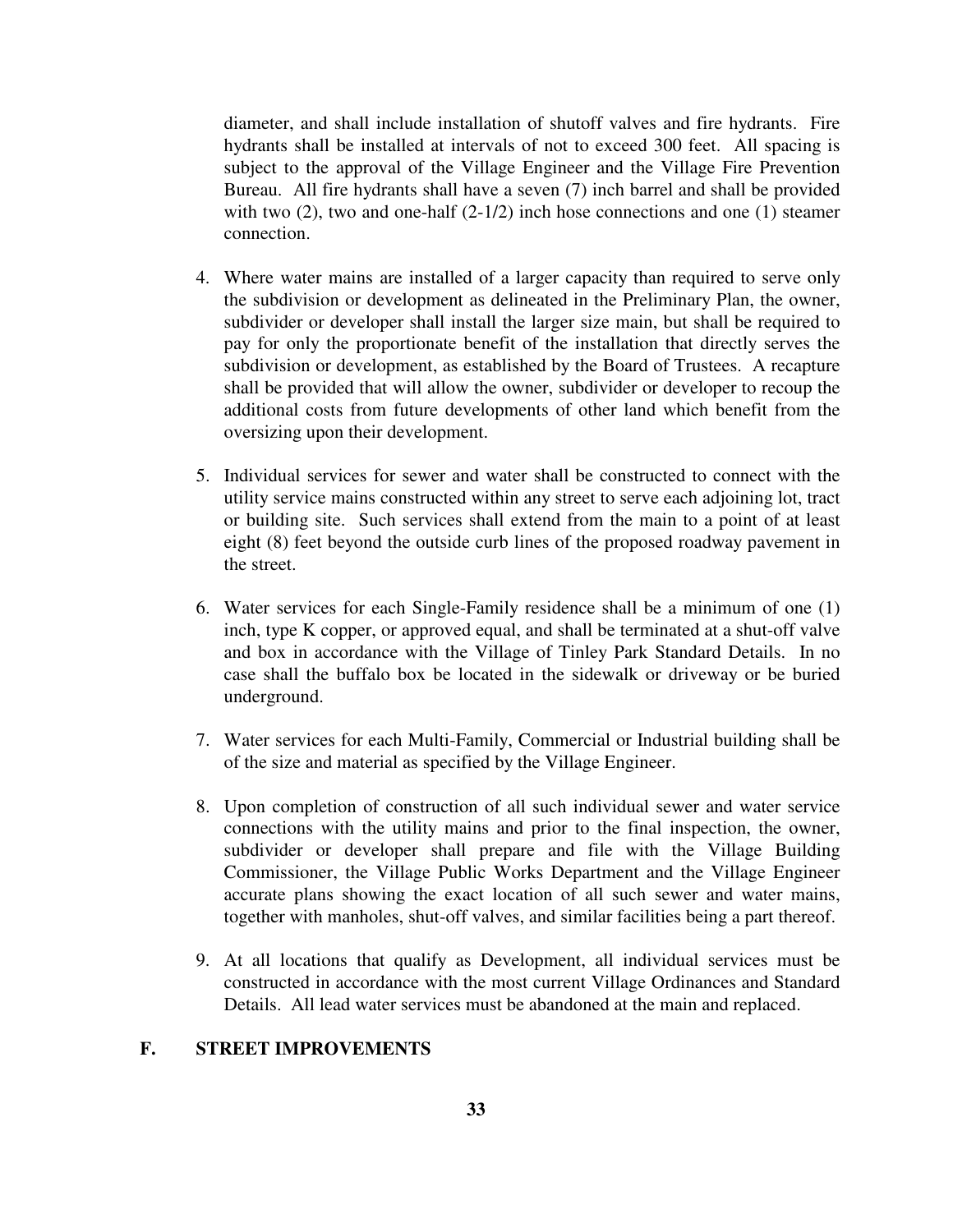#### 1. Streets

- a. All streets, curbs and gutters shall be designed and constructed in each new subdivision or development in conformance with the requirements and specifications of Section XI, or as otherwise required or approved by the Village Engineer and the Board of Trustees.
- b. All streets shall be improved with roadway pavements to an overall width in accordance with the following minimum dimensions:

| <b>Street Type</b>      | <b>Pavement Widths</b> |
|-------------------------|------------------------|
| Major Arterial*         |                        |
| Secondary Arterial      | 40 Feet                |
| <b>Collector Street</b> | 34 Feet                |
| Minor Street            | 28 Feet                |
| Cul-de-Sac Street       | 28 Feet                |

\*In accordance with Federal, State, or County requirements.

- c. Concrete curbs and gutters shall be constructed along the outside edges of all street pavements in accordance with the most current Village Ordinances and Standard Details.
- d. Storm water inlets shall be provided within the roadway improvements at points specified or approved by the Village Engineer and Director of Public Works.
- e. A paved access driveway from the street lot line to the street pavement shall be provided.
- f. Side strips shall be required on both sides of all streets. They shall be graded and sodded by the owner, subdivider or developer with at least four (4) inches of top soil. Median strips shall be considered as side strips, unless paved.
- g. The developer will be responsible to maintain all such right-of-way (including grass and trees) during development until the final inspection by the Village is complete. Once the development is accepted by the Village, the developer is required to guarantee and maintain all work for a period of one year from that final acceptance date.
- h. When the public right-of-way is used for such things as brick pavers, sprinkler systems, electrical systems, mailboxes and other types of landscaping or decoration, the owner, subdivider or developer of the lot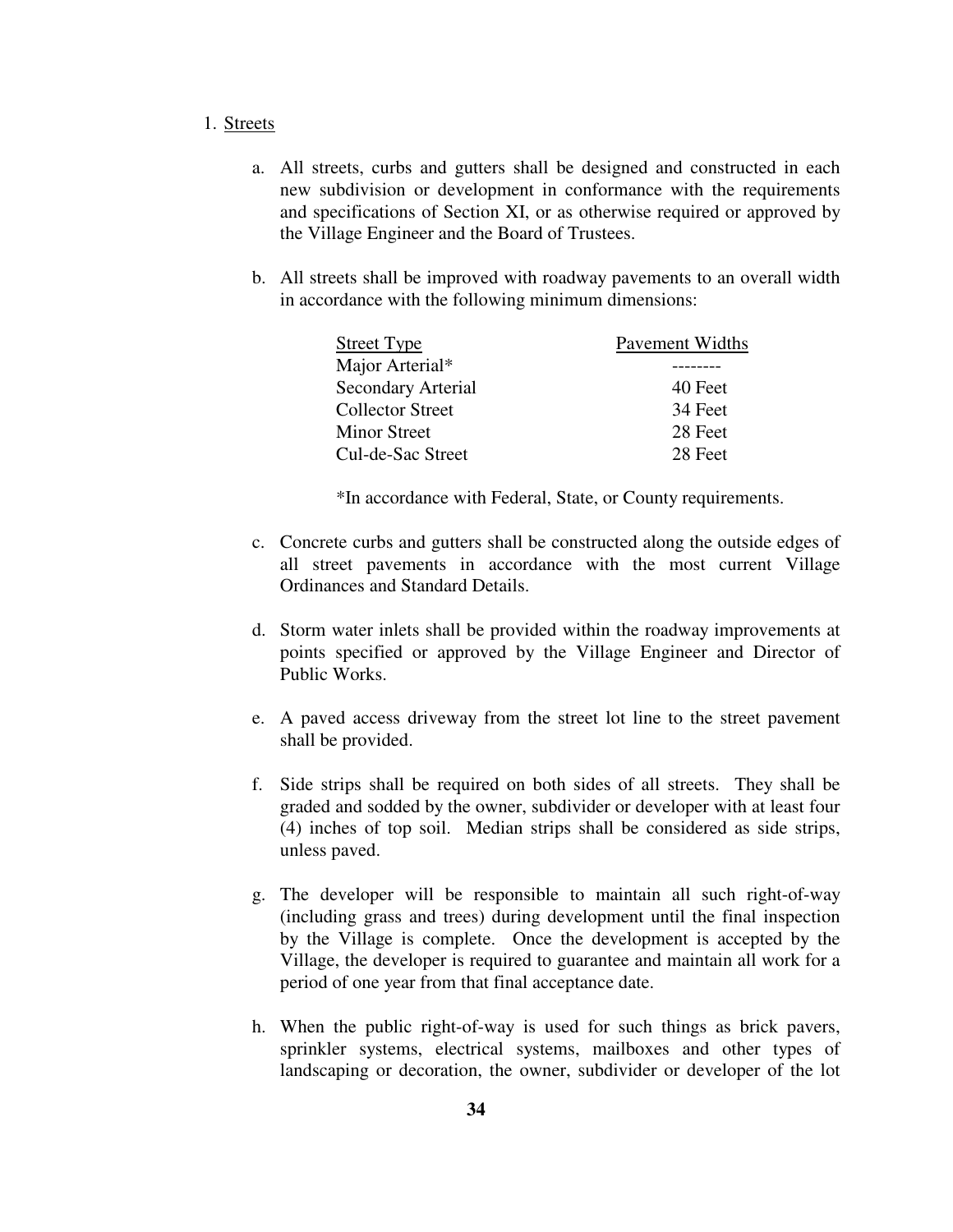must follow all necessary Village permitting procedures including the completion of the Village waiver form which is available in the Building Department. The owner, subdivider or developer will be responsible for the entire replacement cost of any landscaping and decorations (including the aforesaid indicated items) in the right-of-way for a period of one year following the final acceptance of the subdivision or development by the Village. After the one year warranty period, the property owner will be responsible.

- 2. Sidewalks and Pedestrian Ways
	- a. Sidewalks shall be installed in all Residential and Commercial subdivisions and developments and shall be constructed in accordance with the most current Village Ordinances and Standard Details. The sidewalks shall be constructed of Portland Cement concrete to a thickness of five (5) inches and to a width of not less than five (5) feet in Residential districts and six (6) feet in Commercial and/or Industrial districts; provided, however, in Residential subdivisions currently under construction with existing sidewalks four (4) feet in width, the remainder of the sidewalks in that subdivision shall be constructed to the same width as the sidewalks previously constructed. Sidewalks shall be located within the street right-of-way one (1) foot from the abutting property line. When constructed over water and sewer excavations, a minimum of ten (10) feet of rebar shall be used in the sidewalk for reinforcement to protect from future sidewalk settlement.
	- b. Before moving to the next phase in the development, the owner, subdivider or developer will be required to complete any gap in the public sidewalk at his expense even if the lot is still vacant. The final inspection and Village acceptance for the public sidewalk on a vacant lot will take place when flat work is performed for the lot. Any damage that occurs to the sidewalk during construction taking place on the lot will be the responsibility of the owner, subdivider or developer.
	- c. In addition, if a phase of development takes place over a period of 1 year or more after the date of the permit application, the owner, subdivider or developer, at the request of the Village, may be required to complete all gaps in the public sidewalk at his expense even if the lots are still vacant. The final inspection and Village acceptance for the public sidewalk on a vacant lot will take place when flat work is performed for the lot. Any damage that occurs to the sidewalk during construction taking place on any lots will be the responsibility of the owner, subdivider or developer.
- 3. Street Trees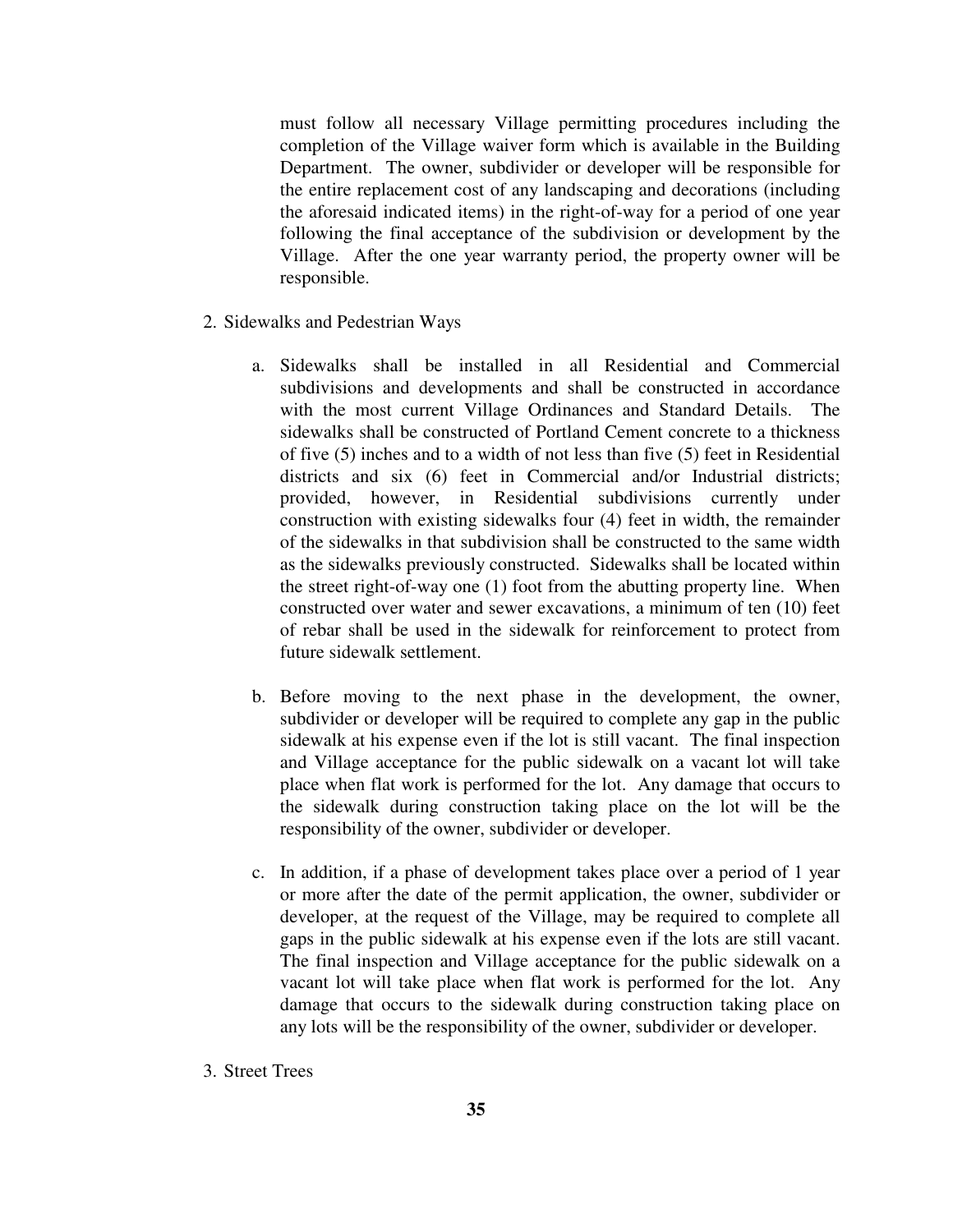- a. Trees shall be planted along all streets where trees do not exist. Trees shall have a trunk diameter, measured twelve (12) inches above the ground, of not less than two and one-half (2-1/2) inches caliper, and shall be placed not more than forty (40) feet apart, and as otherwise approved by the Village upon recommendation of their landscape consultant. This requirement will be satisfied if an equivalent number of trees of the same size or larger are planted in a naturalistic manner in the front yards of the adjoining lots. All trees shall be planted at least 10 feet from all above ground structures including street lights, street signs and fire hydrants. The trees shall be planted such that care is taken that the street lighting or existing overhead utilities will not be obstructed at the time of planting or when the tree has reached its expected mature height. The plantings shall be restricted to the Village Board of Trustees approved tree list. Box Elder, Catalpa, Cottonwood, Elm, Hackberry, Poplar, Willow and similar brittle-wood species shall not be permitted for planting in any area devoted to public use. All street trees will be inspected during the final inspection of the subdivision or development. Any trees determined by the Village to be unacceptable shall be replaced. The owner, subdivider, or developer's guarantee of all planted trees does not start until the public improvements of the subdivision or development have been accepted by the Village.
- 4. Street Lighting
	- a. Street lighting shall be provided by the owner, subdivider or developer throughout the subdivision or development at all intersections, at curves recommended by the Village Engineer and Village Electrical Department and at other locations, so that a maximum spacing of 300 feet, each side, on major streets and 300 feet on one side on minor and collector streets, between poles as measured along the curb line is maintained. The specific locations, type of light standard, luminaries, and method of installation shall be in accordance with the Village of Tinley Park Standard Details and as approved by the Village Engineer and Village Electrical Department.

#### 5. Street Signs

a. An appropriate street sign shall be erected at each street intersection within the subdivision or development. The type of sign and the location thereof shall be subject to the approval and direction of the Village's Director of Public Works and the MUTCD manual. Prior to final inspection of the subdivision or development all street signs including stop signs, speed limit signs, etc. must be installed.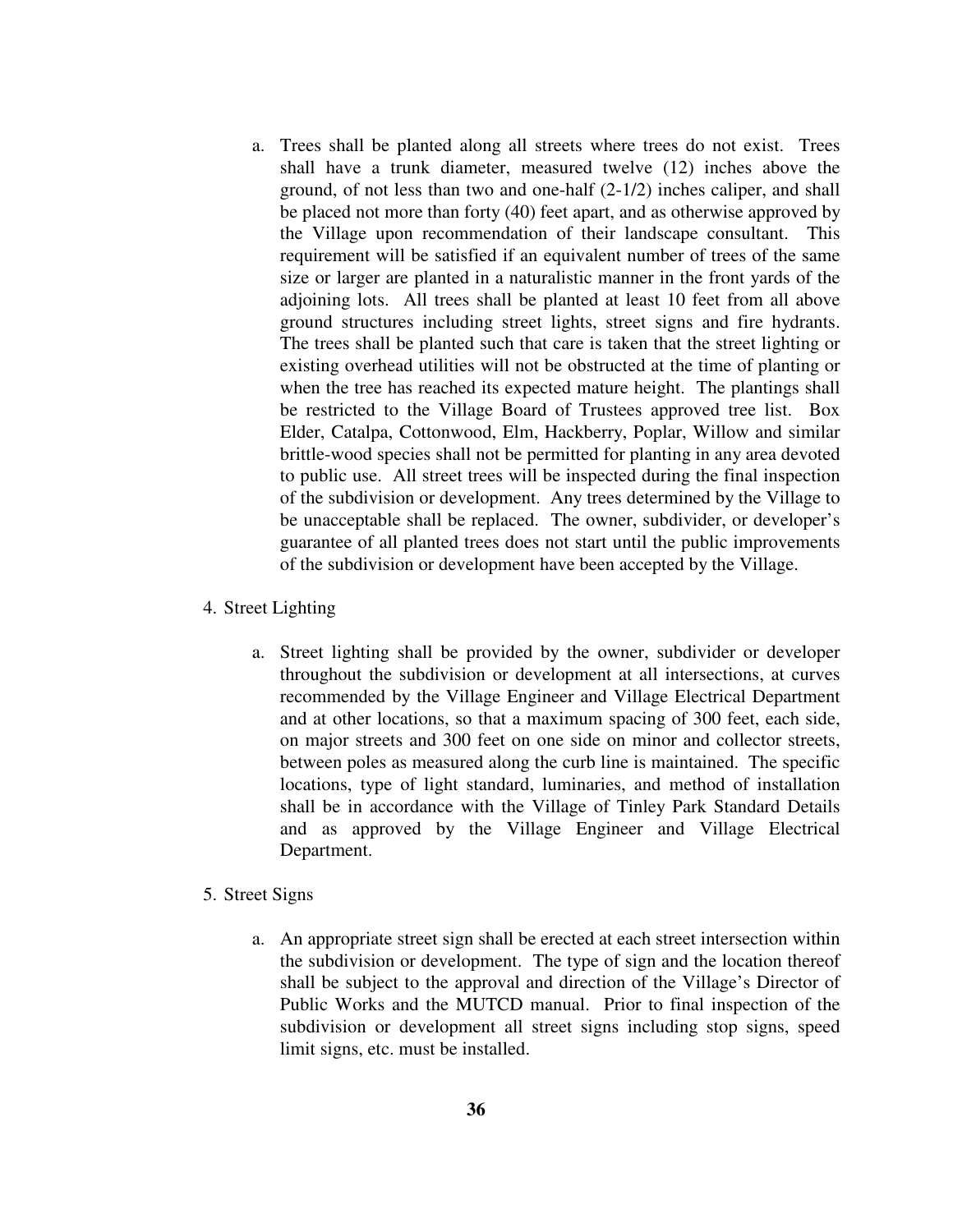- 6. Public Utilities
	- a. All utility distribution lines for telephone, electric and TV cable service shall be placed underground throughout each new subdivision or development. Said distribution lines shall be placed within easements or dedicated public ways, in a manner which will not conflict with other underground services. Further, all transformer boxes shall be located so as not to be unsightly or hazardous to the public.

### 7. Monuments

a. Concrete monuments shall be installed at strategic locations in each subdivision, development or Planned Unit Development. All grades shall be set from these monuments. They shall be located on the Final Plans for review by the Village Engineer and placed by the owner, subdivider or developer. The number shall be determined by type of development and the extent of changes in grade.

### **G. AS BUILT PLANS**

1. Upon completion of the installation of improvements in a subdivision or development, and prior to the final inspection, three sets of drawings, suitable for use in reproduction, which show all improvements as actually installed in the field, shall be prepared by the owner, subdivider or developer. One set each of these drawings shall be filed with the following: (1) Building Commissioner, (2) Public Works Department and (3) the Village Engineer. Electronic copies of the as-built drawings, including utilities in AutoCAD or other suitable format shall be provided to the Village Engineer.

# **SECTION XI - CONSTRUCTION SPECIFICATIONS**

The owner, subdivider or developer shall install storm and sanitary sewers, water supply system, street improvements, sidewalks, public utilities, and street lighting in accordance with all applicable Ordinances and the latest edition of the Village of Tinley Park Standard Details.

No subdivision of land or development shall be approved without receiving a statement signed by the Village Engineer, certifying that the improvements described in the owner, subdivider or developer's plans and specifications, together with agreements, meet the minimum requirements of all Ordinances of the Village and that they comply with the following:

### **A. SEWERS**

1. Sanitary Sewers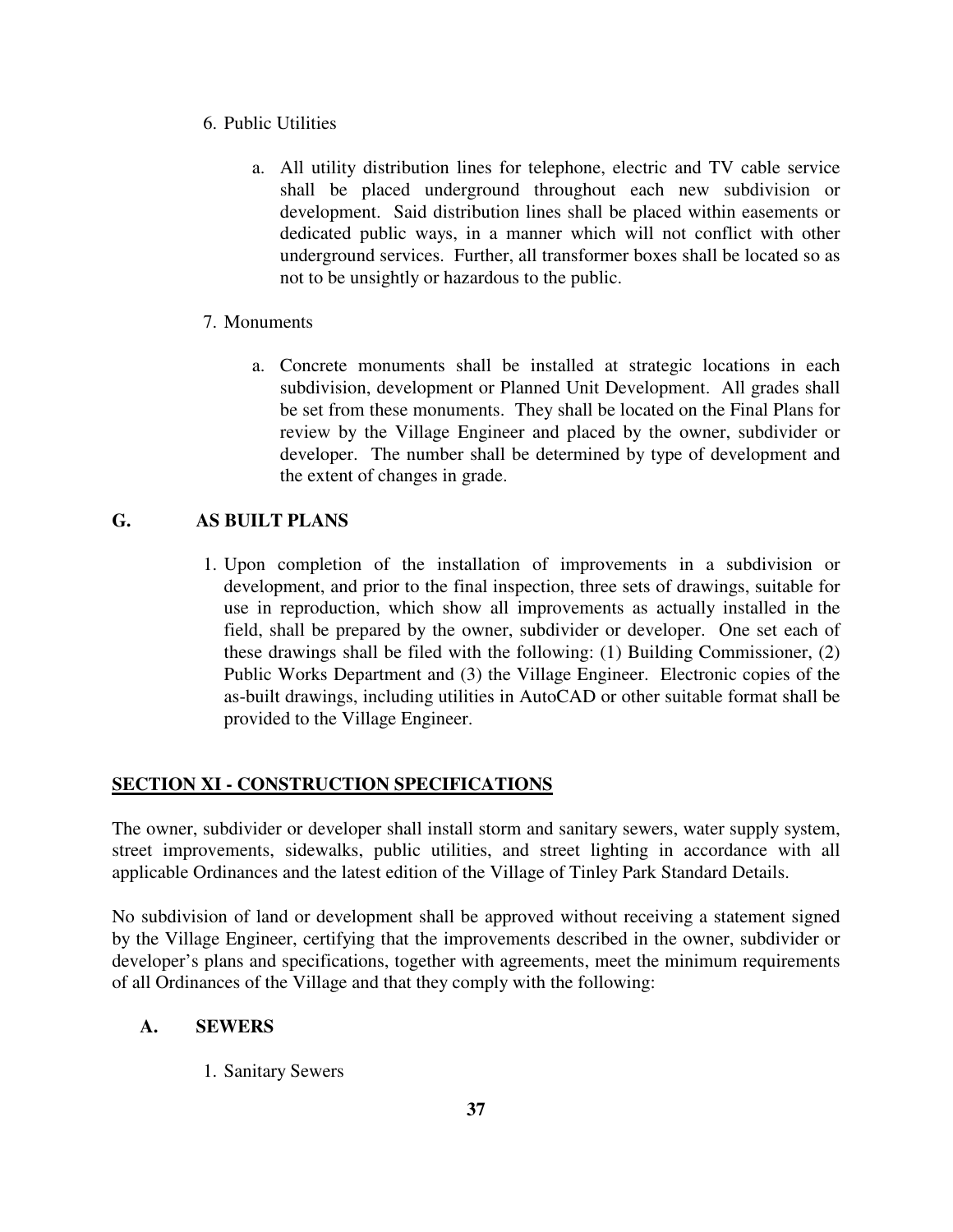- a. Sanitary sewers and sanitary sewer services shall be installed to serve all properties in the subdivision or development. All pipe fifteen (15) inches in diameter or less shall be PVC composite sewer pipe, in accordance with A.S.T.M. D-2680, with PVC composite sewer pipe having elastomeric seals, per A.S.T.M. D-3212, or equal, or PVC sewer pipe in accordance with ASTM-D3034 with elastomeric seals per D-3212. All pipes eighteen (18) inches in diameter or larger shall be of reinforced concrete pipe conforming to the A.S.T.M. Designation C-76 with O/Ring rubber gaskets per A.S.T.M. Designation C-443, unless otherwise approved by the Village.
- b. Services for sanitary sewers shall be six (6) inches minimum size. Six (6) inch service shall be PVC SDR 26 pipe, in conformance with the A.S.T.M. Designation D-3034. PVC pipe shall have flexible elastomeric seals per A.S.T.M. D-3212. For all services in excess of six (6) inches, materials shall be in accordance with the referenced A.S.T.M. designations in the above paragraph. They shall be constructed to connect with the main sewer to serve each adjacent lot, tract, or building. Such services shall extend from the main to a point at least eight (8) feet beyond the outside curb lines of the proposed roadway pavement.
- c. All sanitary sewers must be constructed on straight lines between manholes with at least one manhole every three hundred (300) feet.
- d. All sanitary sewers and their associated appurtenances must be constructed in accordance with the latest edition of the Village of Tinley Park Standard Details.

### 2. Storm Sewers

- a. Storm sewers shall be constructed throughout the entire subdivision or development to carry off water from all inlets and catch basins and shall be connected to an adequate outfall.
- b. Services for storm sewers to receive ground water discharged from sump pumps must be constructed for each lot or building. Storm sewer services must be a minimum of four (4) inches in diameter and must be a minimum of SDR 35. All storm sewer systems shall be sized to accommodate the sump pump discharge in addition to the surface runoff.
- c. Where possible, all storm sewer services shall be connected to a manhole. The method of connection shall be as shown in the Village of Tinley Park Standard Details and as approved by the Village of Tinley Park Public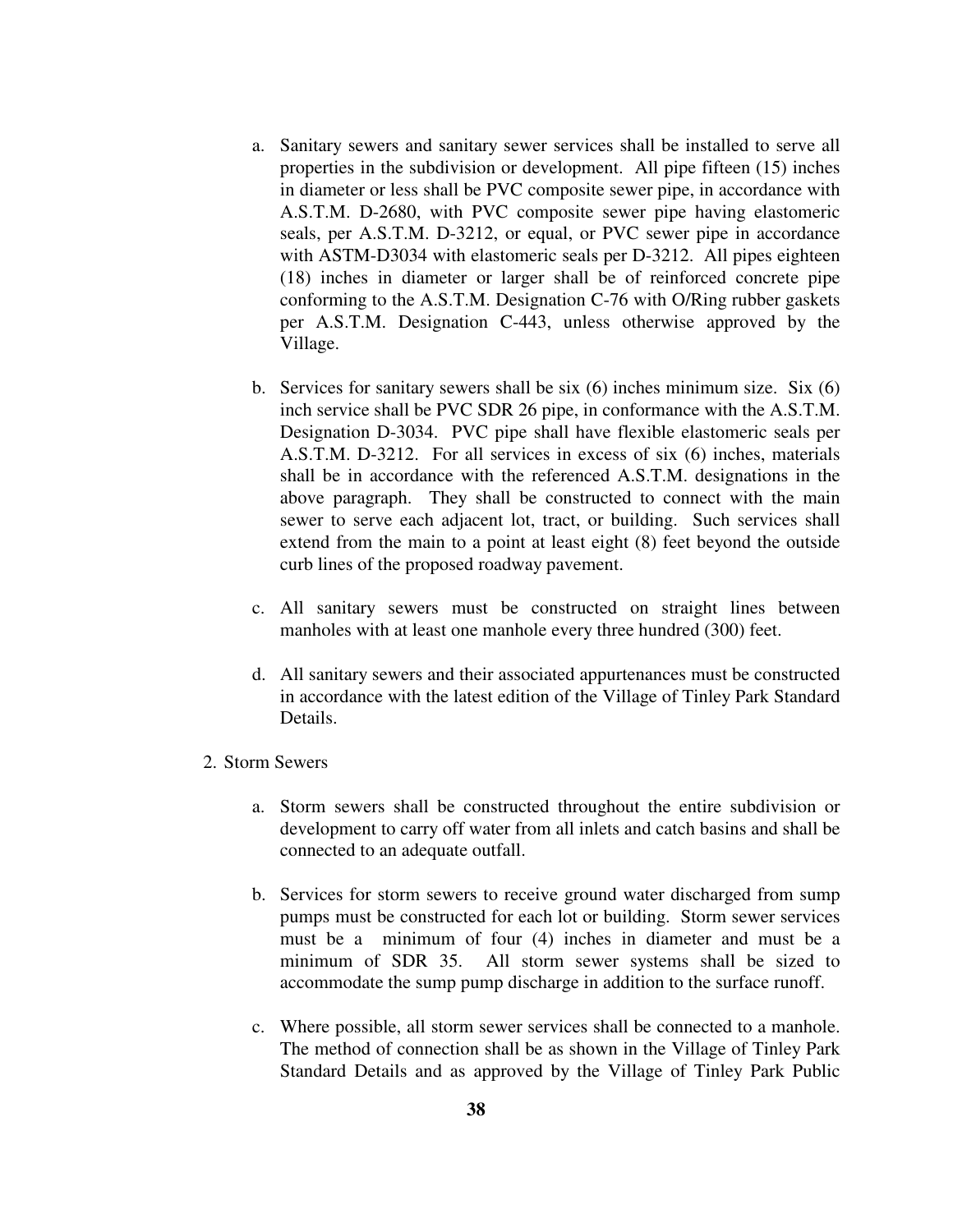Works Department and the Village Engineer.

- d. When a service wye has been provided at the storm sewer, connections can be made to the said wye, but must be provided with an air gap upon the service exit from the structure. At locations where a storm sewer structure is not available for connection the connection detail must be approved by the Village of Tinley Park Public Works and the Village Engineer.
- e. All connections to a Village owned and maintained storm sewer must be constructed with an air gap.
- f. A sump pump shall be used for one function only, either the discharge or storm waters, or the discharge of sanitary sewage.
- g. Intercepting storm water structures shall be provided at intervals not in excess of 300 feet, as measured along the gutter line. The storm water drainage system shall be separate and independent of the sanitary sewer system. Storm sewers shall be constructed of reinforced concrete pipe with joints of mastic sealer or rubber gaskets. Concrete headwalls or flared end sections shall be used for inlets and outlets to storm sewers and shall be installed in accordance with the State of Illinois, Department of Transportation standards and specifications.
- h. All storm sewers and their associated appurtenances must be constructed in accordance with the Village of Tinley Park Standard Details.

### **B. MANHOLES AND DRAINAGE APPURTENANCES**

- 1. All manholes shall be precast, reinforced concrete sections, forty-eight (48) inch inside diameter minimum, with precast, reinforced concrete off-set cones, manufactured to A.S.T.M. Designation C-478.
- 2. All sanitary manholes shall have cretex or approved equal, internal grade adjustment skirts. Adjustments to finished grade shall be accomplished using EJIW Infra-riser or approved equal, rubberized grade adjusting rings.
- 3. All sanitary sewer manholes located in flood plain areas must have sealed frames and lids and have a rim elevation twelve (12) inches above the flood crest elevations.
- 4. All manholes and appurtenances shall be constructed in accordance with the latest edition of the Village of Tinley Park Standard Details.

### **C. WATER SUPPLY**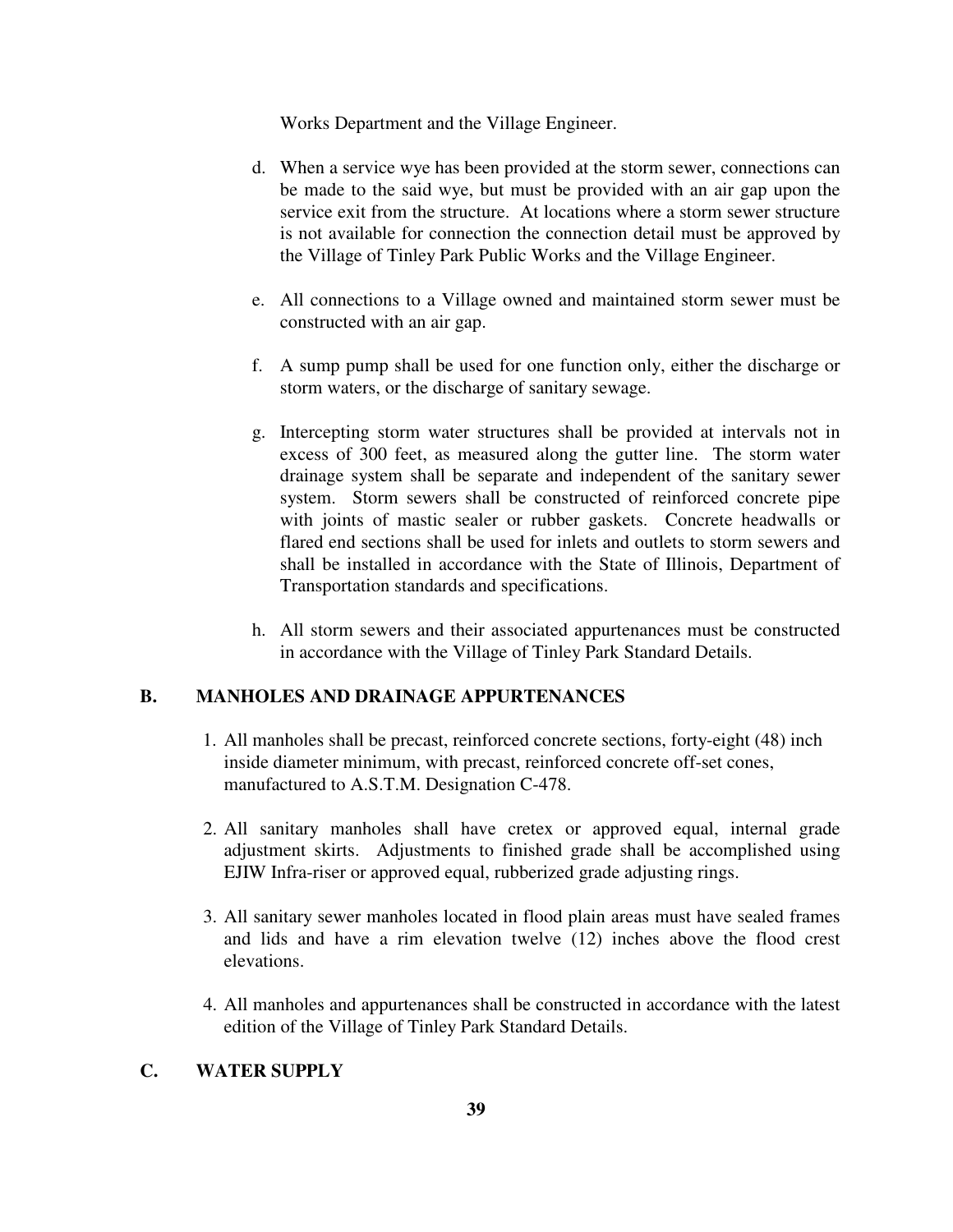Water distribution facilities, including piping, fittings, hydrants, valves, valve basins, water services and all other needful appurtenances adequate for fire and domestic needs, shall be installed to serve all properties within the subdivision, development or Planned Unit Development.

- 1. Transmission Mains
	- a. **Size:** All water mains shall be eight (8) inch minimum. All mains around the perimeter of a Subdivision, Development, P.U.D., or Commercial or Industrial Development shall be twelve (12) inch minimum. All mains within an Apartment Complex shall be eight (8) inch minimum, and all mains within an Industrial Complex shall be twelve (12) inch minimum.
	- b. **Material:** All water mains and fittings shall be Ductile Iron, Class 52 ANSI/AWWA/C151/A21.51 with push-on type joint, Clow Company "Super Bell-tite", or approved equal meeting ANSI/AWWA/C111/A21.11.
	- c. **Lining:** All water mains and fittings shall be cement lined in accordance with ANSI, A21.4 (AWWAC-104) and/or Federal Specification WW-P-421C and be electrically conductive from one pipe to another.
	- d. **Encasement:** All water mains in the Village must be protected by encasing the pipe in 8-millimeter thick polyethylene tube or sheet material. All pipe must be wrapped using AWWA Method B.
	- e. **Depth:** The top of all pipe shall be laid to a minimum depth of five and a half (5.5) feet below the finished grade.
	- f. **Bedding:** Trench backfill is required under all sidewalks and pavement including parking lots and driveways.
	- g. **Pressure Test:** All mains must be pressure tested prior to sterilization. A pressure of 150 P.S.I., for a duration of at least two hours, with no allowable leakage is required.
	- h. **Sterilization:** Water mains will be sterilized and bacteriological tests performed, in accordance with AWWA Standard C601, Specification for Disinfecting Water Mains, and will not be put into service until a satisfactory report is in evidence. When chlorinating water mains terminating into a building buildings, no water samples shall be taken from temporary or incomplete connections. All chlorinators must comply with the Village of Tinley Park Minimum Chlorination Standards.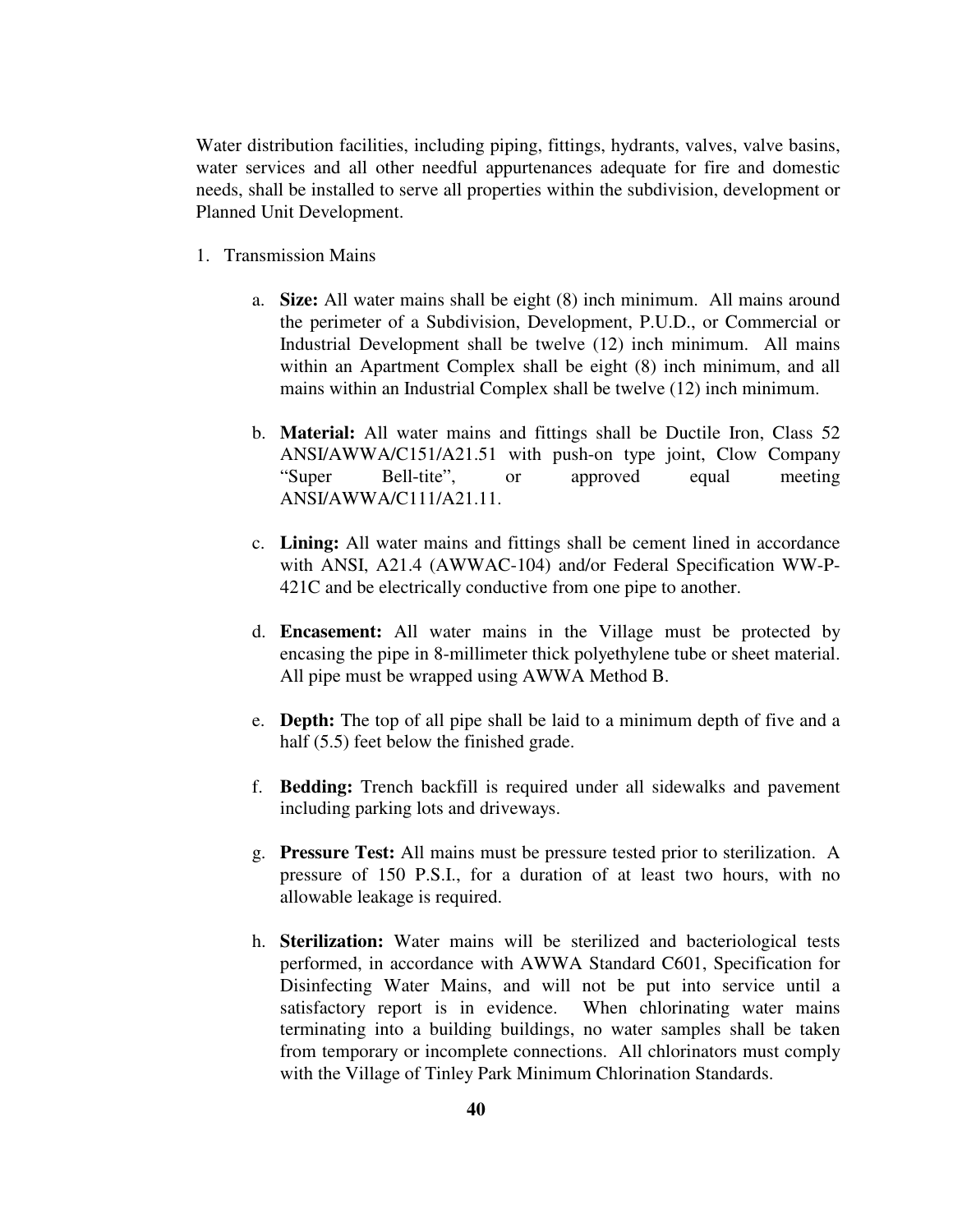- i. **Looping:** All water main installations will recirculate; dead-end mains will not be allowed.
- 2. Water Main Services
	- a. All services for water shall be constructed to connect with the utility service mains constructed within any easement to serve each adjoining lot, tract or building site. Such services shall extend straight from the main to a point between seven (7) or eight (8) feet from the property line, where the proper curb stop and curb box will be installed.
	- b. The size of a water service line shall be a minimum of 1 inch of K-type copper with no couplings other than for curb stops to be included in the installation. All brass fittings must be 1 inch in diameter all the way through.
	- c. Services for each Multi-Family, Commercial or Industrial buildings, shall be of the size and material specified by the Building and Water Departments, with a minimum of one (1) inch allowed. All services greater than 2 inches in diameter shall enter the building with a riser spool piece and threaded rod.
	- d. Corporation stops of one (1) inch size will be of a Mueller H-15000, McDonald 4701, or equal. Stops of one and one-half (1-1/2) and two (2) inch sizes will be of a Ford FB600, or ball-type, or equal. All stops of one and one-half (1-1/2) inches and larger will be provided with direct taps on mains eight (8) inches or larger in diameter.
	- e. Curb stops from one (1) inch through two (2) inches shall be installed in accordance with the latest edition of the Village of Tinley Park Standard Details . In no case will they be allowed to be positioned in a sidewalk or driveway, or be buried underground.
	- f. A precast curb stop base must be placed under each curb stop to insure stability.
- 3. Meters
	- a. On all one and one-half (1-1/2) and two (2) inch meter settings, a ball valve will be installed by the contractor in accordance with the latest edition of the Village of Tinley Park Standard Details.
	- b. All meter settings of two (2) inch size and larger, will be equipped with a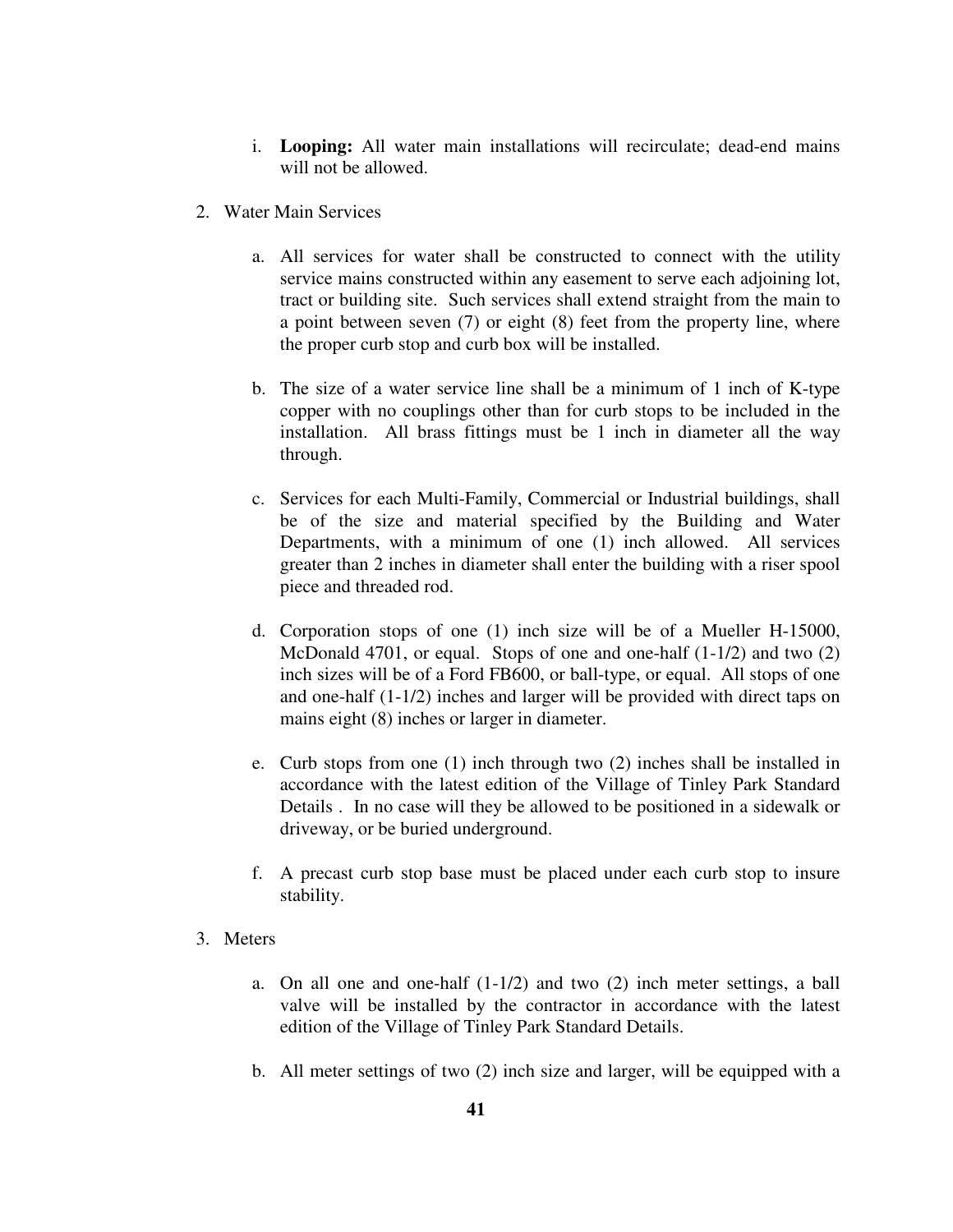by-pass system approved by the Village Engineer or the Village Director of Public Works that can be locked in the off position.

- c. On meter settings, an electrical jumper wire will be installed so the meter may be removed without breaking continuity, or interfering with the maintenance of the metering equipment. The wire size shall be equal to, or greater than the neutral conductor of the largest service supplied to the building by Commonwealth Edison Company.
- d. A one half  $(1/2)$  inch conduit must be run from the area of the meter to the outside for touch pad installation. The touch pad will be installed preferably next to the gas meter, or placed in an accessible area not restricted by a fence, deck, landscaping or other structure, all as approved by the Village Engineer or Village Director of Public Works.
- 4. Fire Hydrants
	- a. Hydrants shall be of the compression or gate type, as manufactured by East Jordan, or approved equal, (by the Director of Public Works) conforming to the latest AWWA Specification, tested to 300 psi. Hydrants shall have a minimum five and one-quarter (5-1/4) inch valve opening and be provided with a four and one-half (4-1/2) inch pumper connection and two (2), two and one-half (2-1/2) inch hose connections with National Standard thread. Hydrants shall be at intervals approved by the Village Engineer, the Village Fire Prevention Bureau and the Village Director of Public Works, not to exceed 300 feet along the distance of the water main. They shall be connected to the main with a six (6) inch ductile iron branch controlled by an independent six (6) inch valve. All hydrants shall be painted lemon yellow.
	- b. Any hydrant located in such a position that it may easily be struck by a vehicle, shall be a break flange type and adequately protected.
	- c. All hydrants or stand pipes erected in the Village, for the purpose of extinguishing fire in the Village, are hereby declared public hydrants, and no person or persons, other than members of the Fire Department when in the discharge of their duty as members of the Fire Department, or who are specifically authorized by the Director of Public Works of said Village, and then only for the uses and purposes of said Fire Department, or in the exercise of the authority so delegated by the Water Committee, shall open any of the hydrants or stand pipes or attempt to draw water therefrom, or in any manner, shape or form interfere with any of said hydrants or stand pipes.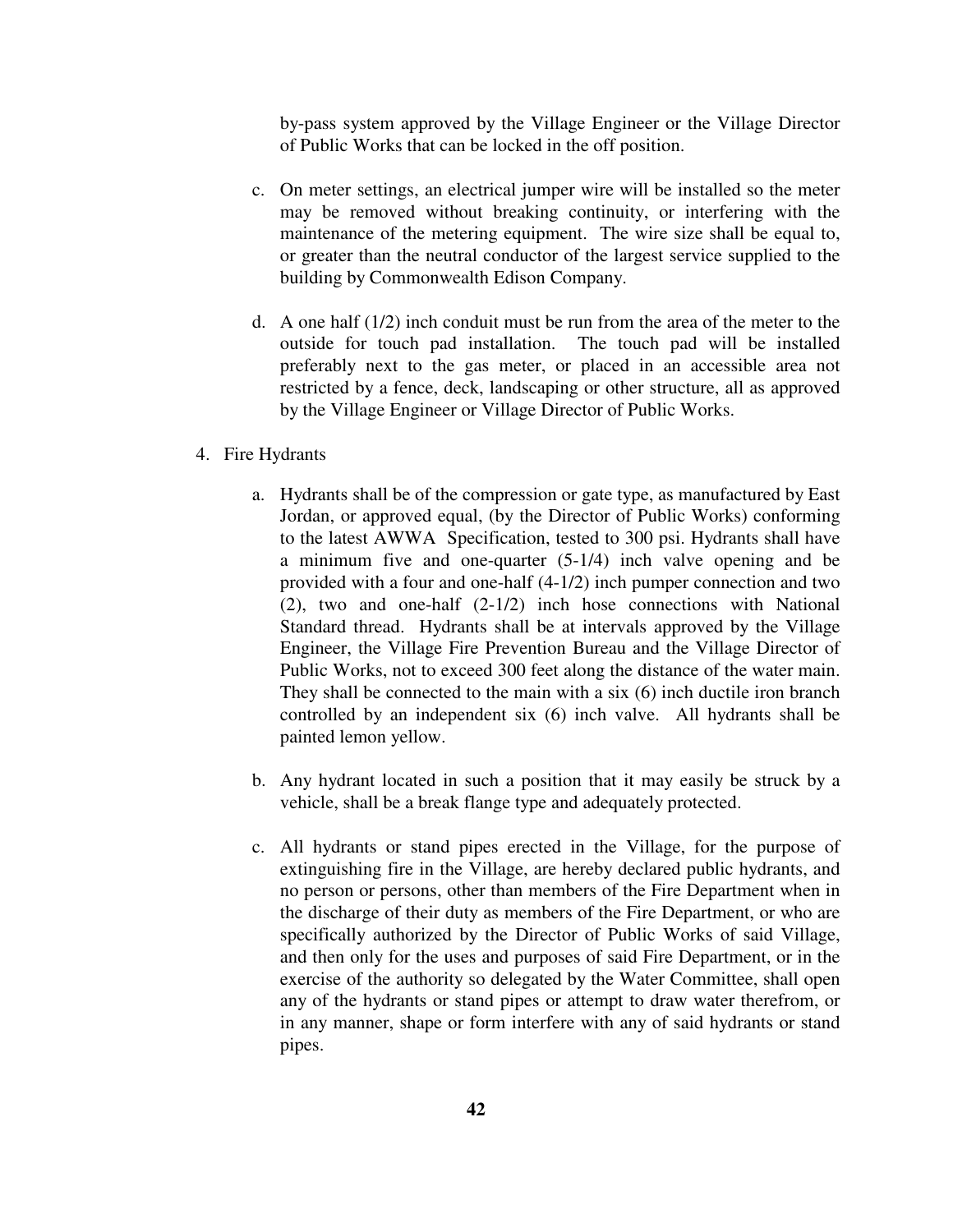- 5. Valves
	- a. Valves shall be Pratt butterfly type, with extensions stem and ground level position indicator, or approved equal (by the Director of Public Works), conforming to AWWA Specifications, tested to 300 psi pressure for 150 psi working pressure, and installed at a maximum distance of 800 feet and at every intersection of water main.
	- b. When installed under any streets, sidewalks, or driveways, all line valves shall be installed in valve basins. Whenever proper installation requires a ten (10) inch valve or larger, a suitable valve basin will be installed.
	- c. All line valves shall open counter-clockwise and close clockwise. Public Works employees or their duly authorized representatives are the only individuals allowed to turn any main valves after final inspection and initial turn on.
- 6. Valve Boxes and Basins
	- a. Valve boxes shall be good quality cast iron and made in sections. They shall be provided with cast iron lids or covers marked "Water". The total length of the valve box shall be sufficient to permit the top of the box to be set flush with the established grade.
	- b. Valve basins shall be of precast concrete per A.S.T.M. specification C-478 with bituminous mastic joints, 48 inch inside diameter with type one  $(1)$ frames and closed lid, marked "Water". The design shall be submitted to the Village Engineer for approval. Valve basins are required under all pavement including streets, sidewalks, driveways and parking lots.
	- c. When submitting plans for approval for water and sewer, the Public Works Department requires two plot plans, three engineering plans, and a plan of on-site water and sewer.
	- d. "As Built" drawings are required of all installations upon completion, indicating exact measurements of the installations and measurements of service stubs from the nearest hydrant and B-box location from the main line. All service lines will run in a straight line to the property, and a total list of the following shall be included:
		- Number of hydrants
		- Size and total length of mains
		- Number and size of valves
		- Number of B-boxes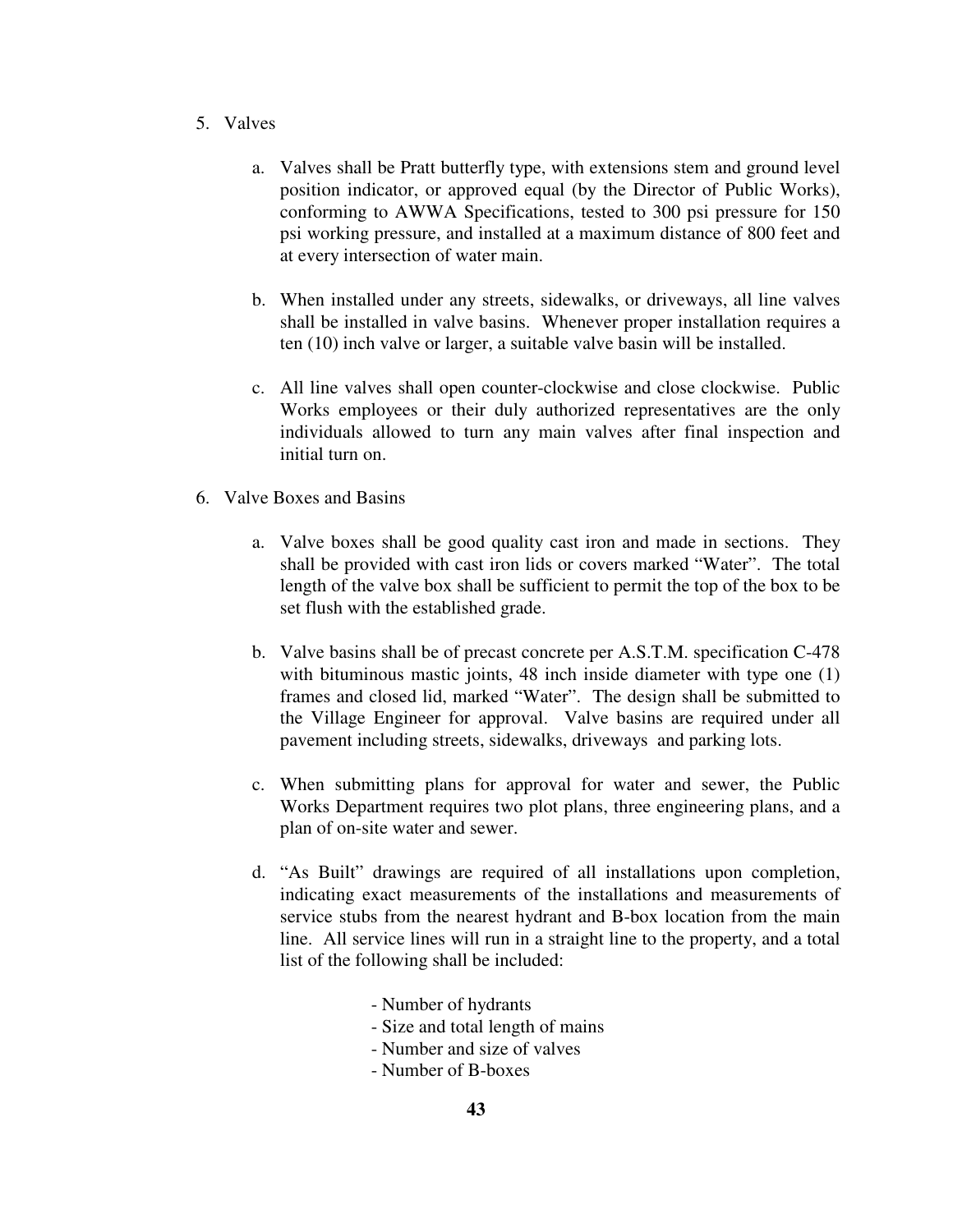e. Three sets of drawings, suitable for use in reproduction, which show all improvements as actually installed in the field, shall be prepared by the owner, subdivider or developer. One set each of these drawings shall be filed with the following: (1) Building Commissioner, (2) Public Works Department and (3) the Village Engineer. Electronic copies of the as-built drawings, including utilities in AutoCAD or other suitable format shall be provided to the Village Engineer.

### **D. TRENCH BACKFILL**

- 1. All Trenches caused by the construction of sewers, water mains, water service pipes, and in excavation around catch basins, manholes, inlets and other appurtenances which occur within the limits of existing or proposed pavements, sidewalks and curb and gutters shall be backfilled with trench backfill.
- 2. Trench backfill, as defined in Section 208, State of Illinois Department of Transportation, Standard Specifications for Road and Bridge Construction, shall be used under and adjacent to all paved surfaces, including sidewalks and parking lots.

# **E. STREET IMPROVEMENTS**

- 1. All streets within a subdivision or development shall be graded and improved with a durable hard surface roadway. Roadway pavement sections shall be designed based on the soil conditions, traffic loading, both current and projected, including truck traffic, in accordance with the Illinois Department of Transportation design standards with the following minimum pavement section:
	- a. **Residential Minimum Cross Section:** The base course shall consist of eight (8) inches (when fully compacted) of Type B stone followed by one lift of 2-1/2 inch hot-mix asphalt binder and one lift of 2-1/4 inch hot-mix asphalt surface course.
	- b. **Collector Minimum Cross Section:** The base course shall consist of seven (7) inches (when fully compacted) of Type B stone followed by one lift of 4 inch hot-mix asphalt binder and one lift of 2-1/4 inch hotmix asphalt surface course.
	- c. **Arterial Minimum Cross Section:** The base course shall consist of eight (8) inches (when fully compacted) of Type B stone followed by one lift of 4-1/2 inch hot-mix asphalt binder and one lift of 2-1/2 inch hot-mix asphalt surface course.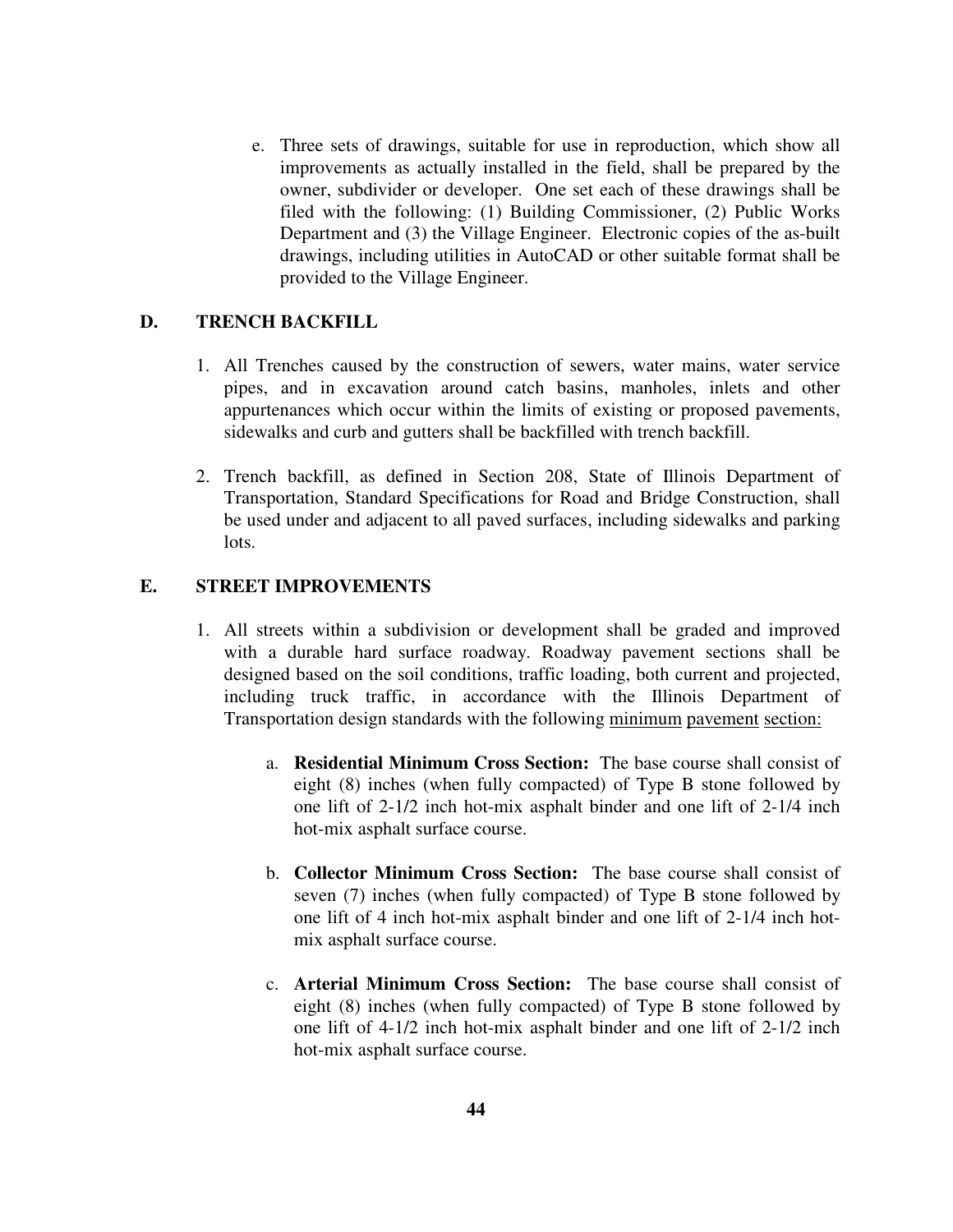- d. **Commercial Minimum Section:** The base course shall consist of eight (8) inches of hot-mix asphalt plus a binder and wearing course of hotmix asphalt with a thickness of three (3) inches.
- e. **Industrial Minimum Section:** The base course shall consist of eight (8) inches of hot-mix asphalt plus a binder and wearing course of hotmix asphalt with a thickness of three (3) inches.
- f. FOR ALL OF THE ABOVE PAVEMENTS. Additional pavement section may be required as determined by the 20 year traffic projections and soils report.
- 2. All base courses shall be laid on a stabilized subgrade in accordance with Section 301 of the latest edition of the Illinois Department of Transportation Standard Specifications for Road and Bridge Construction and approved by the Department of Public Works or their duly authorized representative.
- 3. Before any paving work is commenced, all street grading shall be properly completed, as shown on grading plans. Street grades shall conform in general to the terrain and shall be not less than four-tenths of one percent (0.4%) nor more than five percent (5%). Street grades shall be such as to provide natural surface drainage of storm water regardless of the presence or absence of storm sewers. The intent is to avoid depressions or inverts that will flood in flash storms for which storm sewers are inadequate.
- 4. Before the base course of the roadway pavement is laid, all of the underground work, such as sewer, water and gas mains, house service connections therewith and any underground conduits for electric and telephone lines, shall be complete and installed in place and approved by the Village.
- 5. The surfacing of all streets shall conform to the State of Illinois, Department of Transportation, Standard Specifications for Road and Bridge Construction.

# **F. CURBS AND GUTTERS**

- 1. Curbs and gutters shall be constructed on all streets and shall be the roll type, State of Illinois, Department of Transportation, Type 1, with drive depressions for entrances and exits to all subdivisions, developments and Planned Unit Developments. Curbs in Industrial and Commercial areas shall be the Barrier type.
- 2. When replacing curb around an inlet, the contractor must drill into the existing curb and epoxy into the existing curb two (2) three quarter (3/4) inch dowels.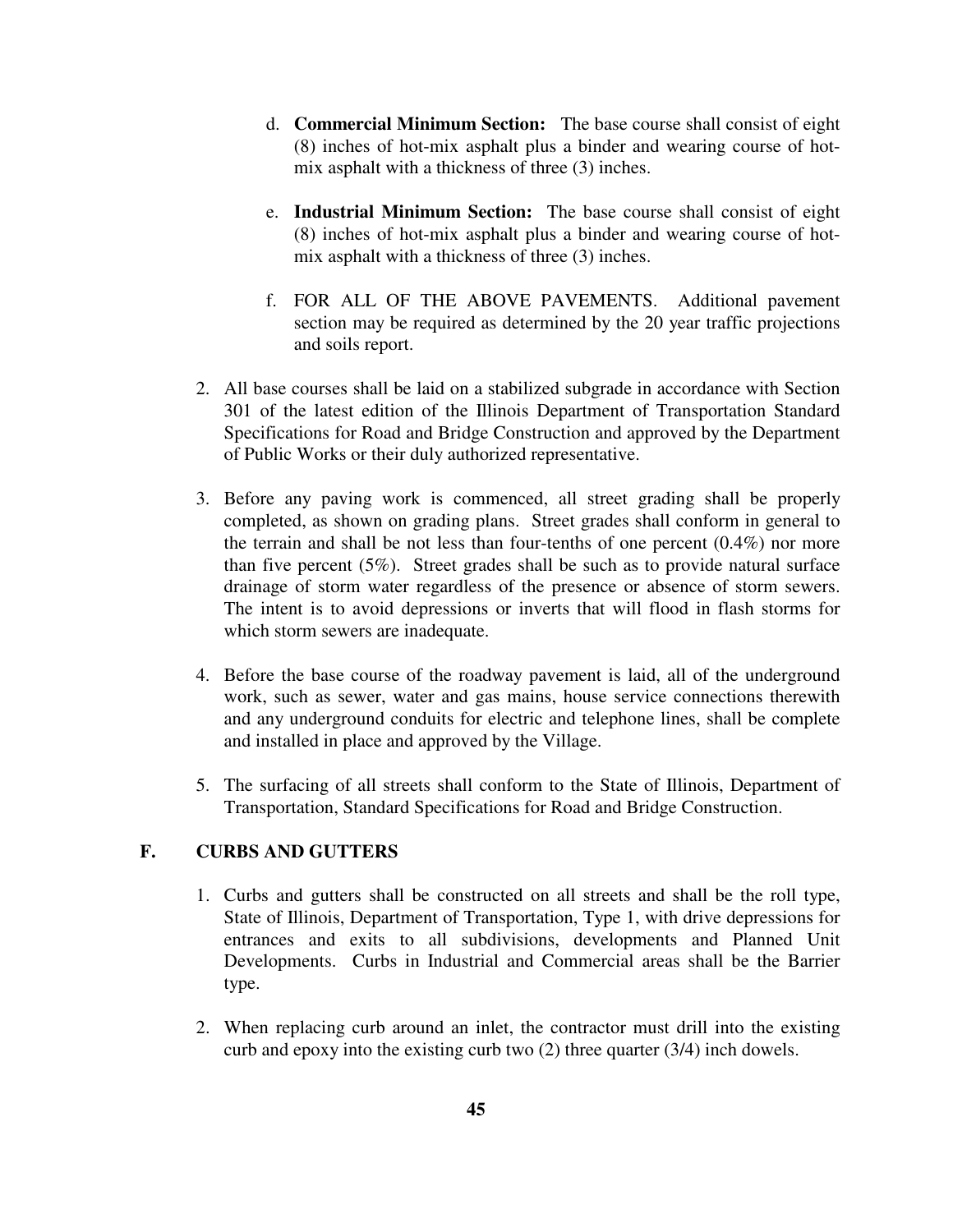3. When constructed over water and sewer excavations, a minimum of ten (10) feet of rebar shall be used in the curb for reinforcement to protect from future curb settlement.

### **G. DRIVEWAYS**

- 1. All driveways in Residential areas shall be constructed as follows:
	- a. All concrete driveways shall be a full seven (7) inches in thickness with wire mesh or fiber-mesh reinforcing poured over a four (4) inch tamped stone base.
	- b. Bituminous driveways shall be a full three (3) inches in thickness laid over a six (6) inch tamped stone base.
- 2. Residential driveways shall have a minimum slope of two percent (2%) and a maximum slope of eight percent (8%) as calculated from the elevation of the garage floor of the proposed house outline to the top of curb elevation on the proposed roadway.
- 3. All Residential driveways shall be a minimum width of ten (10) feet. New driveways shall not be constructed in the Village of Tinley Park without first obtaining a driveway permit from the Building Department and paying the current fee. The Building Department will be responsible for all inspections of driveways.

### **H. SIDEWALKS**

- 1. The sidewalks shall be constructed of Portland Cement concrete to a thickness of five (5) inches and to a width of not less than five (5) feet in Residential areas and not less than six (6) feet in Commercial and/or Industrial areas; provided, however, in Residential subdivisions currently under construction with existing sidewalks of four (4) feet in width, the remainder of the sidewalks in that subdivision shall be constructed to a width of four (4) feet. Sidewalks shall be located within the street right-of-way one (1) foot from the abutting property line.
- 2. Prior to the pouring of any public sidewalk, and/or driveway, the Public Works Department shall be notified twenty-four (24) hours in advance.
- 3. The concrete specifications shall be as follows:
	- a. Minimum cement content six  $(6)$  bags per cubic yard for  $\frac{3}{4}$  inch to 1 inch maximum size aggregate and a minimum specified compressive strength of concrete, 3,500 psi poured over a two (2) inch tamped stone or sand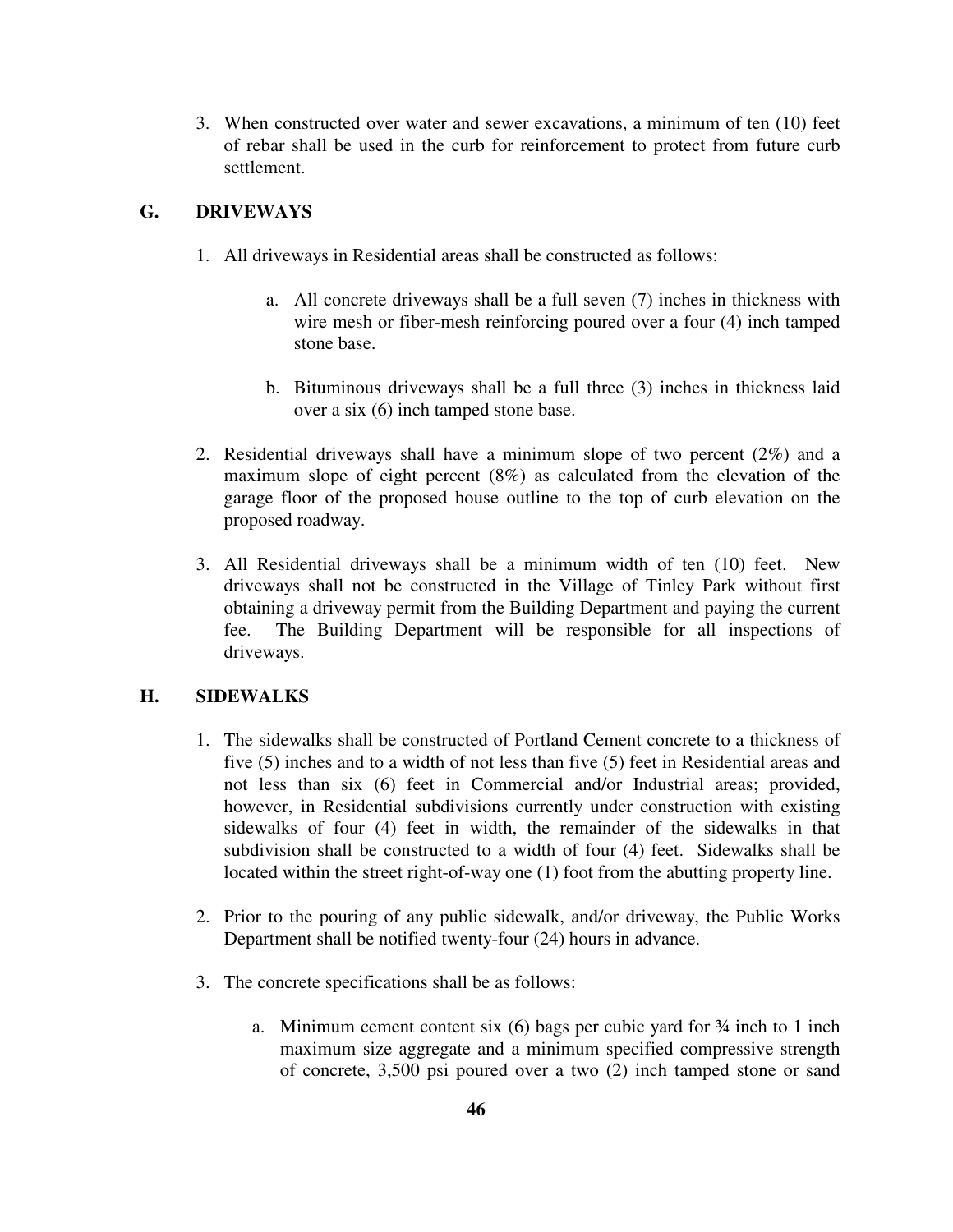cushion.

- b. Maximum slump shall be four (4) inches.
- c. Maximum water content: six (6) gallons per bag of cement, including water in the aggregate.
- d. The use of accelerators shall be permitted, but cannot exceed two (2) percent by weight of cement maximum.
- e. All sidewalks, curbs, gutters, and driveways constructed in the public right-of-way shall be cured using a white pigmented, liquid membraneforming compound. All liquid curing compounds shall conform to the specifications for liquid membrane-forming compounds for the curing of concrete A.S.T.M. C-309-81 or AASHO M-148. Liquid curing compounds shall not be applied later than 24 hours after pouring, or between the months of November through April 15th.
- f. All concrete delivered to the job site must be accompanied by a delivery ticket showing the following:
	- i. All material, including water, accelerators and air entrainment, etc.
	- ii. Time stamped to show exact time mix had left the plant and arrived on site.
- g. After removal of forms, all sidewalks, driveways, etc. shall be immediately back-filled and re-inspected by the Public Works Department. Following the form removal and backfilling operation, all public walks and driveways shall be barricaded to prohibit their use by vehicular traffic for a period of not less than seven (7) days.
- 4. All sidewalks at any point at which they are crossed by a driveway, and where the sidewalk itself becomes a part of the driveway and is traversed by vehicles shall be not less than seven (7) inches thick.
- 5. All ADA ramps for sidewalks must be constructed in accordance with the ADA standards. All sidewalks in the public right-of-way shall be equipped with a polymer composite cast in place inlay in accordance with the latest edition of the Village of Tinley Park Standard Details.

# **I. STREET LIGHTING**

Street lighting improvements shall be installed to serve all properties within a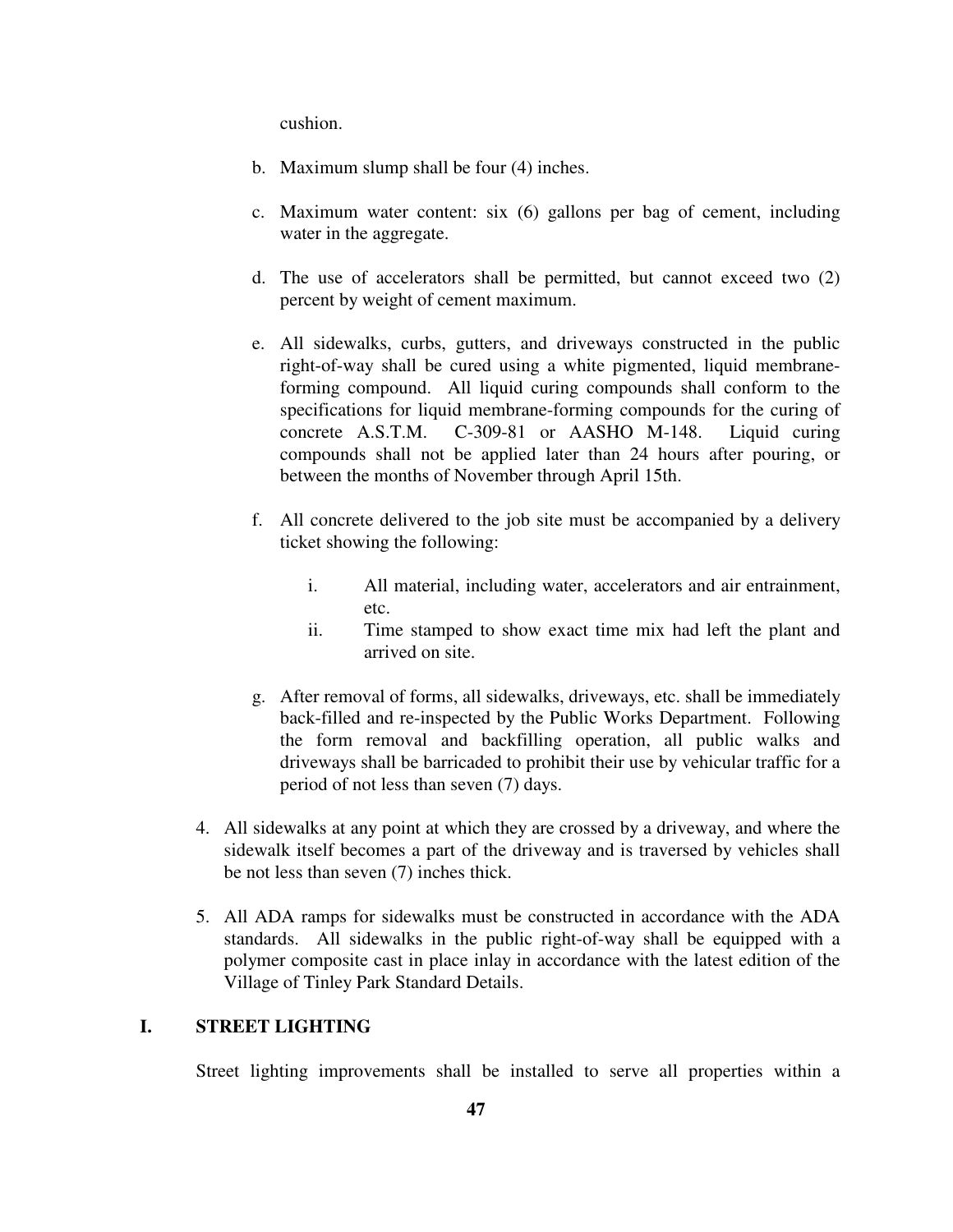subdivision, development or Planned Unit Development. Such improvements shall consist of standards, luminaries, cable conduit under driveways and/or streets, controllers, and all other miscellaneous work and equipment necessary for an integrated system of street lights.

- 1. Installation
	- a. **Location:** Street lighting shall be provided by owners, subdividers or developers throughout each subdivision or development at all street intersections and cul-de-sacs as recommended by the Village Electrical Department. The specific locations, type of light standard, luminaries, and method of installation shall be as shown in the latest edition of the Village of Tinley Park Standard Details and approved by the Village Electrical Engineer.
	- b. **Spacing:** For major and collector streets, maximum spacing between luminaries shall not exceed 300 feet, each side, except where warranted by unusual conditions and approved by the Village Electrical Department. Spacing for all minor streets shall be 300 feet on one side only.
	- c. **Shimming:** Shimming of light standards shall be by means of galvanized steel shims as supplied by the pole manufacturer. Shimming of more than 3/16 inch will not be permitted.
	- d. **Service:** The voltage may be either 120 volts for a single circuit or 240 volts for one service serving two different circuits. The electrical service connection and location shall be as approved by the Commonwealth Edison Company (or other electrical provider). It shall have a disconnect within four (4) feet from the transformer on buried service, and five feet from the finished grade on a Commonwealth Edison (or other electrical provider) pole on aerial service.
	- e. **Bolt Pattern:** Shall be in accordance with the latest edition of the Village of Tinley Park Standard Details.

### 2. Design

- a. **Control:** Shall be in accordance with the latest edition of the Village of Tinley Park Standard Details.
- b. **Wattage:** All luminaries on minor streets, except at intersections and culde-sacs, shall be 250 watt Metal Halide.
	- i. All luminaries on collector streets, including intersections and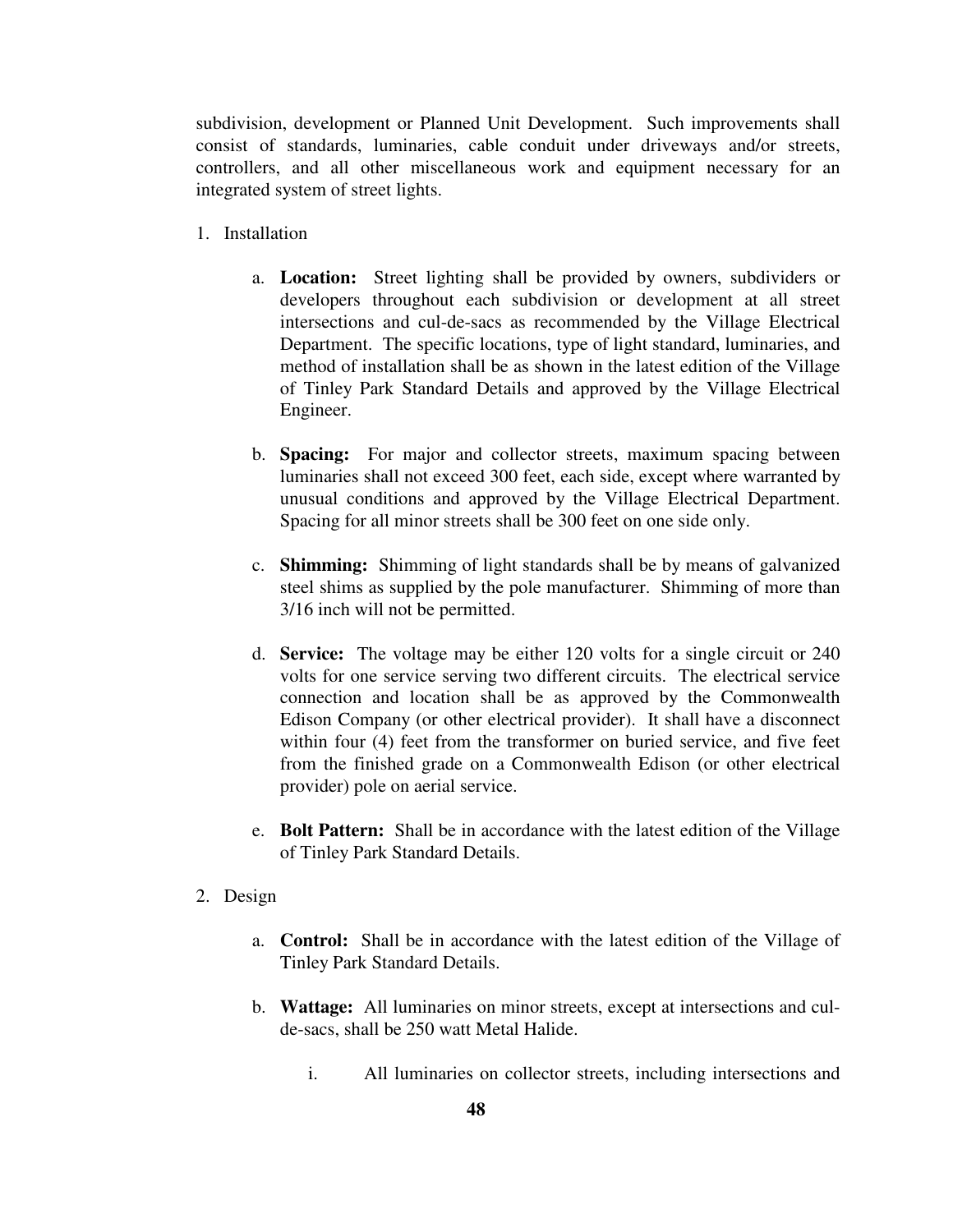cul-de-sacs, shall be 250 watt high pressure sodium sharp cut off.

- ii. All luminaries on major streets shall be 400 watt high pressure sodium sharp cut off.
- iii. All luminaries at intersections and cul-de-sacs on minor streets shall be 400 watt mercury vapor.
- c. **Light Standard:** Shall be in accordance with the latest edition of the Village of Tinley Park Standard Details.
- d. **Guarding:** Guarding shall be required where poles are unusually vulnerable to being hit, such as cul-de-sacs or three-way intersections or as required by the Village Electrical Department. Guarding shall be installed to the Village Street Department specifications.
- e. **Light Distribution:** All luminaries except at intersections and cul-de-sacs shall have Type II, two-way distribution. Intersections and cul-de-sacs shall have Type I, five-way distribution. Shields shall be provided where required to eliminate any unnecessary glare.
- f. **Color:** All luminaries, except on major streets or intersections thereof and cul-de-sacs, shall be deluxe white or color improved. Major streets or intersections thereof shall be high pressure sodium.
- g. **Underground Cable:** Shall be in accordance with the latest edition of the Village of Tinley Park Standard Details.
- h. **Pole Wiring:** Shall be in accordance with the latest edition of the Village of Tinley Park Standard Details
- i. **Voltage Drop:** Voltage drop shall not be greater than 6 percent from the disconnect in the last standard.
- j. **Conduit:** Shall be in accordance with the latest edition of the Village of Tinley Park Standard Details
- k. **Splices:** Splices of underground cable shall be avoided where possible. If a splice is unavoidable, it shall be with an approved splice kit, and shall be in accordance with the latest edition of the Village of Tinley Park Standard Details, and as approved by the Village Electrical Department.
- 3. Foundation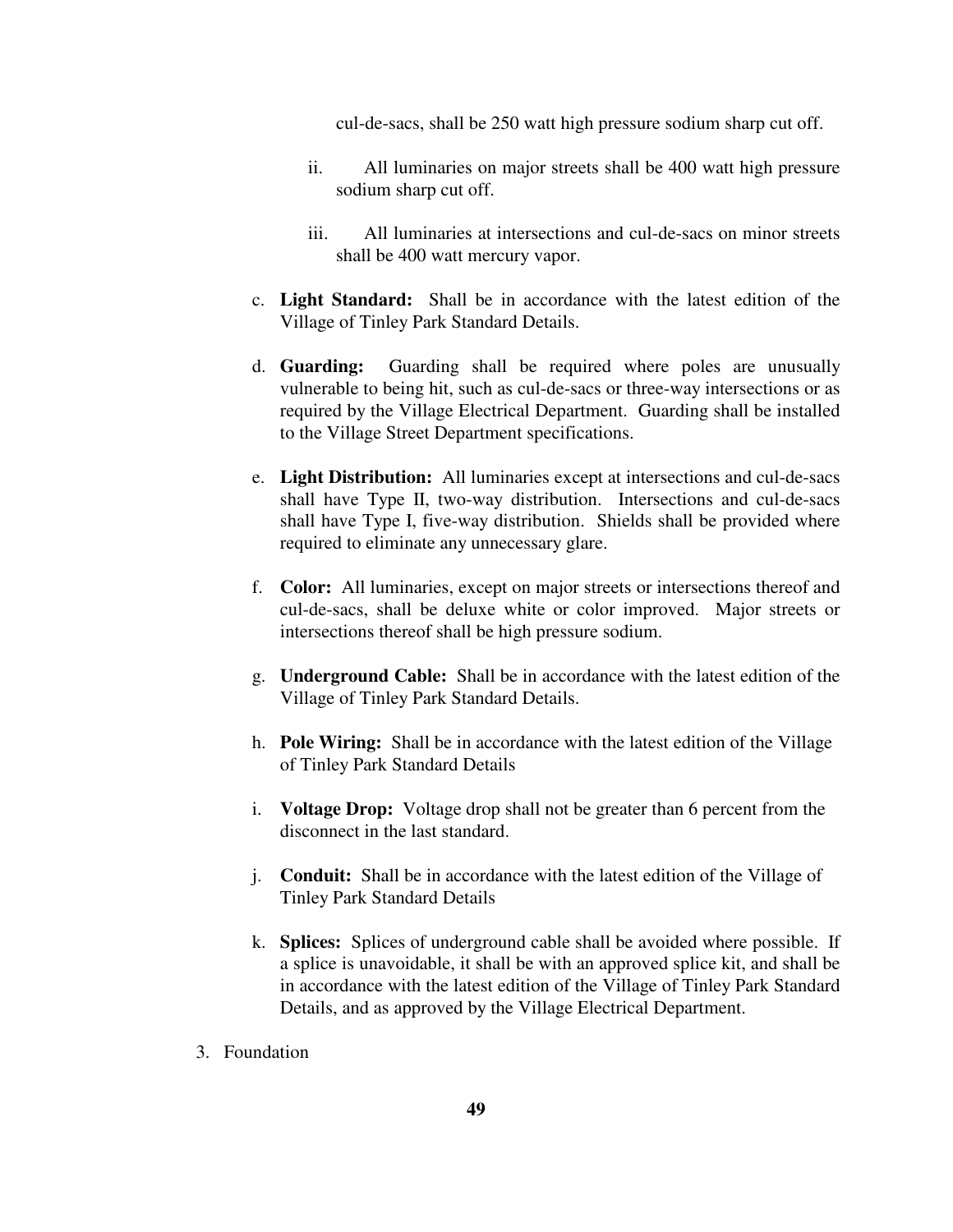The concrete foundation for light standards shall be in accordance with the latest edition of the Village of Tinley Park Standard Details

4. Material

All material for the following shall be in accordance with the latest edition of the Village of Tinley Park Standard Details

- a. **Light Standard/Bracket Arm**
- b. **Luminaries**
- c. **Lamps**
- d. **Cables**
- e. **Controls**
- f. **Conduits**
- g. **Foundations**
- h. **Fuse Holders**
- i. **Disconnects (Service Controls)**
- 5. Inspections

Once all street light plans are approved by the Village Electrical Department prior to construction, all street light installations must be inspected. All inspections require a minimum of 24 hour notice to the Village Electrical Department. The inspections of street lights shall be required, as follows:

- a. A pre-pour inspection by the Village Electrical Department or the duly authorized representative of the Electrical Department is required.
- b. Approval is required prior to pouring of pole foundations after all hardware is installed in form.
- c. A trench inspection by the Village Electrical Department or the duly authorized representative of the Electrical Department is required before backfill.
- d. A final inspection shall be performed at completion of the job by the Village Electrical Department or their duly authorized representative.

As-built plans must be submitted to the Village Electrical Department at, or prior to, the final inspection, or the final inspection will not be conducted.

In planning new or replacement street lights in accordance with this Section, the Village Electrical Department shall pay particular attention to their necessity on the basis of traffic flow, criminal complaint, intersection geometries, accident history, and generally-accepted traffic engineering and street lighting criteria.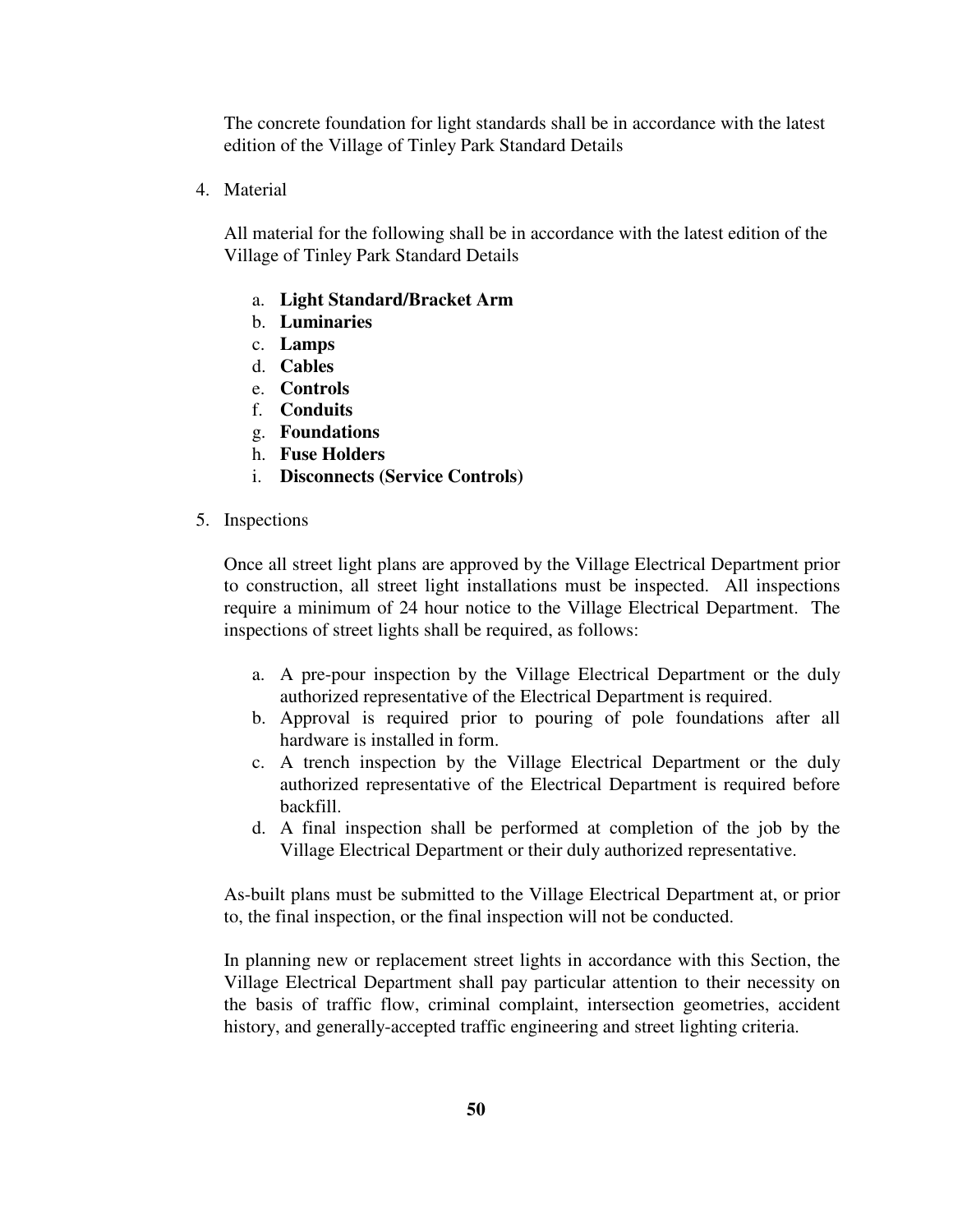### **J. OTHER CONSTRUCTION STANDARDS AND REQUIREMENTS**

- 1. Construction Roads
	- a. The owner, subdivider or developer shall be responsible for construction of any temporary roads which may be required for the purpose of moving equipment and materials to and from the construction site. The location of said roads, and the designation of routes for construction traffic shall be approved by the Village Board. In addition, the owner, subdivider or developer shall provide any signs that may be required by the Police Department for restricting or directing traffic and shall be responsible for maintaining said signs and keeping streets clean.
- 2. Tracking of Dirt on Streets
	- a. No vehicle shall be driven or moved on any street within the Village unless such vehicle is free from mud or other foreign substance and no vehicle shall spill or drop any mud or other foreign substance from such vehicle onto any street in the Village, except as provided herein.
	- b. No vehicle shall be driven or moved on any street within the Village unless such vehicle is so constructed or loaded as to prevent any of its load from dropping, sifting, leaking or otherwise escaping therefrom, except that sand may be dropped for the purpose of securing traction, or water or other substance may be sprinkled on a roadway in cleaning or maintaining such roadway.
- 3. Protection of Curbs and Sidewalks
	- a. Protection of all curbs and sidewalks shall be the responsibility of the owner, subdivider, or developer until such a time as the subdivision or development is inspected and accepted by the Village. This shall include protection from vandalism and destruction during construction.
- 4. Off-Street Parking Surface
	- a. The owner, subdivider or developer shall provide a minimum of one paved off-street parking space per each Single-Family dwelling which is located in back of the Front Yard Setback of the Zoning District in which it is located. Such parking space may be enclosed or unenclosed and shall be constructed of Portland Cement concrete, not less than 9-1/2 feet wide and 18 feet long.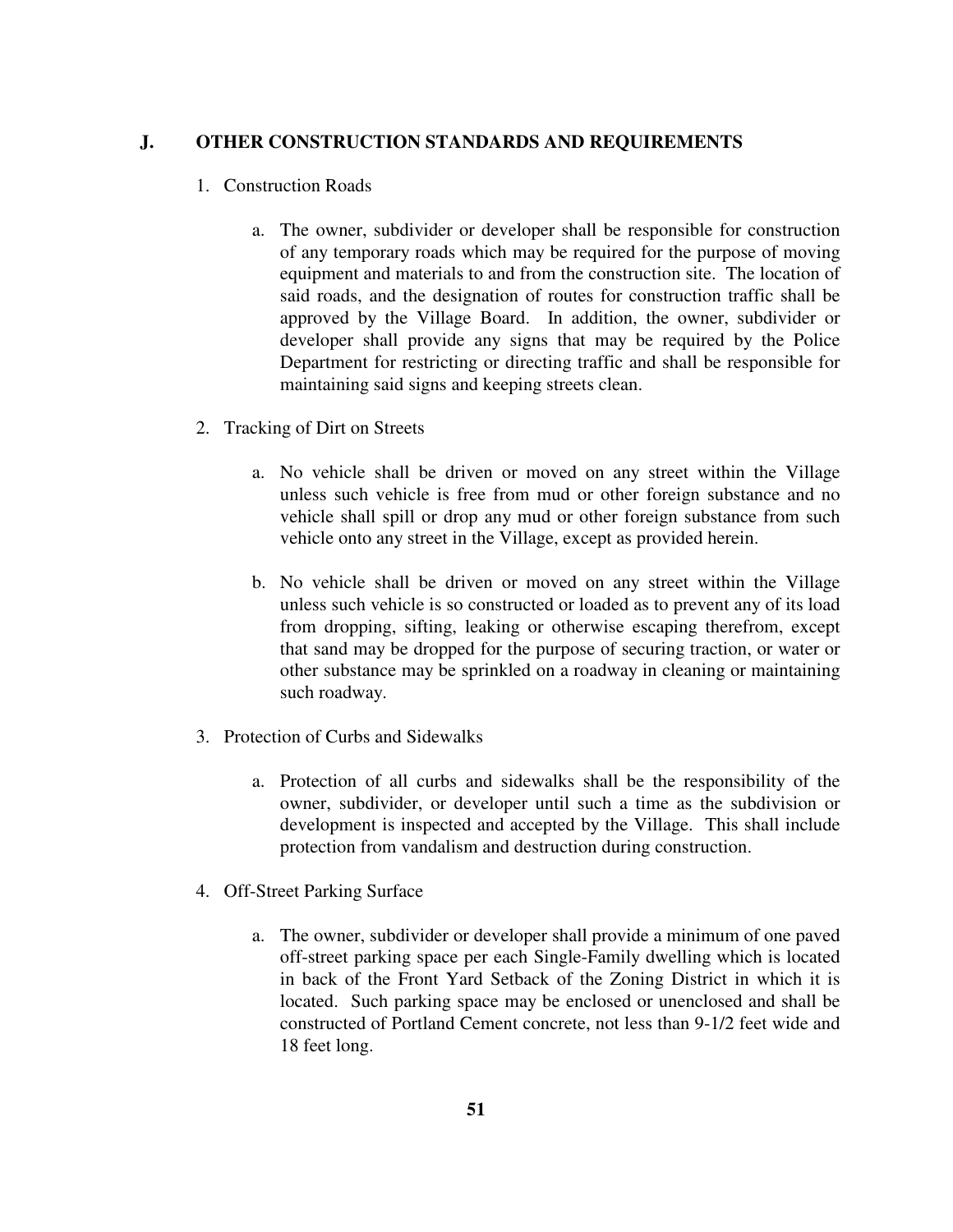- 5. Erosion and Sedimentation Control
	- a. Any construction activity including excavation, grading or fill placement shall require an erosion and sediment control plan. The plan shall clearly show the location of any proposed temporary stockpiles and drainage ways including swales, ditches, flared end sections, storm structures and detention/retention basins. Silt fence shall be required around the entire perimeter of the site and around the all temporary stockpiles. EJIW Siltprotection measures such as ditch checks shall be required at the upstream ends of all drainage swales and flared end sections. Sedimentation basins shall be required at all storm outfalls entering detention/retention areas
	- b. The plan must be approved by the Village Engineer prior to commencing with any proposed earthwork. Approved erosion control measures must be installed according to the plan details and inspected regularly with corrective action and repairs performed as needed.
- 6. National Pollution Discharge Elimination System

The Village of Tinley Park requires general compliance with the NPDES Phase II program. As such, the Village requires that all developments provide, to the extent possible, construction site run-off control and illicit discharge prevention and elimination. All developments must provide the following:

- a. An erosion control plan that provides for, among other things, a silt fence around the site where any run-off would be directed off-site, either temporarily or permanently. Included in the plan will be 'Silt-Saver' (or equal) frames and filter assemblies over all storm sewer structures. Straw bales will no longer be allowed due to the lack of maintenance. Siltation basins and ditch checks will be shown as appropriate. The plan shall have the following certification: *"This erosion control plan was prepared by me or under my direct supervision, and complies with the Urban Soil Erosion Control and Standards in Illinois manual and the generally recognized methods in use in the area."* Signed and dated by the project engineer.
- b. All storm water frames and grates shall be marked with "Dump No Waste" and "Drains to Creek" or other acceptable lettering as approved by the Village.
- c. The last catch basin prior to the outlet to a detention system or natural waterway shall be equipped with a trap such as the SNOUT or equal. The contractor shall clean out all sumps of suspended solids and other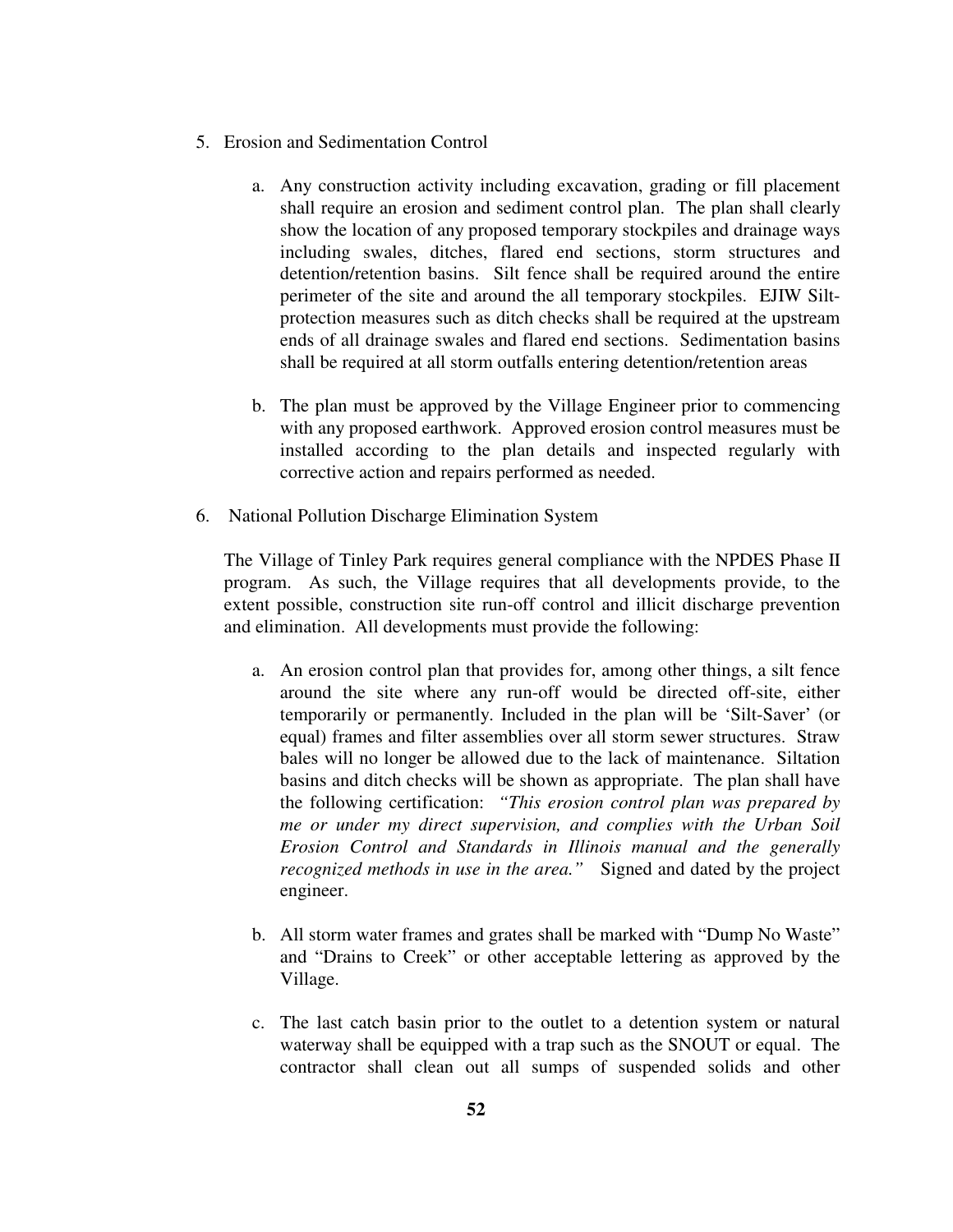pollutants on a regular basis until the Village accepts the improvements.

d. The contractor/owner, subdivider or developer shall take the necessary steps to control waste such as discarded building materials, concrete truck washout, chemicals, litter and sanitary waste at the construction site that may cause adverse impacts to water quality.

### **SECTION XII - ADMINISTRATION**

The provisions of this Ordinance shall be administered by the Plan Commission and/or the Village Board of Trustees as specifically provided in this Ordinance.

### **A. USE OF PROFESSIONAL ASSISTANCE**

The Plan Commission and Village Board may utilize the services of outside professionals to assist them in the technical review and processing of proposed Plats of Subdivision. The owner, subdivider or developer shall, in addition to the fees outlined in Section XIV of this Ordinance, reimburse the Village for any planning, engineering, landscape architect and legal expenses incurred by it in connection with the review of plans and specifications, preparing and checking cost estimates, examining agreements, and furnishing of opinions and other professional advice as may be required. Such costs shall be paid to the Village Clerk.

### **B. INSPECTION OF IMPROVEMENTS**

All required land improvements to be installed under the provisions of this Ordinance shall be inspected during the course of construction by the Village Engineer or a duly designated deputy. The owner, subdivider or developer shall pay the cost of all inspection services. The fee shall be established by the Village, based on current rates and standard engineering practice, and shall be paid to the Village Clerk.

# **C. BUILDING PERMIT**

No Building Permit shall be issued by any official of the Village for the construction of any building, structure or improvement to the land or any lot within a subdivision or development as defined herein, which has been approved for platting or replatting, until all requirements of this Ordinance have been complied with and which are specifically required to be done before the issuance of any Building Permit. Prior to issuance, the base for all streets providing access to the site for which the permit is sought must be satisfactorily installed, together with all ancillary curb and street gutters. Also, an operational storm water drainage system, including retention/detention, must also have been satisfactorily installed prior to the issuance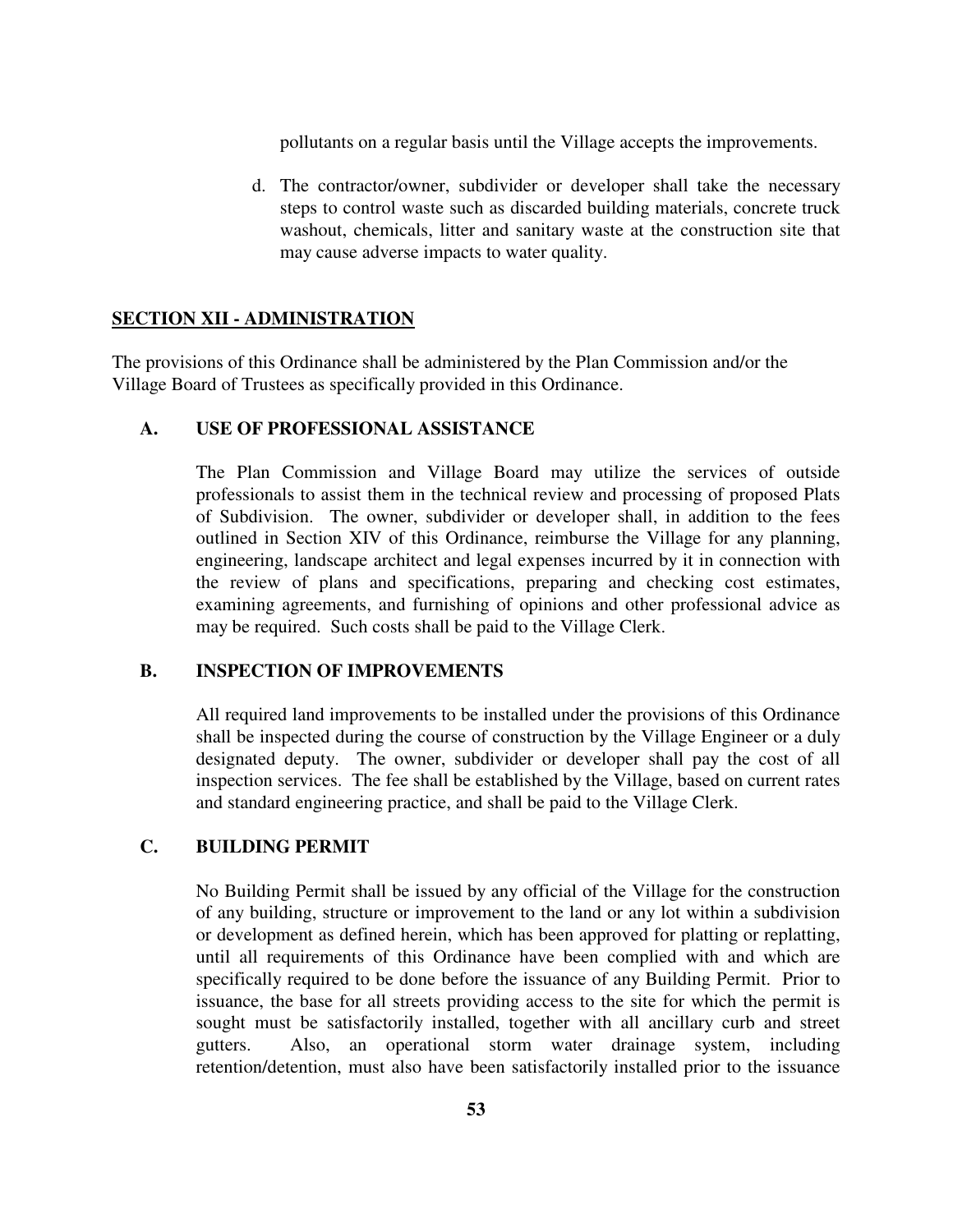of any Building Permit. Finally, attached to each Building Permit must be a letter from the Builder or Developer to the ultimate owner of the lot for which the Building Permit is sought, acknowledged in writing as having been received and understood by such owner, indicating that the owner knows that no Occupancy Permit will be issued for such building site until such time as all public improvements for the subdivision have been completed (except for the final lift on the streets).

### **D. OCCUPANCY PERMIT**

- 1. No Occupancy Permit shall be granted by any official of the Village for the use of any building or structure within a subdivision or development approved for platting or replatting until all required utility facilities and improvements, both private and public, have been installed and made ready to service the property, and until roadways providing access to the subject lot or lots have been constructed and are suitable for vehicular traffic.
- 2. No Occupancy Permit shall be requested until:
	- a. Fire hydrants are operational and have been accepted by the Public Works Department.
	- b. Water system has been tested, approved, and accepted by the Village Public Works Department.
	- c. Street signs that meet MUTCD requirements and Village of Tinley Park Standard Details have been installed.
	- d. House numbers of three (3) inch minimum block type have been installed on buildings for which Occupancy has been requested.
	- e. Street lights have been installed and are operational.
	- f. Metropolitan Sanitary District has inspected and approved sanitary sewer system, storm water drainage (and detention, if applicable).
	- g. Required off-street parking is provided.
	- h. Sidewalks have been provided.
	- i. One lift of asphalt has been completed on streets.
	- j. Final grading has been completed, except in winter (and if approved by the Village).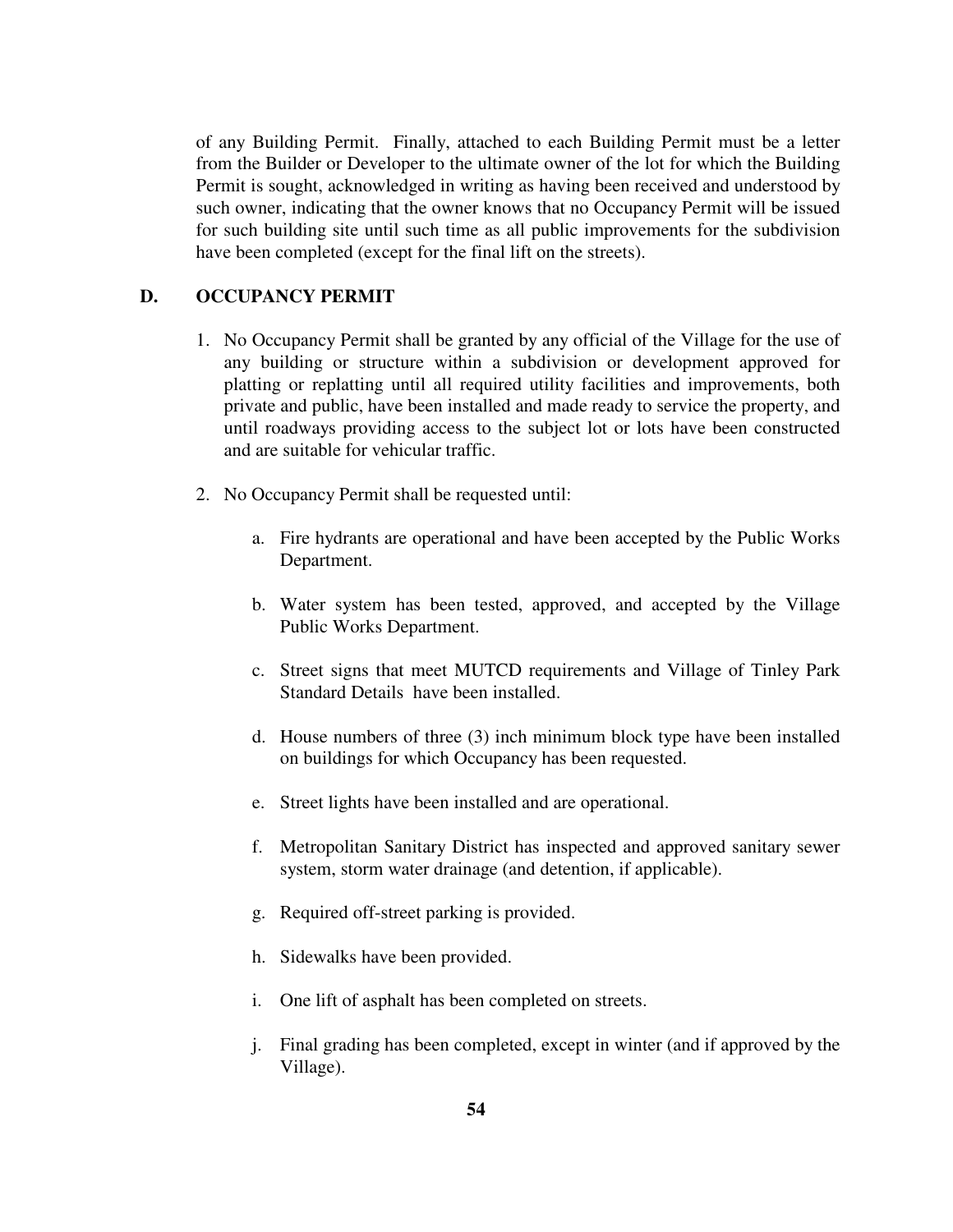k. Owner, subdivider or developer has submitted a lot survey of finished grade.

# **E. VARIATIONS**

The Plan Commission may recommend to the Village Board variances from the literal application of the requirements in specific cases which, in its opinion, do not affect the general plan or spirit of the Ordinance. Requests for such Variations shall be made in writing to the Plan Commission by the owner, subdivider or developer. In recommending any Variance, the Plan Commission shall specify conditions necessary to assure that the proposed subdivision or development: (1) will not be detrimental to the neighborhood and to the community as a whole; (2) complies with the intent of this Ordinance; (3) complies with the Comprehensive Plan of the Village; and (4) does not violate any other Ordinances or regulations of the Village.

# **SECTION XIII - FEES**

The Village shall charge administration, review and construction observation service fees as provided herein. These fees shall be based upon the fixed fee schedule set forth below and shall be paid in advance by the owner, subdivider or developer by means of United States currency, or certified check/money order payable to the Village Treasurer and delivered to the Village Clerk. No plan, or plat, for a proposed planned development or subdivision, preliminary or otherwise, shall be considered without the receipt from the Village Treasurer indicating that the requisite fees have been paid. Fees so paid are not refundable regardless of whether the proposed subdivision or development is approved or disapproved.

### **A. ADMINISTRATIVE FEES (to Village)**

| Development Size         | <u>Fee</u>                                     |
|--------------------------|------------------------------------------------|
| 0 to 5 acres             | $$250.00$ minimum                              |
| $5.01$ to 40 acres       | $$50.00$ per acre                              |
| Greater than 40.01 acres | $$2,000.00 + $20.00$ per acre over 40.01 acres |

The above fees shall be paid as follows: 50% upon submittal of conceptual plan 50% upon submittal of preliminary plan

#### **B. CONCEPTUAL PLAN ENGINEERING REVIEW FEES**

| Development Size  | Fee      |
|-------------------|----------|
| $0$ to 2 acres    | \$300.00 |
| $2.01$ to 4 acres | \$600.00 |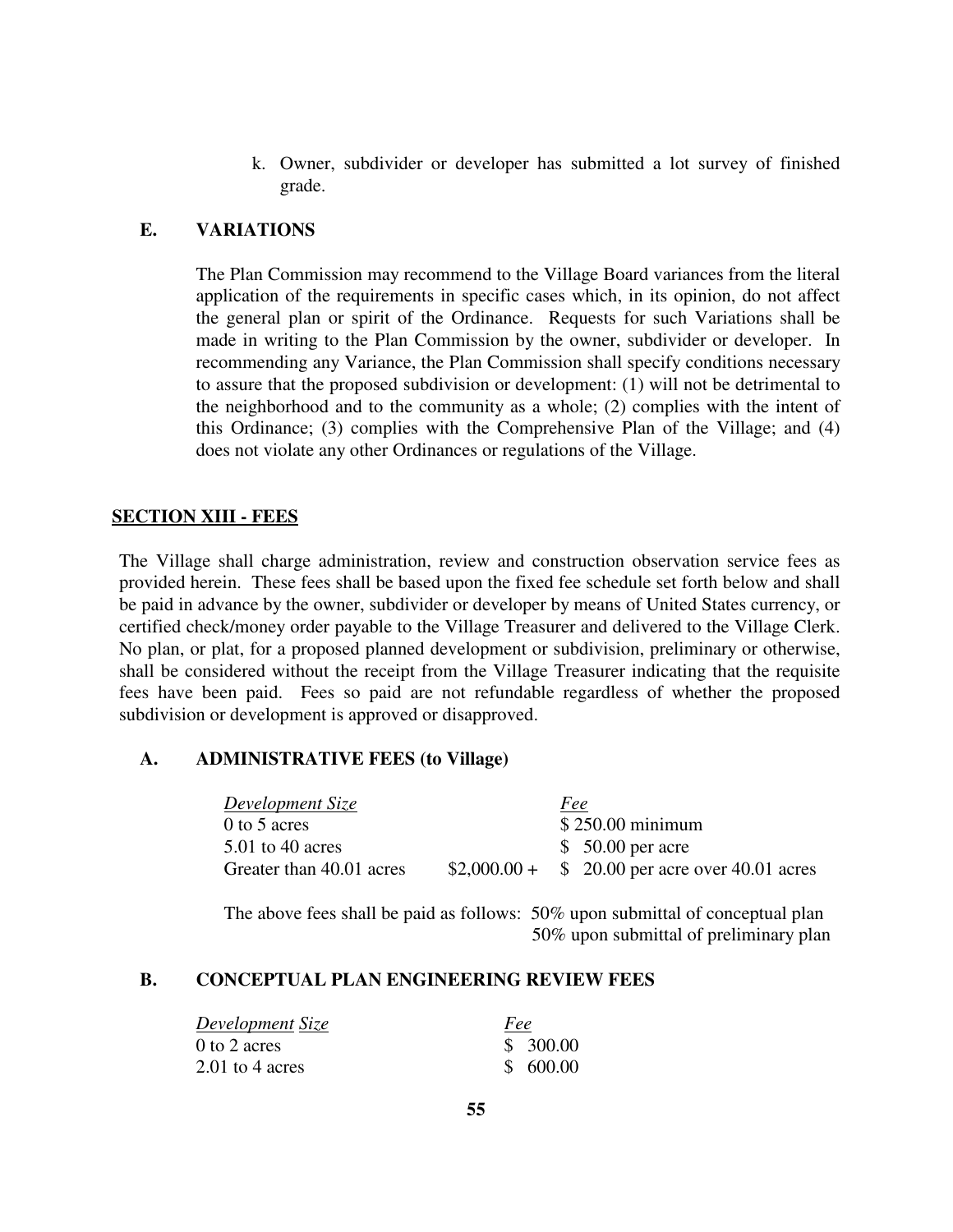| 4.01 to 9 acres         | \$900.00   |
|-------------------------|------------|
| Greater than 9.01 acres | \$1,500.00 |

The above fees shall be paid upon submittal of the conceptual plan, but shall be credited toward engineering review fees upon submittal of preliminary plan, after such fees shall have been determined in accordance with subsection C below.

### **C. ENGINEERING REVIEW FEES**

1. All single phased developments which contemplate, or which may otherwise require, the construction of and/or dedication of public improvements, shall be submitted to the Village for review by the Village Engineer and Public Works Department. The fee for such review shall be determined based upon the cost of public improvements required by the Village and approved by the Village Engineer, as set forth in the following fee table:

| <b>Infrastructure Improvement Cost</b> | Fee                                                    |
|----------------------------------------|--------------------------------------------------------|
| \$50,000 or less                       | \$1,500.00 Minimum                                     |
|                                        |                                                        |
|                                        |                                                        |
|                                        |                                                        |
| \$100,000.01 to \$500,000.00           | \$2,875.00 plus 2.5% of amount                         |
|                                        | over \$100,000.00                                      |
| \$500,000.01 and over                  | \$12,875.00 plus $1.5\%$ of amount                     |
|                                        | over \$500,000.00                                      |
| \$50,000.01 to \$100,000.00            | \$1,500.00 plus $2.75\%$ of amount<br>over \$50,000.00 |

The engineering review fees shall be paid upon submittal of the preliminary plan. Should the actual infrastructure improvement costs be unavailable at the time of submittal of the preliminary plan, the owner, subdivider or developer shall submit, as a viable substitute, an engineer's opinion of probable construction costs for the proposed public improvements. The Village Engineer shall review the sufficiency of the tendered improvement costs and either 1) approve them as submitted, or 2) require that they be revised and resubmitted. Improvement costs, actual or estimated, as approved by the Village Engineer, shall be utilized as the basis for calculating the engineering review fees. Such fees, if based upon estimated amounts, shall be eligible for adjustment based upon actual costs in accordance with the infrastructure improvement costs amount when finally determined. Any additional engineering review fees required due to upward revisions in the infrastructure improvement costs shall be paid prior to final plan approval. If the final infrastructure improvement costs amount is less than the initial estimate as submitted by the owner, subdivider or developer, the initial estimate shall be utilized unless the difference between the initial estimate and the final infrastructure improvement costs amount is greater than twenty five percent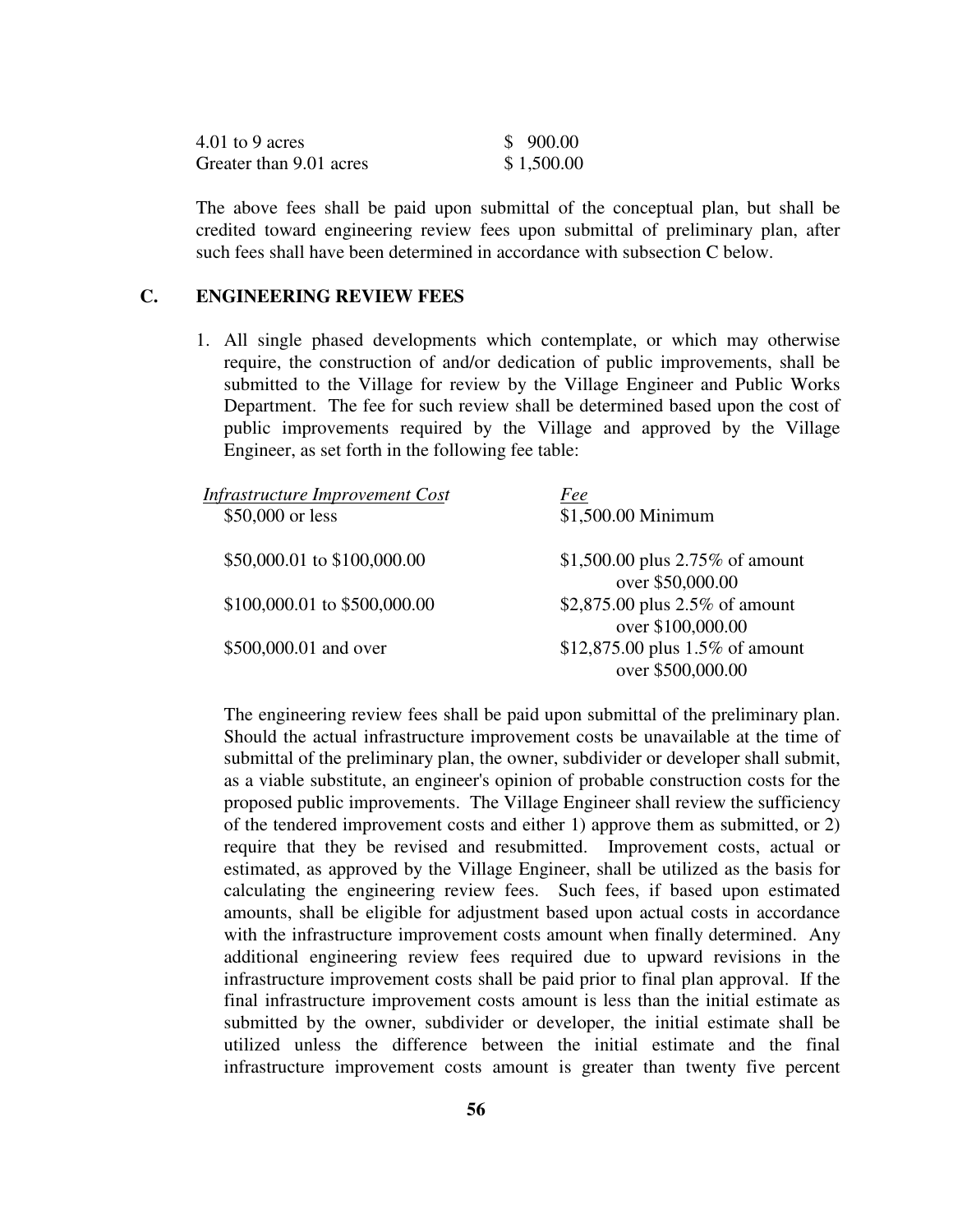(25%), in which case the Village shall refund that amount of the difference in excess of twenty five percent (25%).

Infrastructure shall be defined as all public improvements located in rights-of-way or easements as defined by this Ordinance along with any private improvements that are necessary to service access to multiple units in the development, such as shared common driveways and private roadways. Improvements beyond the right-of-way required to service an individual lot will not be included.

- a. Multi-phased developments which contemplate or which may otherwise require the construction and/or dedication of public improvements and which would require phased engineering review of the final plan submittals shall be submitted to the Village for review by the Village Engineer. The engineering review fees shall be paid as follows:
	- i. Twenty percent (20%) of the engineering review fee, as determined by applying the fee table set forth in subsection C.1 of this Section to the infrastructure improvement costs for all phases of the subdivision or development, shall be paid upon submittal of the preliminary plan.
	- ii. Subsequently, as each phase of the multi-phased development is submitted for final plan approval, a percentage of the total engineering review fee shall be due and paid prior to final plan approval for that phase. The amount due for each phase shall be calculated by applying the percentage of infrastructure improvements proposed for that phase (infrastructure improvement cost for phase divided by infrastructure improvement costs for all phases) to the engineering review fees remaining after deducting fees provided in C.2.a.
- **Example:** Infrastructure improvement costs amount for public improvements for entire (all phases) development: \$1,000,000.00

| Total review fee                           | \$20,375.00 |
|--------------------------------------------|-------------|
| Calculated as follows:                     |             |
| Initial fee $(20\%)$                       | \$4,075.00  |
| Phase I final review fee $$500,000 (50\%)$ | \$8,150.00  |
| Phase II final review fee \$250,000        | \$4,075.00  |
| Phase III final review fee \$250,000       | \$4,075.00  |
|                                            | \$20,375.00 |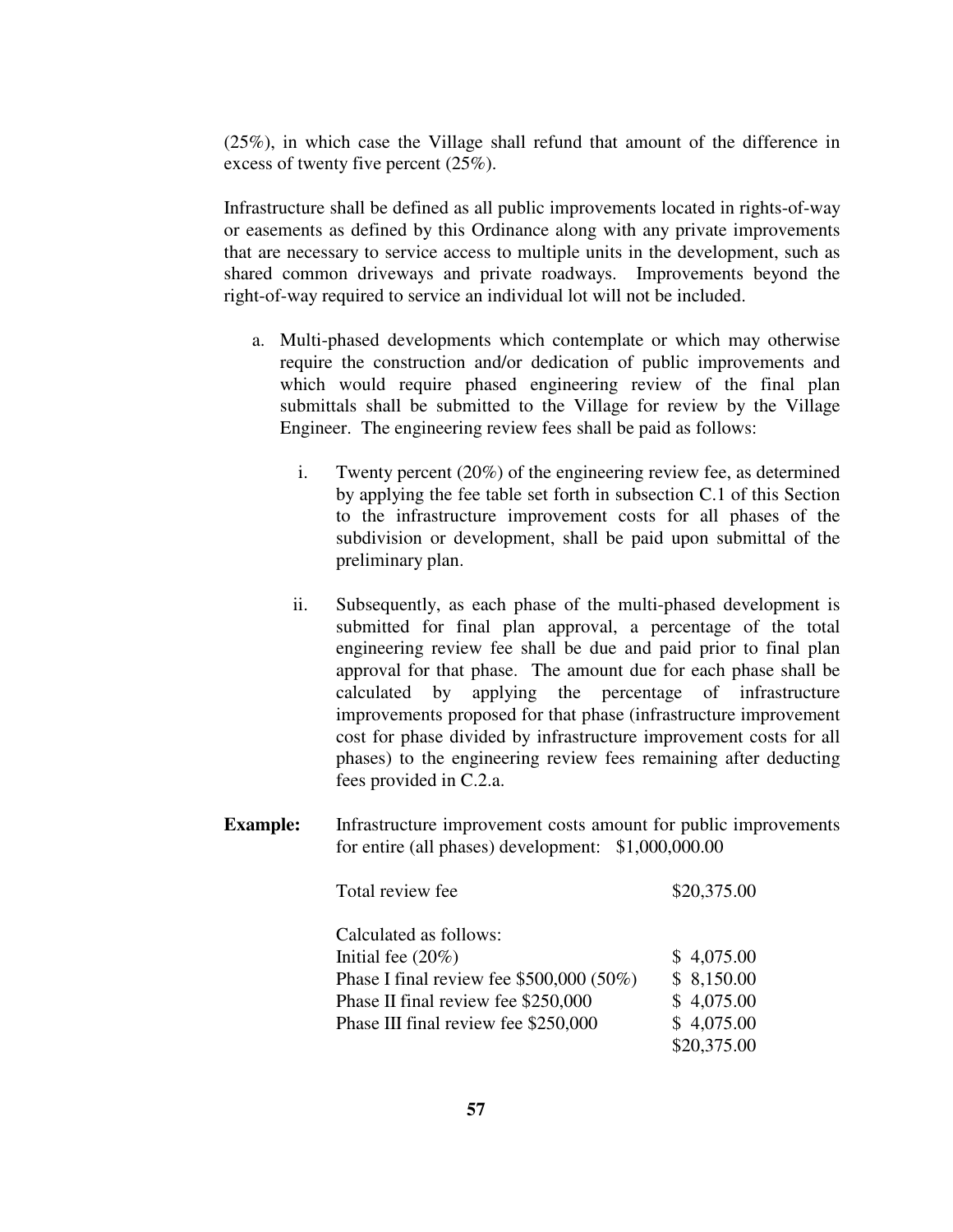Should the actual infrastructure improvement costs be unavailable at the time of submittal of the preliminary plan, for each phase of the development, the owner, subdivider or developer shall submit, as a viable substitute, an engineer's opinion of probable construction costs for the proposed public improvements. The Village Engineer shall review the sufficiency of the tendered improvement costs and either 1) approve them as submitted, or 2) require that they be revised and resubmitted. Improvement costs, actual or estimated, as approved by the Village Engineer, shall be utilized as the basis for calculating the engineering review fees. Such fees, if based upon estimated amounts, shall be eligible for adjustment in accordance with the infrastructure improvement costs amount when finally determined. Any additional engineering review fees required due to upward revisions in the infrastructure improvement costs shall be paid prior to final plan approval. If the final infrastructure improvement costs amount is less than the initial estimate as submitted by the owner, subdivider or developer, the initial estimate shall be utilized unless the difference between the initial estimate and the final infrastructure improvement costs amount is greater than twenty five percent (25%), in which case the Village shall refund that amount of the difference in excess of twenty five percent (25%).

### **D. CONSTRUCTION OBSERVATION FEES**

The Village Engineer and the Director of Public Works, or their representatives, shall observe the construction of the public improvements or utilities for single and multiphased developments that contemplate the construction and/or dedication of public improvements. The fee for the construction observation services shall be determined based upon the cost of public improvements required by the Village and approved by the Village Engineer, as set forth in the following fee table:

*Infrastructure Improvement Cost Fee* \$50,000.00 or less \$1,000.00 minimum

over \$50,000 \$1,000.00 plus 1.5% of amount over \$50,000.00

The above construction observation fees shall be paid prior to final plat approval.

## **E. DEVELOPMENT NOT INCLUDING PUBLIC IMPROVEMENTS AND REDEVELOPMENT PROJECTS**

For developments and subdivsions that do not contemplate the construction and/or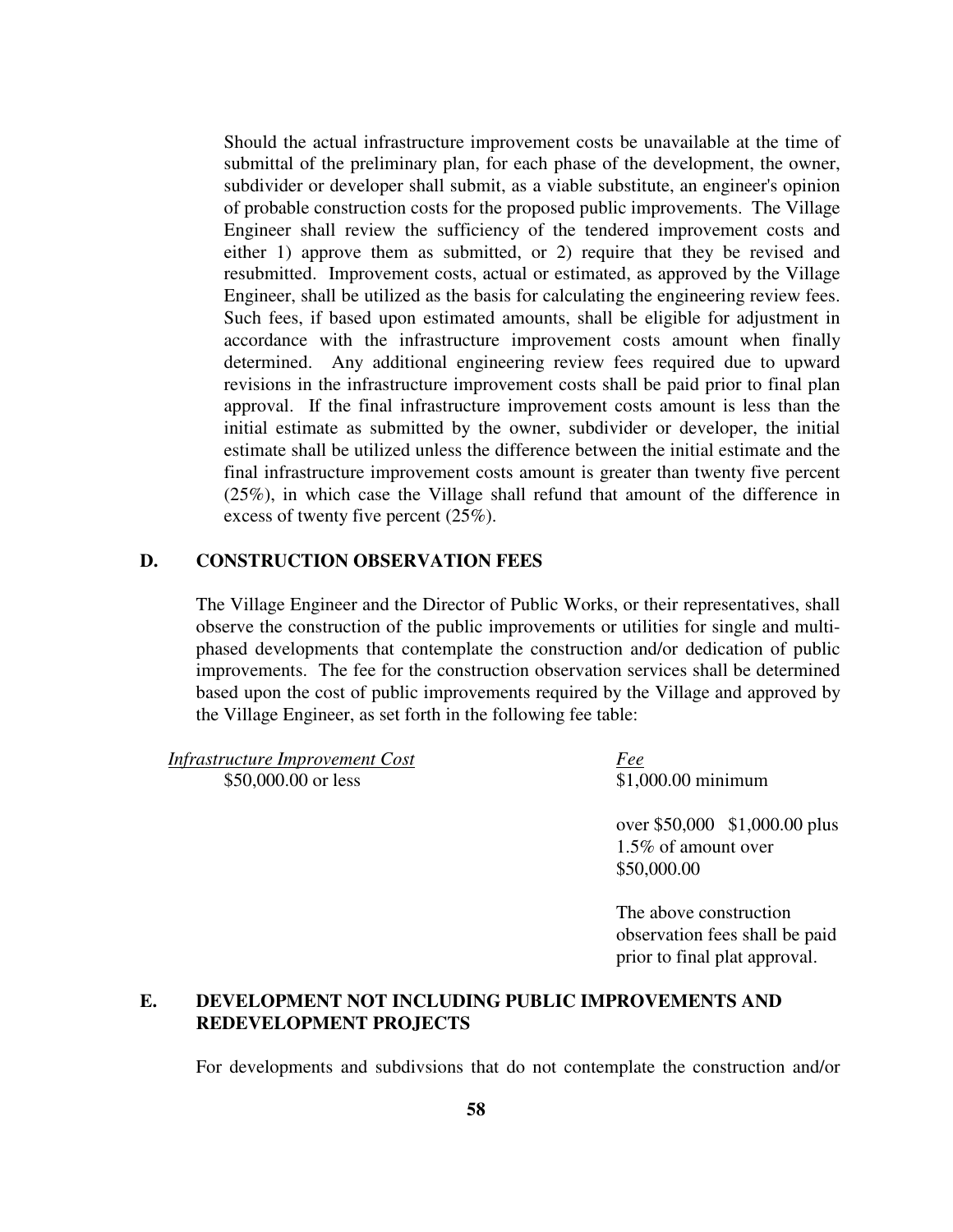dedication of public improvements, review and construction observation fees shall be charged to the owner, subdivider or developer as follows:

- 1. Administrative fees shall be charged in amounts and in the same manner as set forth in subsection A. of this Section.
- 2. Engineering review and construction observation fees shall be charged at the hourly rate specified by the Village and in effect at the time such fees are charged. When performed by a Consultant acting as Village Engineer the hourly fee for this work shall be as provided in the consultant engineering contract between the Village and the Village Engineer. When performed by Village personnel the hourly fee shall be as established by the Village.
- 3. A base fee shall be charged and will be used by the Village to cover the initial cost for this work. The base fee shall be in the amount of \$300.00 per gross acre, with a minimum fee of \$1,000, which amount shall be adjusted by the Village when the project is approved. The base fee shall be paid prior to approval of the site or development plan.
- 4. Any deficiency in the engineering review or construction observation fees shall be due and payable by the owner, subdivider or developer within thirty (30) day of written notice of said deficiency by the Village.

### **F. PLAT FEES**

A fee shall be paid to the Village Clerk at the time of submission of the Preliminary and Final Plat. No Plat shall be reviewed by the Plan Commission without a receipt from the Village Clerk being exhibited by the owner, subdivider or developer showing full payment of the fee. Payment of the fee is in no way contingent on whether or not the Plat of Subdivision or Development submitted is approved or disapproved. The fee shall be as follows:

**Preliminary Plat** - One Hundred Dollars (\$100.00) plus one dollar (\$1.00) for each lot within each Preliminary Subdivision or Development Plat submitted.

**Final Plat** - One Dollar (\$1.00) for each lot within each Subdivision or Development Plat submitted with a minimum fee of Fifty Dollars (\$50.00).

In the event that a Plat calls for development of Residential property, either as Two-Family or Multiple-Family, or as Business or Industrial property, then the fee shall be determined as Two Dollars (\$2.00) per each dwelling unit or Ten Dollars (\$10.00) per acre for Businesses or Industrial Property.